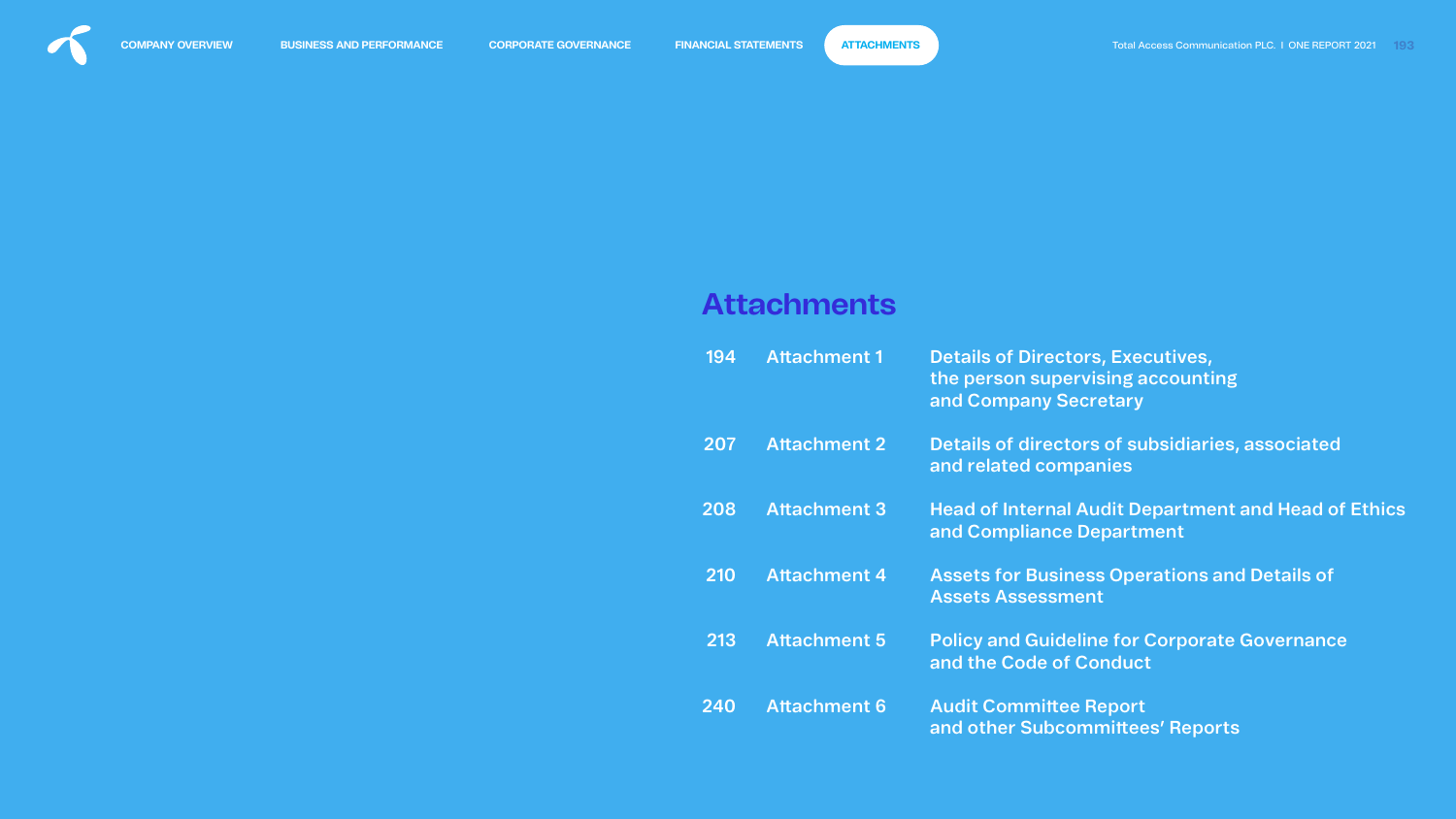

<span id="page-1-0"></span>

# **ATTACHMENT 1**

Details of Directors, Executives, the person supervising accounting, and Company Secretary

- Honorary Doctorate Degree (Visual Arts), Silpakorn Univ Thailand
- Honorary Doctorate Degree in Economic Science, Ramkham University, Thailand
- B.Sc. in Management, Northern Illinois University, USA

### **1.1 Details of Directors**

#### **Academic Background**

IT Governance and Cyber Resilience Program (ITG) (17/2021) b Institute of Directors Association (IOD) Role of the Chairman Program (RCP) (11/2005) by Thai Institut Directors Association (IOD)

1990 – Present Chair of the Board of Directors, Total Access Communication PLC.

#### **Training Program**

#### **Position in Listed Company in SET**

|  |  |  |  | <b>Position in Other Company or Organization</b> |
|--|--|--|--|--------------------------------------------------|
|--|--|--|--|--------------------------------------------------|

| versity,     | 1998 – Present         | Chairman, Ruam Duay Chuay Kan                 | $1984 - 1999$ |                         | Chairman of the Executive Committee,                |
|--------------|------------------------|-----------------------------------------------|---------------|-------------------------|-----------------------------------------------------|
|              |                        | Sam Nuek Rak Ban Kerd Foundation              |               |                         | United Communication Industry PLC.                  |
| haeng        |                        |                                               |               |                         |                                                     |
|              | 1990 - Present         | Chairman of the Board of Directors,           |               | <b>Royal Decoration</b> |                                                     |
|              |                        | Benchachinda Holding Co., Ltd.                | 2015          |                         | The Knight Grand Cordon (Special Class) of the Mo   |
|              | 1989 - Present         | Chairman of the Board of Directors, Private   |               |                         | Noble Order of the Crown of Thailand                |
|              |                        | Property Co., Ltd.                            | 2003          |                         | The Grand Cross (Third Class, Higher Grade) of the  |
| py Thai      |                        |                                               |               |                         | Most Illustrious Order of Chula Chom Klao           |
|              | <b>Past Experience</b> |                                               | 1997          |                         | The Knight Grand Cross (First Class) of the Admiral |
| te of        | $2002 - 2015$          | <b>Director, United Distribution Business</b> |               |                         | Order of the Direkgunabhorn                         |
|              |                        | Co., Ltd.                                     | 1994          |                         | The Knight Grand Cross (First Class) of the Most No |
|              | $2001 - 2006$          | Chairman, Hornbill Research Foundation        |               |                         | Order of the Crown of Thailand                      |
|              | $2002 - 2005$          | Chief Executive Officer and President,        |               |                         |                                                     |
| <b>CCESS</b> |                        | United Communication Industry PLC.            |               |                         |                                                     |
|              | $2001 - 2002$          | <b>Chief Executive Officer, Total Access</b>  |               |                         |                                                     |
|              |                        | <b>Communication PLC.</b>                     |               |                         |                                                     |
|              | $2000 - 2001$          | <b>Managing Director, Total Access</b>        |               |                         |                                                     |
|              |                        | <b>Communication PLC.</b>                     |               |                         |                                                     |



the Most<sup>.</sup>

e) of the

Admirable

Most Noble

Date of First Appointment: 29 October 1990 Age: 67 years Total Year of Directorship: 31 Years 2 Months Number and proportion of share held: 10 shares (0.00%) Number of shares held by spouse and minor children: None (0.00%) Familial relationship between director and executive: None

# Mr. Boonchai Bencharongkul

**Chair of the Board of Directors (Authorized Director)**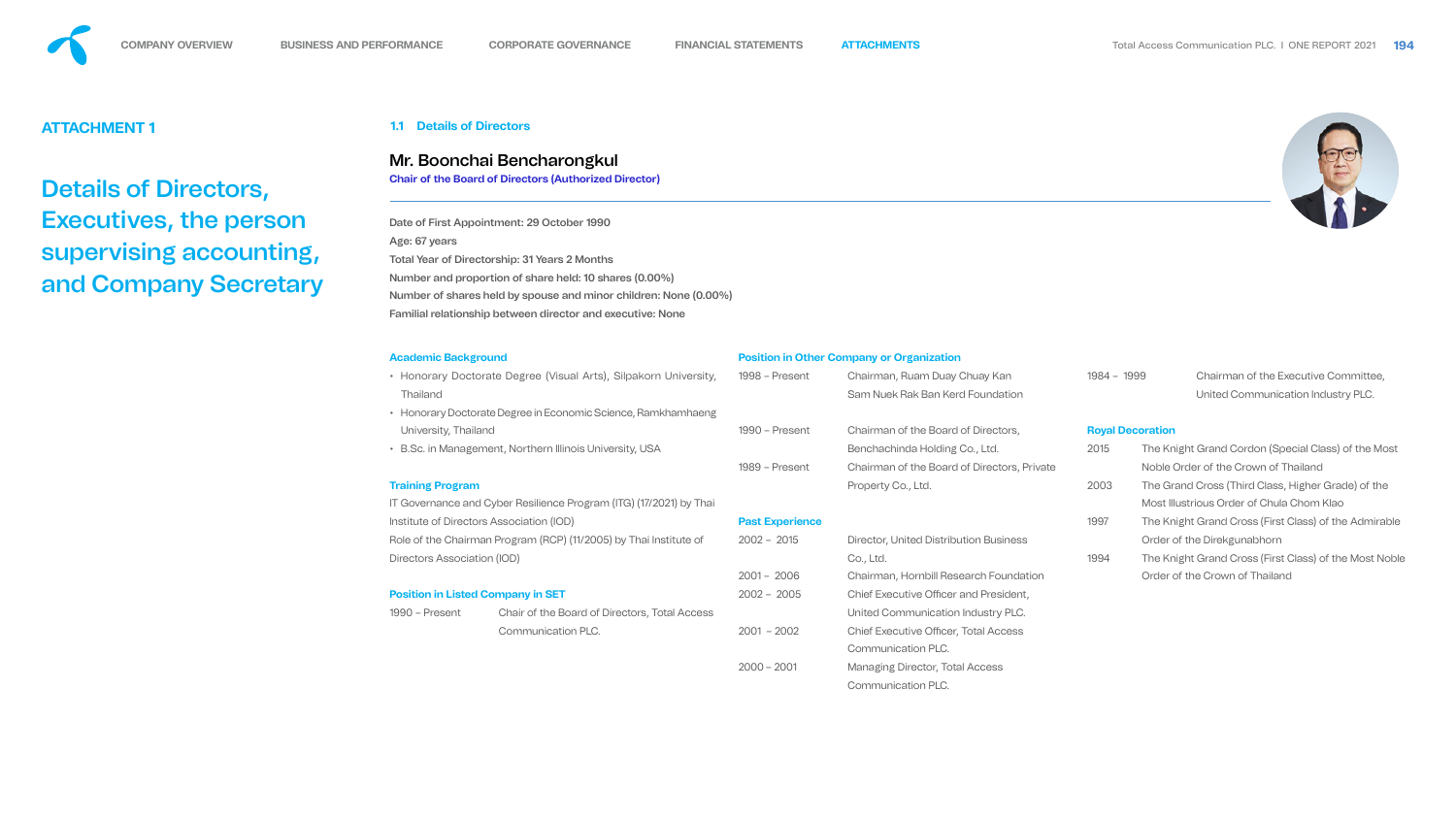|                        | • Master's Degree in Economics and Business Administration, the |               | • MA Jurisprudence, Oxford University, UK<br>power sales, power production, gas               |                             |                                                                      |  |
|------------------------|-----------------------------------------------------------------|---------------|-----------------------------------------------------------------------------------------------|-----------------------------|----------------------------------------------------------------------|--|
|                        | Norwegian School of Economics (NHH)                             |               | distribution, new renewables),                                                                |                             |                                                                      |  |
|                        |                                                                 |               | Norsk Hydro ASA                                                                               | <b>Training Program</b>     |                                                                      |  |
|                        | <b>Position in Listed Company in SET</b>                        | $2005 - 2005$ | Hydro Oil and Energy Area,                                                                    |                             | Director Certification Program (DCP) (203/2015) by Thai Institute of |  |
| $2020$ – Present       | Vice Chair of the Board of Directors,                           |               | SVP and head of business unit Marketing                                                       | Directors Association (IOD) |                                                                      |  |
|                        | <b>Total Access Communication PLC.</b>                          |               | and Trading (oil and gas sales),                                                              |                             |                                                                      |  |
|                        |                                                                 |               | Norsk Hydro ASA                                                                               |                             | <b>Position in Listed Company in SET</b>                             |  |
|                        | <b>Position in Other Company or Organization</b>                | $2002 - 2005$ | Hydro Oil and Energy Area, VP and head of                                                     | 2021 - Present              | <b>Chair of the Nomination and</b>                                   |  |
| $2020$ – Present       | Executive Vice President and Head of                            |               | business unit New Renewable Energy and                                                        |                             | Remuneration Committee,                                              |  |
|                        | <b>Telenor Asia</b>                                             |               | Managing Director Norsk Hydro Technology                                                      |                             | <b>Total Access Communication PLC.</b>                               |  |
| <b>Past Experience</b> |                                                                 |               | Ventures, Norsk Hydro ASA                                                                     | 2006 - Present              | Independent Director and Member                                      |  |
| $2016 - 2020$          | Corporate Management Board,                                     | 1999 - 2002   | Exploration and Production Norway,                                                            |                             | of the Audit Committee, Total Access                                 |  |
|                        | Chief Financial Officer, Telenor ASA                            |               | Vice President, Finance and Procurement,                                                      |                             | Communication PLC.                                                   |  |
| $2015 - 2016$          | CEO/President Yara North America Inc.,                          |               | Norsk Hydro ASA                                                                               |                             |                                                                      |  |
|                        | Yara International ASA                                          | 1998 - 1999   | Exploration and Production International,<br><b>Position in Other Company or Organization</b> |                             |                                                                      |  |
| $2013 - 2015$          | Managing Director Yara Ghana Ltd.,                              |               | Vice President, Finance and IS,                                                               | $2021$ – Present            | <b>Chief Executive Officer of</b>                                    |  |
|                        | <b>Yara International ASA</b>                                   |               | Norsk Hydro ASA                                                                               |                             | Stockbridge Pte Ltd                                                  |  |
| $2009 - 2013$          | Corporate Management Board;                                     | 1996 - 1998   | President, Hydro's US Holding Co.,                                                            | 2021 - Present              | Director, Klaveness Combination                                      |  |
|                        | Chief Financial Officer, Norsk Hydro ASA                        |               | Norsk Hydro USA, New York                                                                     |                             | Carriers Pte Ltd                                                     |  |
| $2007 - 2009$          | Corporate Management Board,                                     | 1995 - 1996   | Business Dev. Petrochemicals, Norsk Hydro                                                     | 2018 - Present              | Director, Awilco Rig 1Pte Ltd                                        |  |
|                        | Executive Vice President Energy/Power,                          |               | Asia, Singapore                                                                               | $2018$ – Present            | Director Awilco Rig 2 Pte Ltd                                        |  |
|                        | Norsk Hydro ASA                                                 | 1994 - 1995   | Manager Investor Relations Europe,                                                            | 2017 - Present              | Director, High Arctic Energy Services                                |  |
| $2006 - 2007$          | Oil and Energy Area, Senior Vice President                      |               | Norsk Hydro                                                                                   |                             | (Singapore) Pte Ltd                                                  |  |
|                        | and Sector President, Markets (oil, gas and                     | 1991 - 1994   | Corporate Financial Control, Norsk Hydro                                                      |                             |                                                                      |  |
|                        |                                                                 |               |                                                                                               |                             |                                                                      |  |





#### **Academic Background**



| 2011 - Present | Director, Ceona Pte. Ltd.          |
|----------------|------------------------------------|
| 2011 - Present | Director, Awlico Drilling Pte Ltd  |
| 2008 - Present | Chairman, Gram Car Carriers        |
|                | Holdings Pte. Ltd.                 |
| 2006 - Present | Director, Klaveness Asia Pte. Ltd. |
| 1998 - Present | Director, Stockbridge Pte. Ltd.    |

#### **Past Experience**

| $2019 - 2021$ | Director, Stockbridge Holding Pte Ltd           |
|---------------|-------------------------------------------------|
| $2017 - 2020$ | Member of the Corporate Governance              |
|               | <b>Committee, Total Access Communication PL</b> |
| $2012 - 2021$ | Chair of the Nomination Committee,              |
|               | <b>Total Access Communication PLC.</b>          |
| $2006 - 2017$ | Chair of the Remuneration Committee,            |
|               | <b>Total Access Communication PLC.</b>          |
| $2007 - 2012$ | Independent Director and Chairman of the        |
|               | Nomination and Remuneration Committee,          |
|               | Thoresen Thai Agencies PLC.                     |



nication PLC.

Date of First Appointment: 17 November 2006 Age: 70 years Total Year of Directorship: 15 Years 1 Month Number and proportion of share held: 10,000 shares and 6,000 NVDRs (0.00%) Number of shares held by spouse and minor children: None (0.00%) Familial relationship between director and executive: None

Date of First Appointment: 24 April 2020 Age: 55 years Total Year of Directorship: 1 Year 8 Months Number and proportion of share held: None (0.00 %) Number of shares held by spouse and minor children: None (0.00%) Familial relationship between director and executive: None

**Independent Director, Chair of the Nomination and Remuneration Committee and Member of the Audit Committee**

# Mr. Joergen Christian Arentz Rostrup

**Vice Chair of the Board of Directors**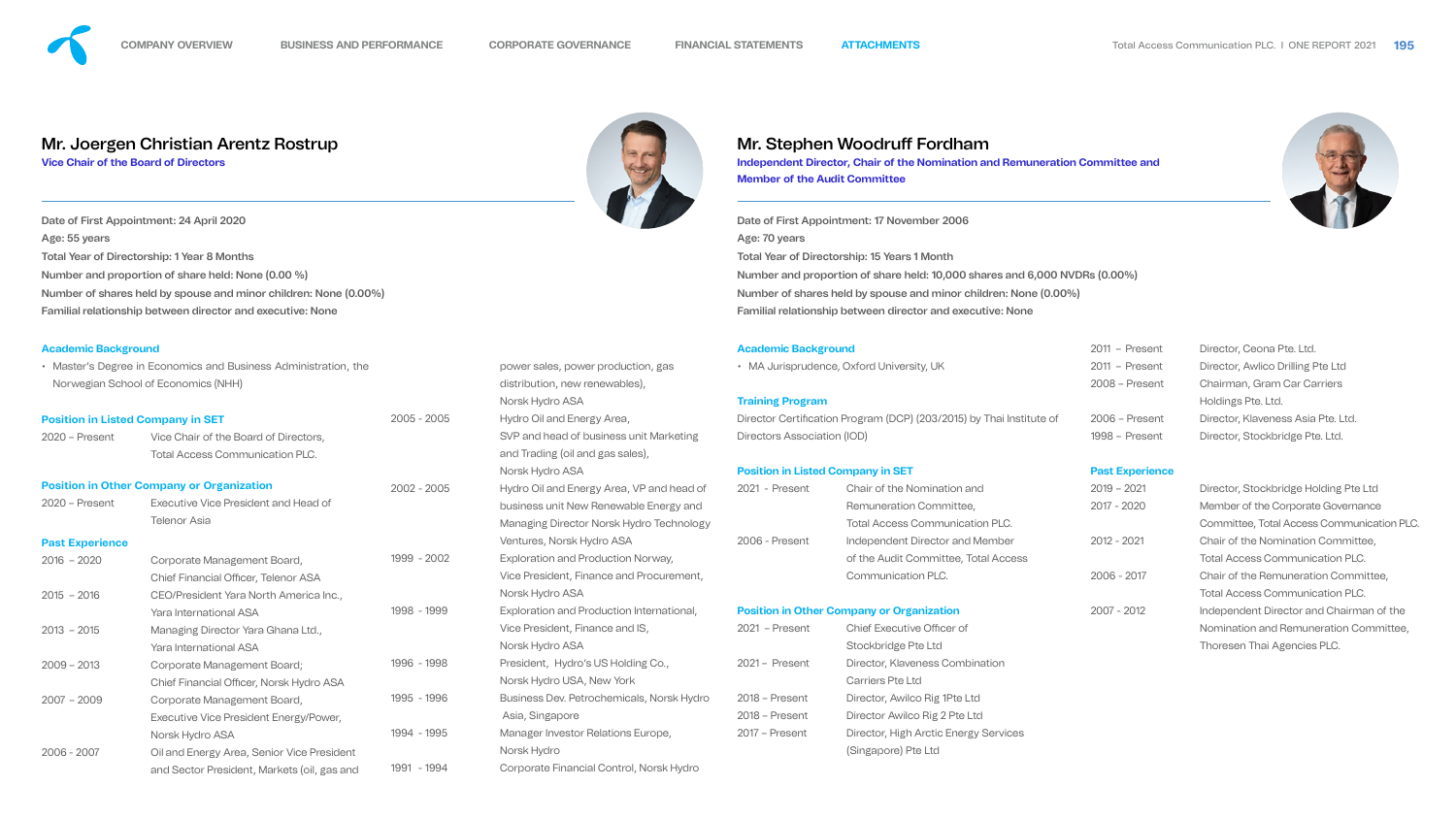|       | $2019 - 2021$ | <b>Chief Executive Officer, Mc Group Public</b> |
|-------|---------------|-------------------------------------------------|
| wdit  |               | <b>Company Limited</b>                          |
| sight | $2017 - 2020$ | Member of the Nomination Committee,             |
| lic   |               | <b>Total Access Communication PLC</b>           |
|       | 2020          | Chair of the Remuneration Committee,            |
| าent  |               | <b>Total Access Communication PLC</b>           |
|       | $2008 - 2019$ | Managing Director, DHL Express                  |
|       |               | International (Thailand) Ltd.                   |
|       | 2004 - 2008   | Managing Director, Mobile Devices Sector,       |
|       |               | Motorola (Thailand) Ltd.                        |
|       | 1998 - 2002   | General Manager, Oracle Cooperation             |
|       |               | (Thailand)                                      |



| <b>Academic Background</b>                                            |                  | <b>Position in Listed Company in SET</b>    |                        | <b>Position in Other Company or Organization</b> |  |  |
|-----------------------------------------------------------------------|------------------|---------------------------------------------|------------------------|--------------------------------------------------|--|--|
| • Master Degree in MIS, West Virginia University, USA                 | 2021 - Present   | Independent Director, T.K.S. Technologies   | 2021 - Present         | Director, Thailand Post Co., Ltd.                |  |  |
| • Certificate, Berkeley Executive Coaching Leadership                 |                  | <b>Public Company Limited</b>               | 2014 - Present         | Director, dtac TriNet Co., Ltd.                  |  |  |
| • Certificate, Special Management Program, Marshall University, USA   | $2021$ - Present | Member of the Nomination and                |                        |                                                  |  |  |
| • Bachelor Degree in Accounting, Ramkhamhaeng University              |                  | <b>Remuneration Committee, Total Access</b> | <b>Past Experience</b> |                                                  |  |  |
|                                                                       |                  | Communication PLC.                          | $2019 - 2021$          | Chief Executive Officer, Mc Grou                 |  |  |
| <b>Training Program</b>                                               | $2020$ – Present | Independent Director, Member of the Audit   |                        | <b>Company Limited</b>                           |  |  |
| • Director Accreditation Program (DAP) (162/2019) by Thai Institute   |                  | Committee and Member of the IT Oversight    | $2017 - 2020$          | Member of the Nomination Con                     |  |  |
| of Directors Association (IOD)                                        |                  | Committee, TMBThanachart Bank Public        |                        | <b>Total Access Communication P</b>              |  |  |
| • CMA - Capital Market Alumni 14                                      |                  | Company Limited (TTB)                       | 2020                   | Chair of the Remuneration Com                    |  |  |
| • Director Certification Program (DCP) (49/2004) by Thai Institute of | $2019$ - Present | Director and Member of Risk Management      |                        | <b>Total Access Communication P</b>              |  |  |
| Directors Association (IOD)                                           |                  | Committee, Mc Group Public Company          | $2008 - 2019$          | <b>Managing Director, DHL Express</b>            |  |  |
| • Enhancing Strategic Competitiveness by IMD Switzerland              |                  | Limited                                     |                        | International (Thailand) Ltd.                    |  |  |
|                                                                       | $2013$ - Present | Chair of the Corporate Governance           | $2004 - 2008$          | Managing Director, Mobile Devic                  |  |  |
|                                                                       |                  | Committee, Total Access                     |                        | Motorola (Thailand) Ltd.                         |  |  |
|                                                                       |                  | Communication PLC.                          | 1998 - 2002            | General Manager, Oracle Coope                    |  |  |
|                                                                       | 2011 - Present   | Independent Director, Total Access          |                        | (Thailand)                                       |  |  |
|                                                                       |                  | Communication PLC.                          |                        |                                                  |  |  |
|                                                                       |                  |                                             |                        |                                                  |  |  |



Date of First Appointment: 5 September 2011 Age: 58 years Total Year of Directorship: 10 Years 3 Months Number and proportion of share held: None (0.00%) Number of shares held by spouse and minor children: None (0.00%) Familial relationship between director and executive: None



# Mrs. Chananyarak Phetcharat

**Independent Director, Chair of the Corporate Governance Committee and Member of the Nomination and Remuneration Committee, (Authorized Director)**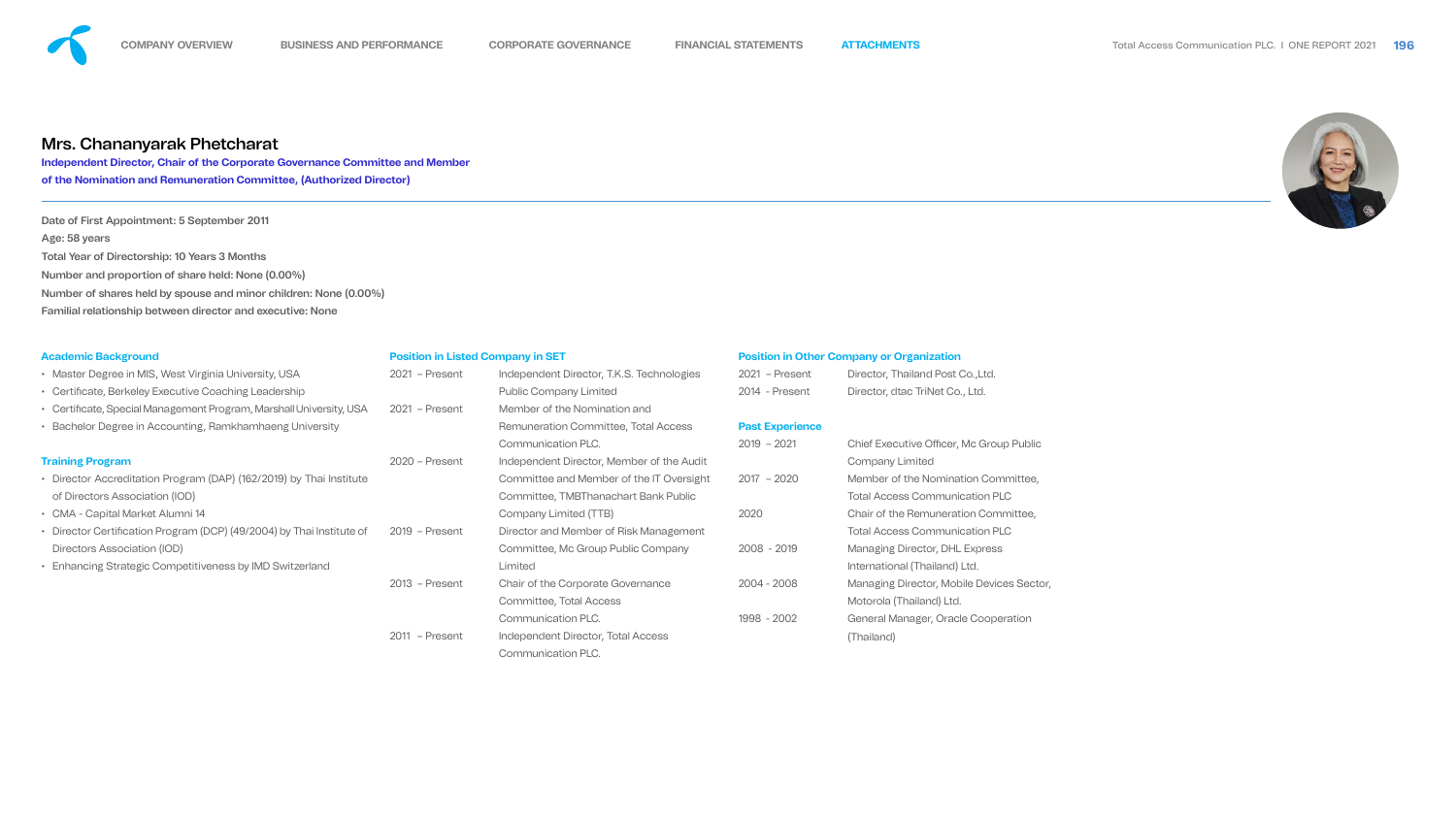| <b>Academic Background</b>                                            | <b>Position in Listed Company in SET</b>         |                                                                                | <b>Past Experience</b> |                                            |  |
|-----------------------------------------------------------------------|--------------------------------------------------|--------------------------------------------------------------------------------|------------------------|--------------------------------------------|--|
| • Master of Business Administration (Finance),                        | Oct 2021 - Present                               | Director, Member of the Executive                                              | Feb 2021 - Oct 2021    | Independent Director, Nomination and       |  |
| Western Illinois University, USA                                      |                                                  | Committee and Managing Director,                                               |                        | Remuneration Chairman, and Audit           |  |
| • Bachelor of Arts in International Relations, Faculty of Political   |                                                  | Bound and Beyond Public Company                                                |                        | Committee Member, Padaeng Industry         |  |
| Sciences, Chulalongkorn University                                    |                                                  | Limited. $(1)$                                                                 |                        | Public Company Limited.                    |  |
| • Certificate Harvard Executive Program, Harvard Business School,     | $2019$ – Present                                 | Independent Director and Chair of the                                          | $2014 - 2020$          | Member of the Remuneration                 |  |
| <b>Harvard University, USA</b>                                        |                                                  | Audit Committee, Star Petroleum                                                |                        | Committee, Total Access                    |  |
| • Certificate Stanford Executive Program, Stanford Center for         |                                                  | Refining Public Company Limited                                                |                        | <b>Communication PLC.</b>                  |  |
| Professional Development, Stanford University, USA                    | 2017 - Present                                   | Chair of the Audit Committee,                                                  | $2014 - 2017$          | Member of the Audit Committee and          |  |
|                                                                       |                                                  | <b>Total Access Communication PLC.</b>                                         |                        | Member of the Nomination                   |  |
| <b>Training Program</b>                                               | 2014 - Present                                   | Member of the Corporate Governance                                             |                        | Committee, Total Access                    |  |
| • Director Leadership Certification Program (DLCP) (2/2021) by        |                                                  | Committee, Total Access                                                        |                        | Communication PLC.                         |  |
| Thai Institute of Directors Association (IOD)                         |                                                  | Communication PLC.                                                             | $2018 - 2019$          | Director, Origin Property PLC.             |  |
| • Board that Make a Difference (BMD) (8/2018) by Thai Institute of    | 2014 - Present                                   | Independent Director,                                                          | $2011 - 2017$          | Director and President, The Erawan         |  |
| Directors Association (IOD)                                           |                                                  | <b>Total Access Communication PLC.</b>                                         |                        | Group PLC.                                 |  |
| • Advanced Audit Committee Program (AACP) (29/2018) by                |                                                  |                                                                                | $2009 - 2010$          | <b>Chief Financial Officer, The Erawan</b> |  |
| Thai Institute of Directors Association (IOD)                         |                                                  | Remark: <sup>(1)</sup> The company's original name was Padaeng Industry Public |                        | Group PLC.                                 |  |
| Strategic Board Master Class Retreat (SBM) (2/2017) by Thai Institute | Company Limited.                                 |                                                                                |                        |                                            |  |
| of Directors Association (IOD)                                        |                                                  |                                                                                |                        |                                            |  |
| <b>CMA-Capital Market Academy Alumni 19</b>                           | <b>Position in Other Company or Organization</b> |                                                                                |                        |                                            |  |
| • Director Certification Program (DCP) (122/2009) by Thai Institute   | 2020 - Present                                   | Chair of the Board of Directors,                                               |                        |                                            |  |
| of Directors Association (IOD)                                        |                                                  | dtac TriNet Co., Ltd.                                                          |                        |                                            |  |
| • Diploma Examination (Exam) (26/2009) by Thai Institute of           |                                                  |                                                                                |                        |                                            |  |
| Directors Association (IOD)                                           |                                                  |                                                                                |                        |                                            |  |





Date of First Appointment: 8 December 2014 Age: 59 years Total Year of Directorship: 7 Years Number and proportion of share held: None (0.00%) Number of shares held by spouse and minor children: None (0.00%) Familial relationship between director and executive: None

# Mrs. Kamonwan Wipulakorn

**Independent Director, Chair of the Audit Committee and Member of the Corporate Governance Committee**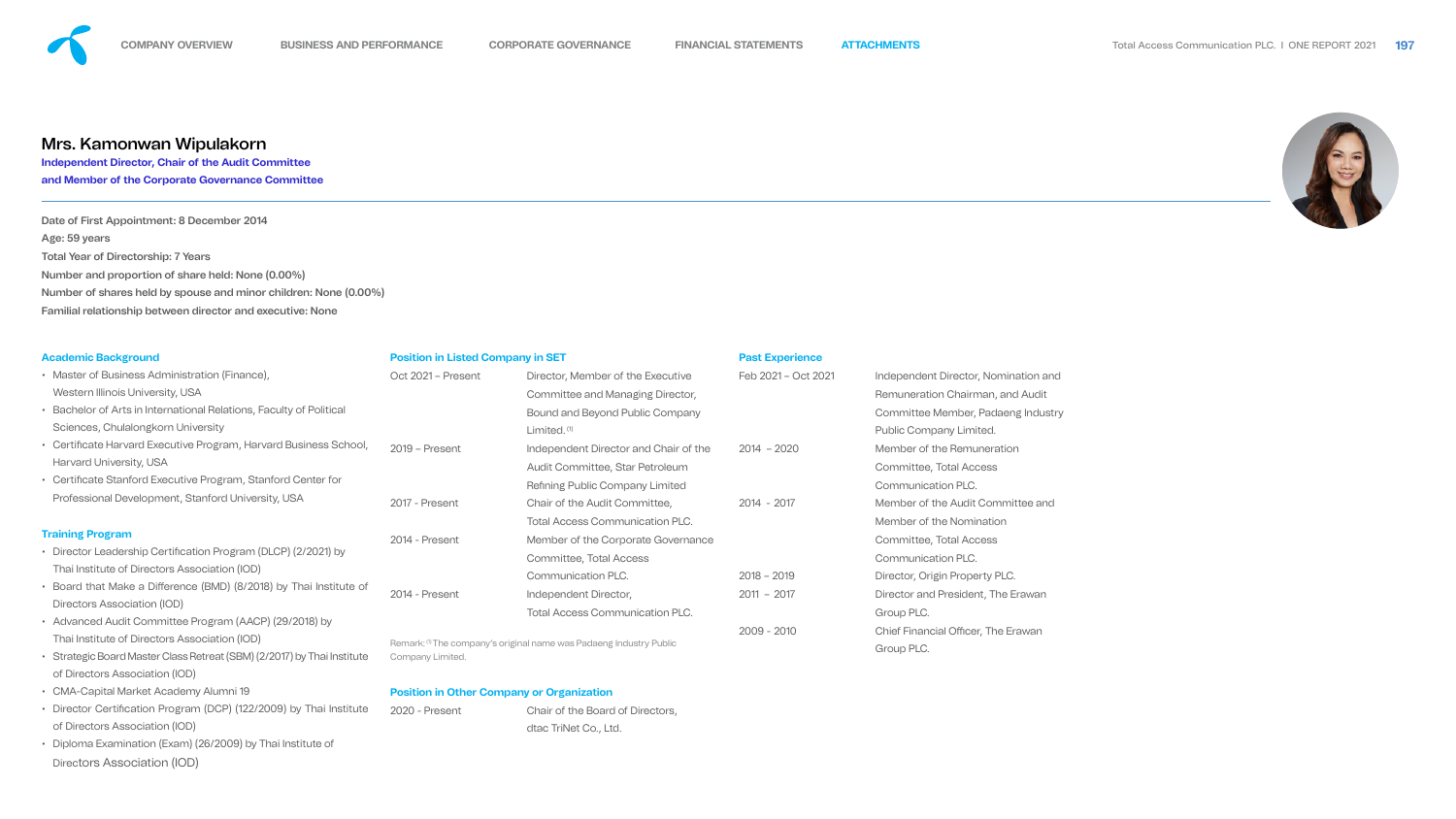



he Audit **Icial Risk** 

les Public

**Officer,** ny Limited

#### **Academic Background**

- Master Degree in Business Administration, Thammasat University
- Bachelor Degree in Accounting, Thammasat University
- Advanced Management Program 180/2011, Harvard Business School, Harvard University. USA

#### **Training Program**

- 
- Academy
- Certified Accounting and Auditors of Thailand
- 

- Board Nomination and Compensation Program (BNCP) (12/2021) by Thai Institute of Directors Association (IOD)
- Director Leadership Certification Program (DLCP) (2/2021) by Thai Institute of Directors Association (IOD)
- Ethical Leadership Program (ELP) (21/2021) by Thai Institute of Directors Association (IOD)
- IT Governance and Cyber Resilience Program (ITG) (3/2017) by Thai Institute of Director Association (IOD)
- Advanced Audit Committee Program (AACP) (22/2016) by Thai Institute of Directors Association (IOD)
- Director Certification Program (DCP) (34/2003) by Thai Institute of Directors Association (IOD)
- Director Accreditation Program (DAP) (2/2003) by Thai Institute of Directors Association (IOD)
- IP Bar 2021: IP Challenges in the Next Normal by The Central Intellectual Property and International Trade Court (Thailand)
- Advanced Certificate Course in Politics and Governance in Democratic Systems for Executives Rationale (20/2016) by King Prajadhipok's Institute
- Public Director Certification Program (13/2015) by King Prajadhipok's Institute

|                                          | Thai Intelligent Investors (1/2012) by Thai Investors Association    | 2015 - Present         | Independent Director, Chairman of the Risk                        | $2015 - 2017$ | Director, Member of the Executive              |
|------------------------------------------|----------------------------------------------------------------------|------------------------|-------------------------------------------------------------------|---------------|------------------------------------------------|
|                                          | Capital Market Leader Program (6/2008) by Capital Market             |                        | Management Committee, Member of the                               |               | Committee, Government Saving Bank              |
| Academy                                  |                                                                      |                        | Nomination and Remuneration Committee                             | $2013 - 2019$ | Independent Director, Member of the Aud        |
|                                          | Chief Financial Officer Certificate Program (1/2004) by Institute of |                        | and Member of the Good Corporate                                  |               | <b>Committee and Chairman of Financial Ris</b> |
|                                          | Certified Accounting and Auditors of Thailand                        |                        | Governance Committee,                                             |               | Committee, T.K.S. Technologies PLC.            |
|                                          | Director Diploma Examination 2003 by The Australian Institute of     |                        | FN Factory Outlet PLC.                                            | $2014 - 2018$ | Member of Board Commissioners,                 |
| <b>Directors Association</b>             |                                                                      |                        |                                                                   |               | Chairman of the Audit Committee,               |
|                                          |                                                                      |                        | <b>Position in Other Company or Organization</b>                  |               | Port Authority of Thailand                     |
| <b>Position in Listed Company in SET</b> |                                                                      | 2014 - Present         | Associate Judge # 10, 13, The Central                             | $2014 - 2017$ | Independent Director and Member of the         |
| 2021 – Present                           | Member of Corporate Governance                                       |                        | Intellectual Property and International<br>Trade Court (Thailand) |               | Executive Committee, Dusit Thani PLC.          |
|                                          | Committee and Member of the Nomination                               |                        |                                                                   | $2012 - 2015$ | Director and Chairman of Executive             |
|                                          | and Remuneration Committee,                                          |                        |                                                                   |               | Committee, MC Group PLC.                       |
|                                          | <b>Total Access Communication PLC.</b>                               |                        |                                                                   | $2007 - 2011$ | Independent Director, Chairman of Audit        |
| 2020 - Present                           | Independent Director, Member of Audit                                | <b>Past Experience</b> |                                                                   |               | Committee, Thoresen Thai Agencies Publ         |
|                                          | Committee, Total Access                                              | $2020 - 2021$          | Member of the Nomination Committee and                            |               | <b>Company Limited</b>                         |
|                                          | <b>Communication PLC.</b>                                            |                        | Member of the Remuneration Committee,                             | $2007 - 2011$ | Director, S&P Syndicate Public Company         |
| 2019 - Present                           | Independent Director and Member of the                               |                        | <b>Total Access Communication PLC.</b>                            |               | Limited                                        |
|                                          | Audit Committee, TBSP PLC.                                           | $2018 - 2019$          | Board of Trustees and Chairman of the Audit                       | $1998 - 2011$ | Director and Group Chief Financial Officer     |
| 2019 - Present                           | Independent Director and Chairman                                    |                        | Committee & Risk Management, Dhurakij                             |               | Minor International Public Company Limite      |
|                                          | of the Audit Committee, Central Retail                               |                        | <b>Bundit University</b>                                          | $1992 - 1998$ | Senior Vice President of Finance and           |
|                                          | Corporation PLC.                                                     | 2017 - 2020            | Director, Member of Executive Board                               |               | Accounting Department, Central Pattana         |
| 2017 - Present                           | Independent Director, Vice Chairman and                              |                        | Committee, Thai Airways International PLC.                        |               | <b>Public Company Limited</b>                  |
|                                          | Chairman of the Audit Committee,                                     | $2015 - 2019$          | Director, Chairman of the Audit Committee,                        |               |                                                |
|                                          | Rojukiss International PLC.                                          |                        | <b>Thailand Post Company Limited</b>                              |               |                                                |
|                                          |                                                                      |                        |                                                                   |               |                                                |

Date of First Appointment: 28 January 2020 Age: 57 years Total Year of Directorship: 1 Year 11 Months Number and proportion of share held: None (0.00%) Number of shares held by spouse and minor children: None (0.00%) Familial relationship between director and executive: None



# Mrs. Pratana Mongkolkul

**Independent Director, Member of the Audit Committee, Member of the Nomination and Remuneration Committee and Member of the Corporate Governance Committee**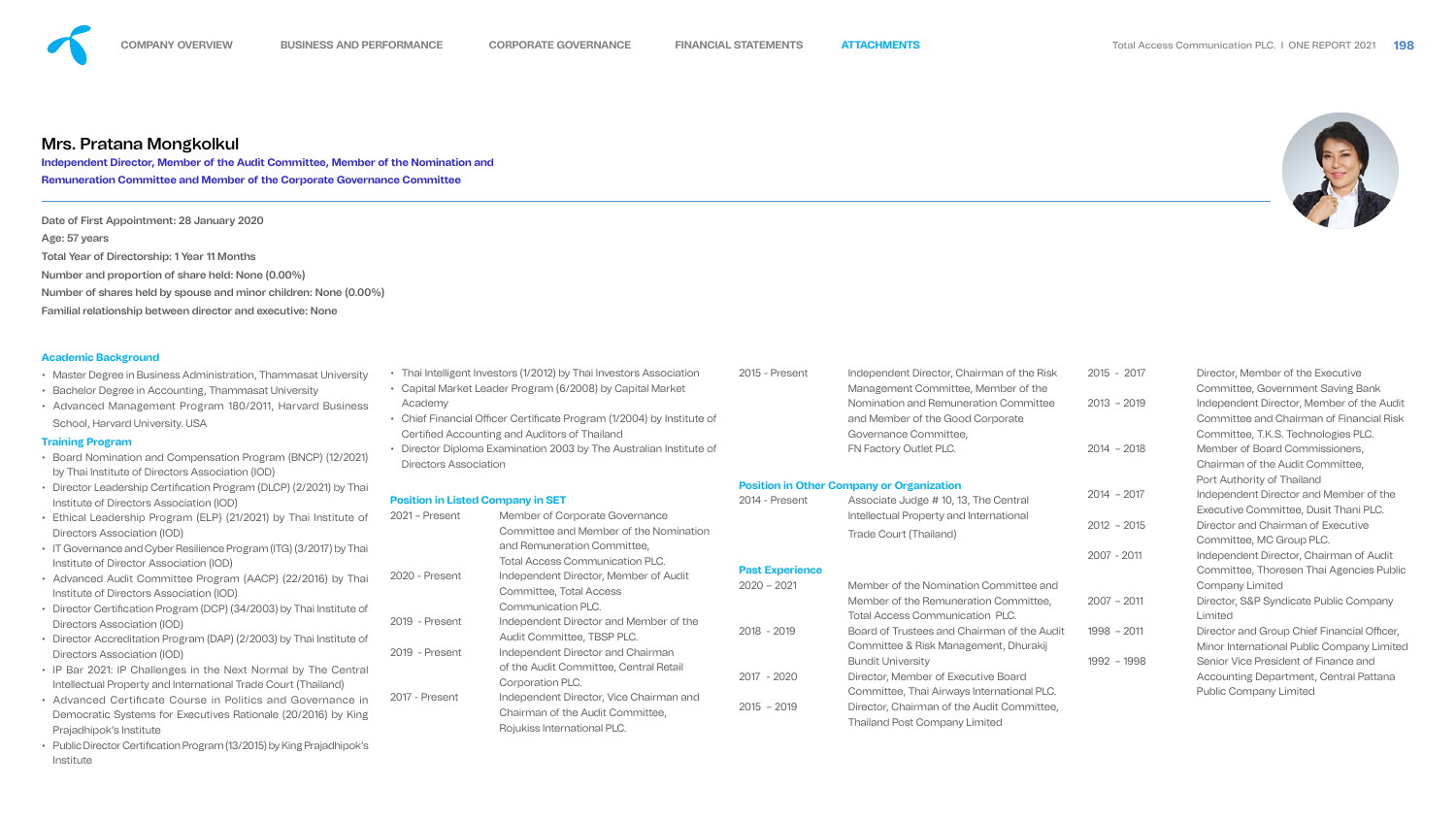

| <b>Academic Background</b>                |                                                               | <b>Past Experience</b> |                                              | <b>Academic Background</b> |                                                                   | <b>Past Experience</b> |                                                  |
|-------------------------------------------|---------------------------------------------------------------|------------------------|----------------------------------------------|----------------------------|-------------------------------------------------------------------|------------------------|--------------------------------------------------|
| Master of Law, University of Oslo, Norway |                                                               | $2020 - 2021$          | Member of the Nomination Committee,          |                            | • B. Tech Electronics & Communications, R.E.C Kurukshetra,        | $2019 - 2021$          | Member of the Nomination Committee a             |
|                                           |                                                               |                        | <b>Total Access Communication PLC.</b>       |                            | Kurukshetra University, Haryana, India                            |                        | Member of the Remuneration Committee             |
| <b>Training Program</b>                   |                                                               | $2018 - 2019$          | Director, DiGi.com Berhad and DiGi           |                            |                                                                   |                        | <b>Total Access Communication PLC.</b>           |
|                                           | The Mandatory Accreditation Programme (MAP) by Bursa Malaysia |                        | <b>Telecommunications Sdn Bhd</b>            |                            | <b>Position in Listed Company in SET</b>                          |                        | Senior Vice President, Network Asia,             |
| <b>Securities Berhad</b>                  |                                                               | $2017 - 2019$          | Director, Telenor Norge AS                   | 2021 - Present             | Director, Member of the Nomination and<br>Remuneration Committee, |                        | <b>Telenor ASA</b>                               |
| <b>Position in Listed Company in SET</b>  |                                                               | $2015 - 2019$          | Director, Telenor Networks Holding AS        |                            | <b>Total Access Communication PLC.</b>                            | $2013 - 2014$          | Chief Technology Officer/ Network Head,          |
| 2020 - Present                            | Member of the Corporate Governance                            | $2015 - 2016$          | Director, Telenor Business Partner Invest AS | 2019 - Present             | Director, Member of the Corporate                                 |                        | Uninor, India                                    |
|                                           | Committee, Total Access                                       | 1999 - 2012            | Associated attorney and senior attorney,     |                            | Governance Committee, Total Access                                | $2012 - 2013$          | Head of Network Planning, Uninor, India          |
|                                           | Communication PLC.                                            |                        | Wiersholm Lawfirm                            |                            | Communication PLC.                                                | $2008 - 2012$          | Head of Radio Frequency Planning,                |
| 2016 - Present                            | Director, Total Access Communication PLC.                     | 1996 - 1999            | Higher executive officer, advisor and        |                            |                                                                   |                        | Uninor, India                                    |
|                                           |                                                               |                        | senior advisor, Norwegian Competition        |                            | <b>Position in Other Company or Organization</b>                  | $2005 - 2008$          | <b>AT&amp;T &amp; T-Mobile USA Radio Network</b> |
|                                           | <b>Position in Other Company or Organization</b>              |                        | Authority                                    | $2018$ - Present           | Senior Vice President, Global Network,                            |                        | Design & Planning                                |
| $2020$ – Present                          | Director, Grameenphone Ltd.                                   |                        |                                              |                            | <b>Telenor ASA</b>                                                | $2000 - 2005$          | Hutchison Network Design UK & Vodafon            |
| 2013 - Present                            | Attorney at Law, Telenor ASA                                  |                        |                                              |                            |                                                                   |                        | Network Design Australia /                       |
|                                           |                                                               |                        |                                              |                            |                                                                   |                        | Aircom International                             |
|                                           |                                                               |                        |                                              |                            |                                                                   |                        |                                                  |



1995 – 2000 Radio Network & Transport Planning



nittee and mmittee,

/odafone

Date of First Appointment: 9 December 2019 Age: 47 years Total Year of Directorship: 2 Years Number and proportion of share held: None (0.00%) Number of shares held by spouse and minor children: None (0.00%) Familial relationship between director and executive: None



# Mr. Rakesh Jain

**Director, Member of the Corporate Governance Committee and Member of the Nomination and Remuneration Committee (Authorized Director)**

Date of First Appointment: 30 March 2016 Age: 51 years Total Year of Directorship: 5 Years 9 Months Number and proportion of share held: None (0.00%) Number of shares held by spouse and minor children: None (0.00%) Familial relationship between director and executive: None

# Mrs. Tone Ripel

**Director and Member of the Corporate Governance Committee**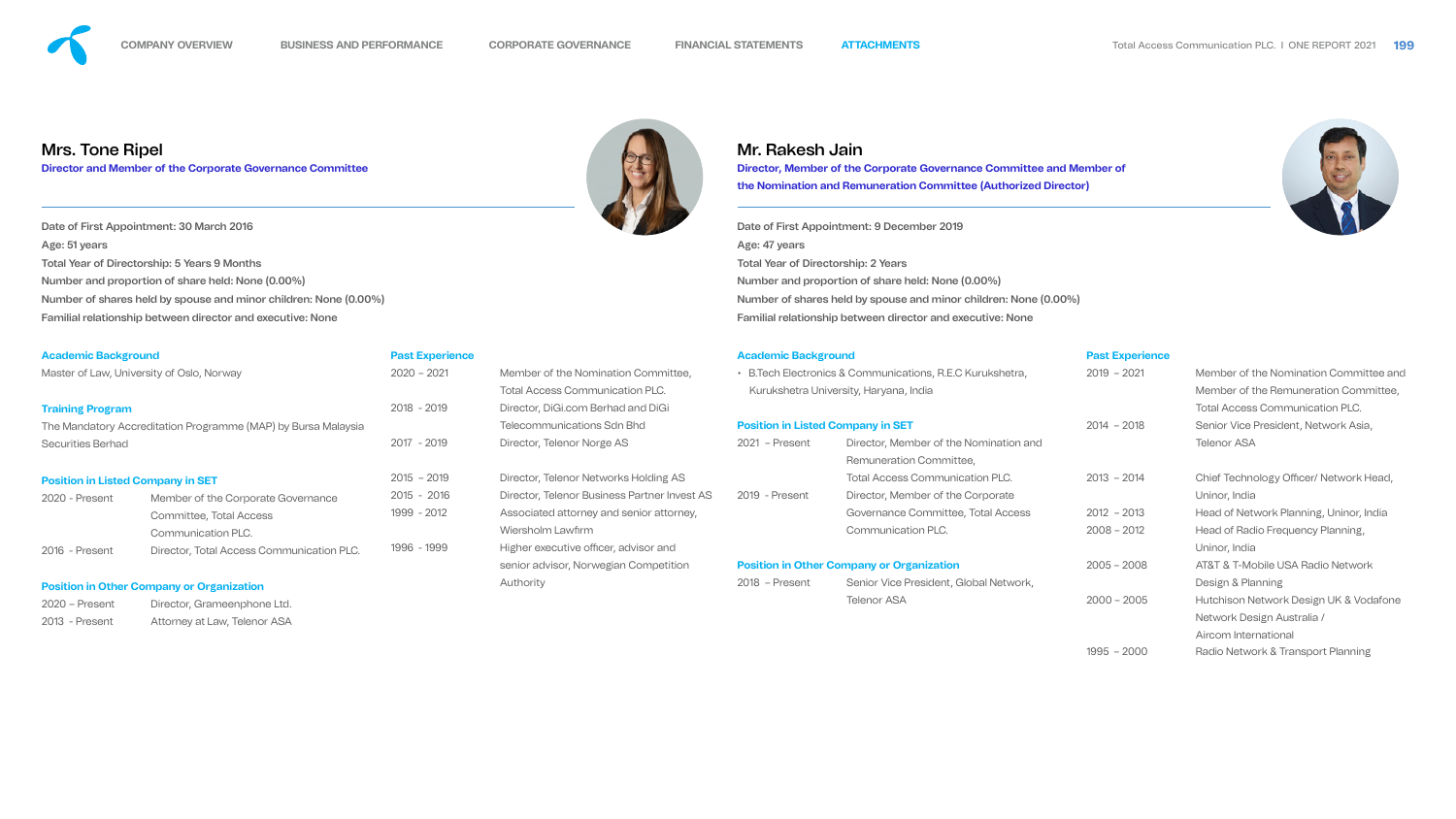| <b>Academic Background</b>                                          | <b>Position in Listed Company in SET</b> |                                            | <b>Position in Other Company or Organization</b> |                                              | <b>Past Experience</b> |
|---------------------------------------------------------------------|------------------------------------------|--------------------------------------------|--------------------------------------------------|----------------------------------------------|------------------------|
| • Master of Business Administration (Executive), BI Norwegian       | 2021 – Present                           | Member of the Nomination and               | 2020 - Present                                   | Senior Vice President, Head of External      | $2019 - 2019$          |
| <b>Business School</b>                                              |                                          | Remuneration Committee,                    |                                                  | Relations Asia, Telenor Group                | $2018 - 2019$          |
| • Public Relations, BI Norwegian Business School (Norges Markeds    |                                          | <b>Total Access Communication PLC.</b>     | $2020$ – Present                                 | Non-Executive Director of Snohetta AS        |                        |
| Hoyskole)                                                           | 2020 - Present                           | Director, Total Access Communication PLC.  | 2017 - Present                                   | Chair of the Board of Directors, DiGi        | $2018 - 2018$          |
|                                                                     | $2019 - 2020$                            | Chief Strategy and Transformation Officer, |                                                  | <b>Telecommunications Sdn Bhd</b>            |                        |
| <b>Training Program</b>                                             |                                          | <b>Total Access Communication PLC.</b>     | 2017 - Present                                   | Chair of the Board of Directors, Member of   | $2016 - 2021$          |
| • International Directors Program (Module 1, December 2021), IN-    | 2017 - 2019                              | Member of the Corporate Governance         |                                                  | Nomination Committee, Chair of               | $2016 - 2020$          |
| SEAD, Singapore                                                     |                                          | Committee, Total Access                    |                                                  | Remuneration Committee, DiGi.Com             |                        |
| • Director Certification Program (DCP) (284/2019) by Thai Institute |                                          | Communication PLC.                         |                                                  | <b>Berhad</b>                                | $2016 - 2018$          |
| of Directors Association (IOD)                                      | 2014 - 2019                              | Director, Member of the Remuneration       | 2016 - Present                                   | Director, Telenor Asia (IHQ) Ltd.            |                        |
| • Director Course in 2018: INSEAD - Leading from the Chair          |                                          | Committee and Member of the                | 2012 - Present                                   | Director, Telenor South Asia Investment      | 2016                   |
| Programme, Fountainbleu, France                                     |                                          | Nomination Committee, Total Access         |                                                  | Pte Ltd.                                     |                        |
| • Director Accreditation Program in 2010: Mandatory Accreditation   |                                          | Communication PLC.                         | 2012 - Present                                   | Director, Telenor South East Asia Investment | $2015 - 2016$          |
| Program for Directors of Public Listed Companies, Busatra Sdn.      | $2011 - 2013$                            | Director, Total Access Communication PLC.  |                                                  | Pte Ltd.                                     |                        |
| Bhd. (formerly known as Bursa Malaysia Trading Sdn. Bhd.),          |                                          |                                            | 2011 - Present                                   | Director and member of the Nomination and    | 2014 - 2019            |
| Malaysia                                                            |                                          |                                            |                                                  | Remuneration Committee,                      | $2008 - 2015$          |
|                                                                     |                                          |                                            |                                                  | Grameenphone Ltd.                            |                        |
|                                                                     |                                          |                                            | 2011 - Present                                   | Director, Telenor Asia Pte. Ltd.             |                        |



| $2019 - 2019$ | Director, Telenor Health AS                     |
|---------------|-------------------------------------------------|
| 2018 - 2019   | Senior Vice President, Partner and Exter        |
|               | Relations Asia, Telenor Group                   |
| 2018 - 2018   | <b>Acting Executive Vice President and Chie</b> |
|               | Corporate Affairs Officer, Telenor Group        |
| 2016 - 2021   | Director, Telenor Myanmar Ltd.                  |
| 2016 - 2020   | Director and Member of the Audit                |
|               | Committee, Telenor Pakistan Ltd.                |
| 2016 - 2018   | Senior Vice President, Head of Group Pu         |
|               | and Regulatory Affairs, Telenor Group           |
| 2016          | Senior Vice President,                          |
|               | Corporate Affairs Asia, Telenor Group           |
| 2015 - 2016   | Senior Vice President, Head of President        |
|               | CEO's Office, Telenor Group                     |
| 2014 - 2019   | Director, Telenor GO Pte Ltd.                   |
| 2008 - 2015   | Senior Vice President, Corporate Affairs        |
|               | Asia, Telenor Group                             |



l External **ad Chief** 

<sub>i</sub> up Public

ident &

Date of First Appointment: 5 September 2011 Age: 49 years Total Year of Directorship: 10 Years 3 Months Number and proportion of share held: None (0.00%) Number of shares held by spouse and minor children: None (0.00%) Familial relationship between director and executive: None



**Director and Member of the Nomination and Remuneration Committee (Authorized Director)**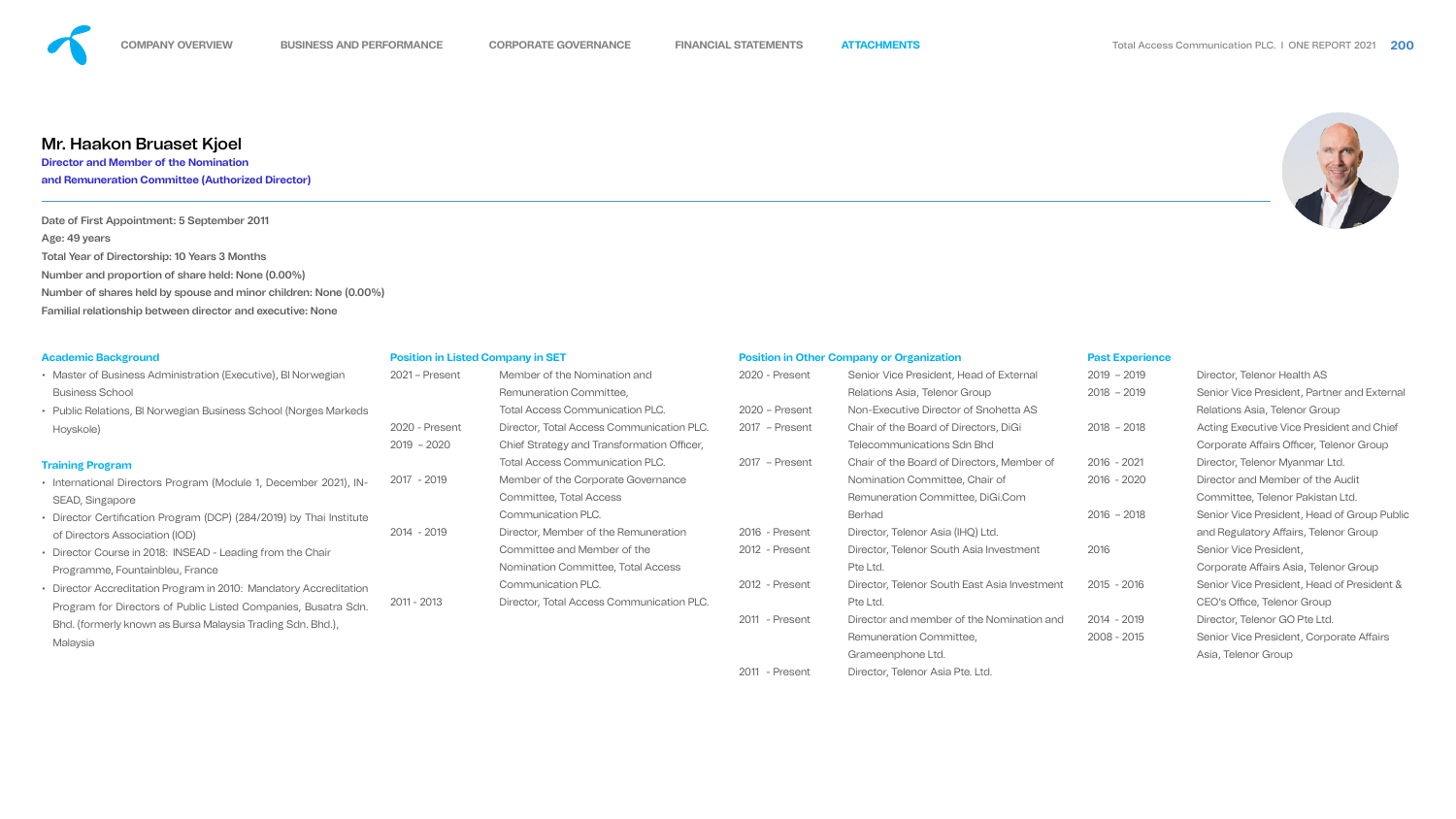• Master equivalent degree ("Siviløkonom") in economics and business administration with a triple major in Finance, Strategy and Macro Economics from BI Norwegian School of Management

#### **Position in Listed Company in SET**

2020 - Present Director, Total Access Communication PLC.

#### **Position in Other Company or Organization**

2020 – Present Senior Vice President - Head of Business Performance Asia, Telenor Group

#### **Past Experience**

2017 – 2020 Senior Vice President - Group Finance, Cost Office, Telenor Group 2013 – 2017 Vice President - Head of Group HR Strategy & Analytics, Telenor Group



#### **Academic Background**

- MBA, Marketing, Indira Gandhi National Open University
- Bachelor of Engineering, University of Pune

#### **Past Experience**

| $2020$ – Present | <b>Chief Executive Officer, Total Access</b>   |  |
|------------------|------------------------------------------------|--|
|                  | Communication PLC.                             |  |
| $2020$ – Present | Chief Executive Officer, dtac TriNet Co., Ltd. |  |
| $2018 - 2020$    | Chief Executive Officer, Telenor Myanmar       |  |
| $2015 - 2018$    | Chief Executive Officer, Telenor India         |  |
| $2013 - 2015$    | Chief Marketing Officer, Telenor Myanmar       |  |







#### **Details of executives**

Date of Appointment: 1 February 2020 Age: 54 years Number and proportion of share held: None (0.00%) Number of shares held by spouse and minor children: None (0.00%) Familial relationship between director and executive: None

# Mr. Sharad Chandra Mehrotra

**Chief Executive Officer (Management under definition of SEC)** 

Date of First Appointment: 16 October 2020 Age: 46 years Total Year of Directorship: 1 Year 2 Months Number and proportion of share held: None (0.00%) Number of shares held by spouse and minor children: None (0.00%) Familial relationship between director and executive: None

# Mr. Thomas Alexander Thyholdt

**Director**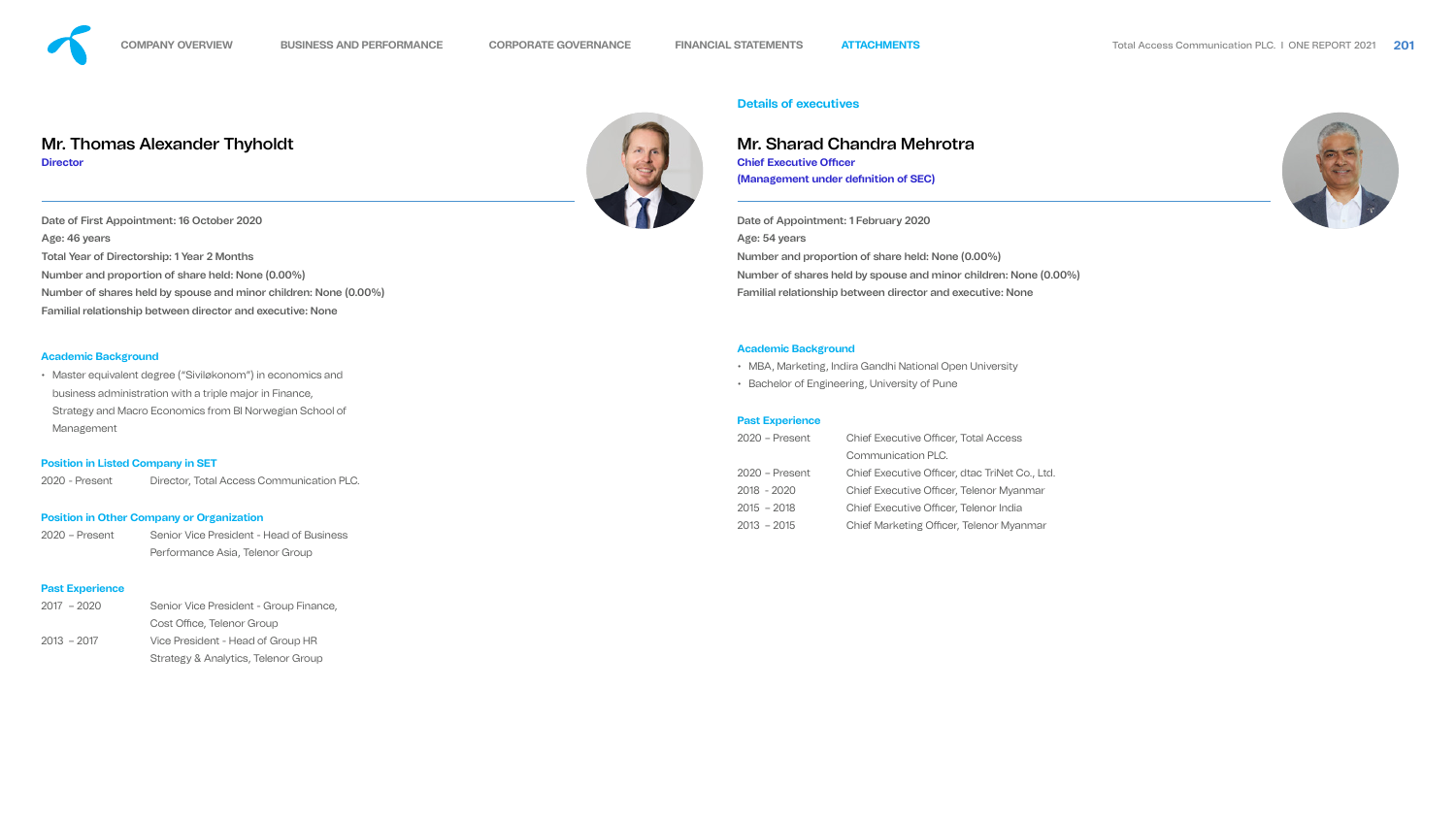- Chartered Accountant, Institute of Chartered Accountants of India
- Bachelor of Commerce (Hons.), University of Delhi, India

#### **Past Experience**

| $2021 -$ Present | <b>Chief Financial Officer,</b>                 |  |
|------------------|-------------------------------------------------|--|
|                  | <b>Total Access Communication PLC.</b>          |  |
| $2021 -$ Present | Chief Financial Officer, dtac TriNet Co., Ltd.  |  |
| $2021 -$ Present | Director, TeleAssets Co., Ltd.                  |  |
| $2019 - 2020$    | Corporate Chief Financial Officer,              |  |
|                  | <b>Bharti Airtel Limited</b>                    |  |
| $2017 - 2019$    | Chief Financial Officer, Digi.com Berhad        |  |
| $2016 - 2017$    | Chief Financial Officer, Telenor Hungary Plc.   |  |
| 2015             | Vice President,                                 |  |
|                  | <b>Head Business Strategy &amp; Performance</b> |  |
|                  | Management, Telenor (India)                     |  |
|                  | Communications Pyt. Ltd.                        |  |



#### **Academic Background**

| 2015 - Present   | <b>Chief Technology Officer, Total Access</b> |
|------------------|-----------------------------------------------|
|                  | Communication PLC.                            |
| $2015$ - Present | Director, dtac TriNet Co., Ltd.               |
| 2013 - 2014      | Chief Technology Officer,                     |
|                  | <b>Telenor Myanmar Limited</b>                |
| $2011 - 2013$    | Senior Vice President, Network Operations     |
|                  | Division, Total Access Communication PLC.     |
| $2010 - 2011$    | Senior Vice President, Engineering Division,  |
|                  | <b>Total Access Communication PLC.</b>        |
| $2009 - 2010$    | Vice President, Network Design and System     |
|                  | Infrastructure Department, Total Access       |
|                  | Communication PLC.                            |
| $2005 - 2009$    | Vice President, Transmission Department,      |
|                  | <b>Total Access Communication PLC.</b>        |



• Master of Electrical Engineering, Massachusetts Institute of **Technology** • Master of Business Administration (Executive Program), Sasin Graduate Institute of Business Administration of Chulalongkorn University

#### **Past Experience**

2001 - 2005 Head of Engineering, Satellite Engineer, Pacific Century Matrix (Hong Kong) 1996 - 2000 Satellite Engineer, L-Star Program, Asia Broadcasting and Communication Network/Teles at Canada



Date of Appointment: 1 July 2015 Age: 53 years Number and proportion of share held: 10,000 shares (0.00%) Number of shares held by spouse and minor children: 9,400 shares (0.00%) Familial relationship between director and executive: None

# Mr. Prathet Tankuranun

**Chief Technology Officer (Management under definition of SEC)** 

Date of Appointment: 12 January 2021 Age: 41 years Number and proportion of share held: None (0.00%) Number of shares held by spouse and minor children: None (0.00%) Familial relationship between director and executive: None

# Mr. Nakul Sehgal

**Chief Financial Officer (Management under definition of SEC)**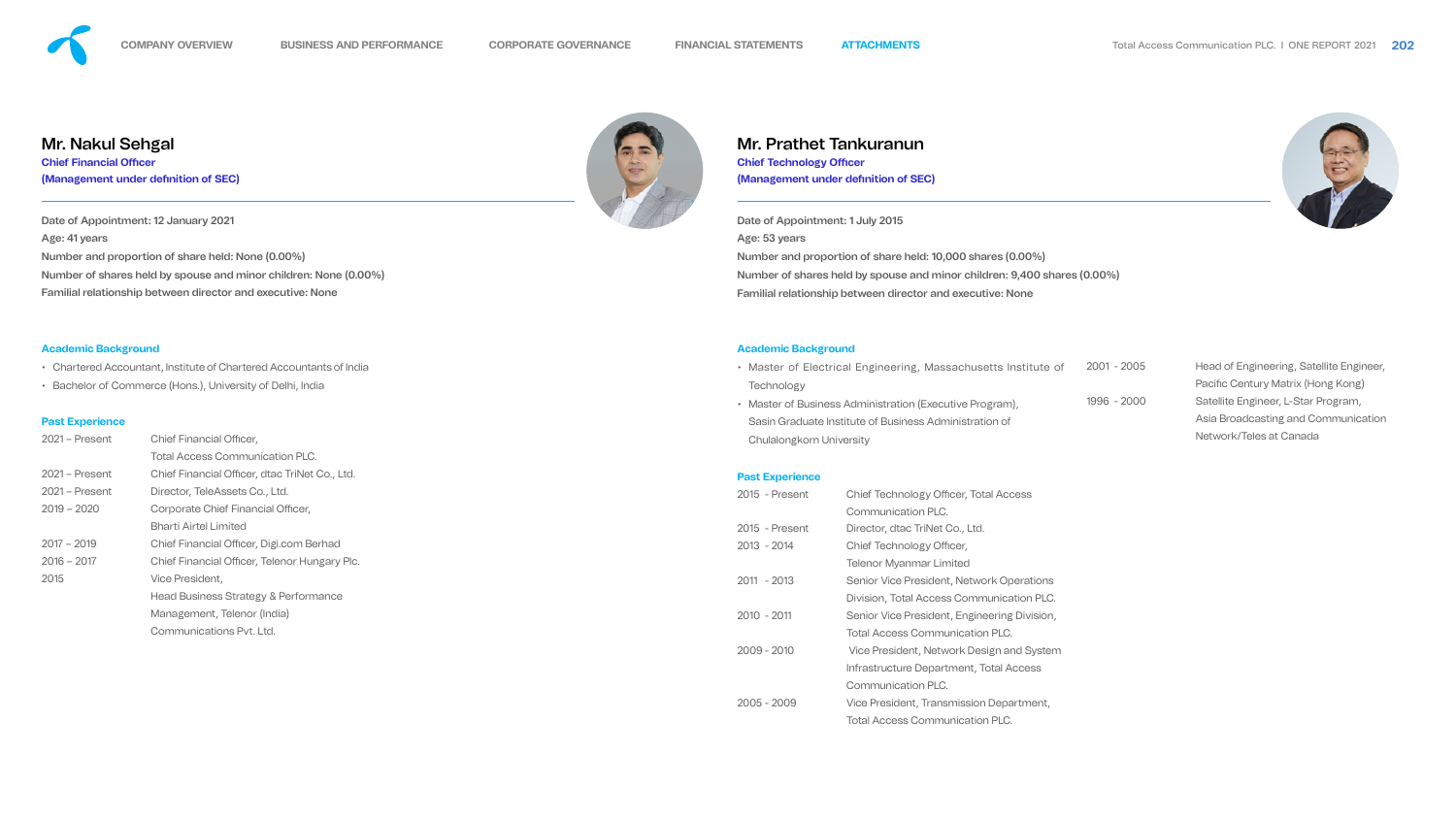| • Master of Arts in Human Resources Development,<br>1996 - 200<br>Webster University, Missouri, USA |                                            |              |  |
|-----------------------------------------------------------------------------------------------------|--------------------------------------------|--------------|--|
| • Bachelor of Arts majoring in English, Chulalongkorn University                                    |                                            |              |  |
| <b>Past Experience</b>                                                                              |                                            | $1993 - 199$ |  |
| 2015 - Present                                                                                      | <b>Chief People Officer, Total Access</b>  |              |  |
|                                                                                                     | <b>Communication PLC.</b>                  |              |  |
| 2009 - 2015                                                                                         | Vice President, Human Resources Thailand,  |              |  |
|                                                                                                     | Myanmar, Cambodia & Laos, Unilever Thai    |              |  |
|                                                                                                     | <b>Holdings Limited</b>                    |              |  |
| 2007 - 2009                                                                                         | Head of Human Resources,                   |              |  |
|                                                                                                     | Sub-Region Asia North (Thailand,           |              |  |
|                                                                                                     | Bangladesh, Vietnam, Cambodia              |              |  |
|                                                                                                     | and Korea), Nokia Siemens Networks         |              |  |
|                                                                                                     | (Thailand) Ltd.                            |              |  |
| 2004 - 2007                                                                                         | Human Resources Manager for Indochina      |              |  |
|                                                                                                     | (Thailand, Vietnam, Cambodia & Laos),      |              |  |
|                                                                                                     | Nokia (Thailand) Ltd.                      |              |  |
| $2000 - 2004$                                                                                       | Assistant Vice President, Human Resources, |              |  |
|                                                                                                     | Retail Operations, Ek-Chai Distribution    |              |  |
|                                                                                                     | System Co. Ltd.                            |              |  |



| 2019 - Present | <b>Chief Sales Officer, Total Access</b>  |
|----------------|-------------------------------------------|
|                | Communication PLC.                        |
| $2017 - 2019$  | Deputy Chief Executive Officer,           |
|                | Metro Wholesale Myanmar Ltd.              |
| $2015 - 2016$  | <b>CEO Advisor, Total Access</b>          |
|                | Communication PLC.                        |
| $2013 - 2015$  | Chief People Officer, Telenor Myanmar     |
| $2011 - 2013$  | <b>Chief People Officer, Total Access</b> |
|                | Communication PLC.                        |
| $2008 - 2011$  | <b>Chief Customer Officer,</b>            |
|                | <b>Total Access Communication PLC.</b>    |





| 1996 - 2000 | Regional Personnel Manager,            |
|-------------|----------------------------------------|
|             | Ek-Chai Distribution System Co. Ltd.   |
| 1995 - 1996 | Recruitment Manager, Ek-Chai Distribu  |
|             | System Co. Ltd.                        |
| 1993 - 1995 | Training Manager, Ek-Chai Distribution |
|             | System Co. Ltd.                        |

#### **Academic Background**

• Master's Degree in Business Administration, Saint Louis University, USA

#### ribution

#### **Past Experience**

Date of Appointment: 1 February 2019 Age: 53 years Number and proportion of share held: None (0.00%) Number of shares held by spouse and minor children: None (0.00%) Familial relationship between director and executive: None

# Miss Tipayarat Kaewsringarm

**Chief Sales Officer (Management under definition of SEC)** 

Date of Appointment: 1 August 2015 Age: 54 years Number and proportion of share held: None (0.00%) Number of shares held by spouse and minor children: None (0.00%) Familial relationship between director and executive: None

# Miss Nardrerdee Arj-Harnwongse

**Chief People Officer** 

**(Management under definition of SEC)**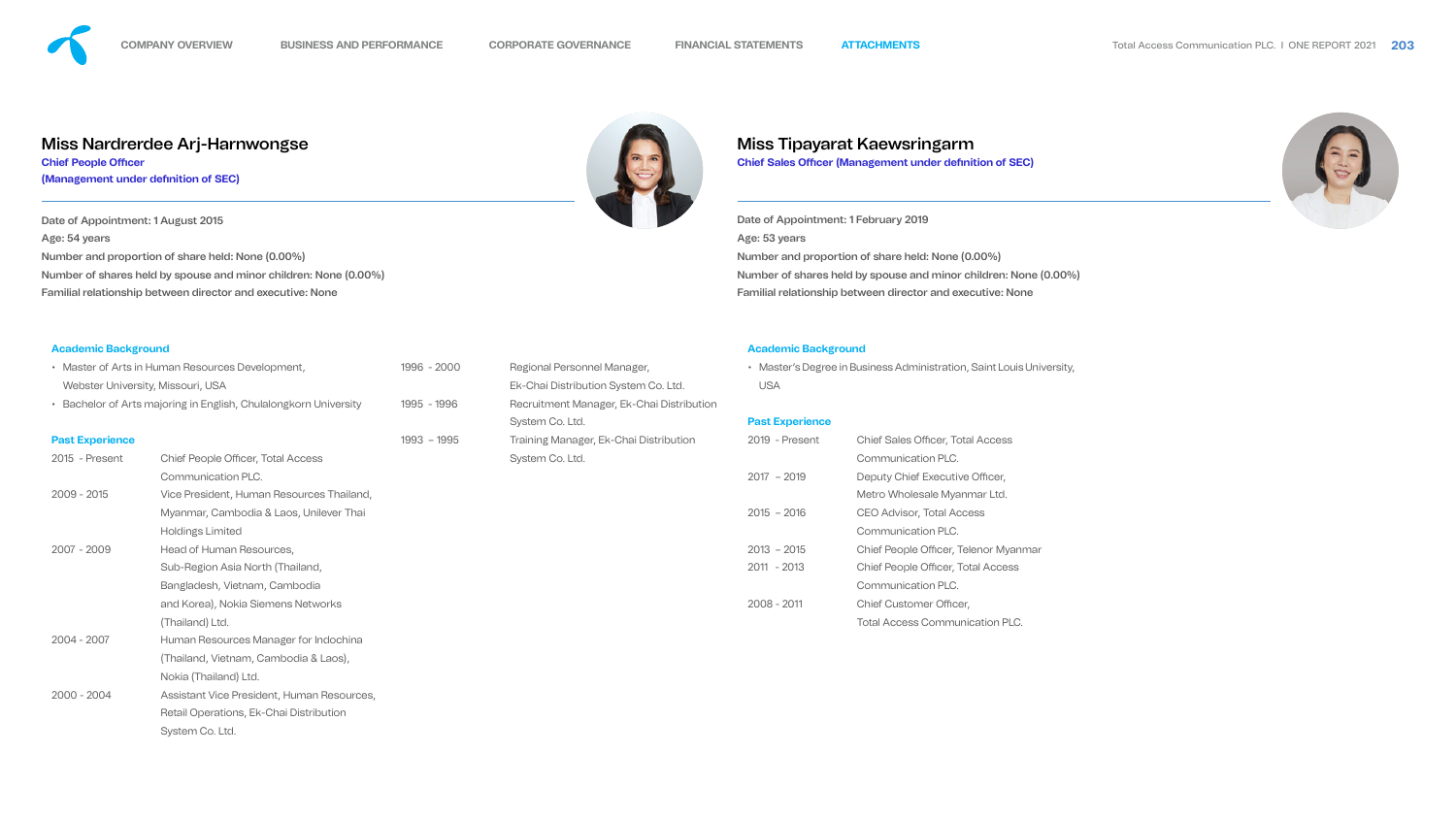- Senior Executive Programme at the London Business School
- Bachelor of Science (Honours) in Computer Science from Coventry University, UK

#### **Past Experience**

| $2019$ – Present | <b>Chief Marketing Officer,</b>            |
|------------------|--------------------------------------------|
|                  | <b>Total Access Communication PLC.</b>     |
| $2016 - 2019$    | Head of Telco, Digi Telecommunciations     |
|                  | Sdn Bhd.                                   |
| $2015 - 2016$    | Head of Consumer Sales,                    |
|                  | Digi Telecommunciations Sdn Bhd.           |
| $2013 - 2015$    | <b>Head of Product and Organisational</b>  |
|                  | Excellence, Digi Telecommunications        |
|                  | Sdn Bhd.                                   |
| $2011 - 2013$    | Head of Corporate Strategy & Program       |
|                  | Director, Digi Telecommunications Sdn Bhd. |
| $2002 - 2011$    | Senior Manager, Strategy and Operations,   |
|                  | <b>Deloitte Consulting</b>                 |



| $2019$ – Present | <b>Chief Corporate Affairs Officer,</b>        |
|------------------|------------------------------------------------|
|                  | <b>Total Access Communication PLC.</b>         |
| $2017 - 2019$    | Vice President Public & Regulatory Affairs and |
|                  | Corporate Communication, Region Asia,          |
|                  | Telenor Group (Singapore)                      |
| $2015 - 2017$    | Vice President Communications, Region Asia,    |
|                  | <b>Telenor Group (Singapore)</b>               |
| $2013 - 2015$    | Director Communications, Grameenphone Ltd.     |
|                  | (Bangladesh)                                   |
| $2010 - 2013$    | Director Communications,                       |
|                  | <b>Telenor Sweden AB (Sweden)</b>              |
| $2008 - 2010$    | Press officer & Communications Strategist,     |
|                  | Telenor Sweden AB (Sweden)                     |
| $2005 - 2007$    | Communications Consultant,                     |
|                  | Diplomat Communications AB (Sweden)            |
|                  |                                                |





#### **Academic Background**

• Master of Science (M.Sc.), Stockholm School of Economics (SSE) Stockholm, Sweden

#### **Past Experience**

Date of Appointment: 2 September 2019 Age: 41 years Number and proportion of share held: None (0.00%) Number of shares held by spouse and minor children: None (0.00%) Familial relationship between director and executive: None

# Mr. Lars Marcus Adaktusson

**Chief Corporate Affairs Officer (Management under definition of SEC)** 

Date of Appointment: 1 April 2019 Age: 45 years Number and proportion of share held: None (0.00%) Number of shares held by spouse and minor children: None (0.00%) Familial relationship between director and executive: None

# Mr. How Lih Ren

**Chief Marketing Officer (Management under definition of SEC)**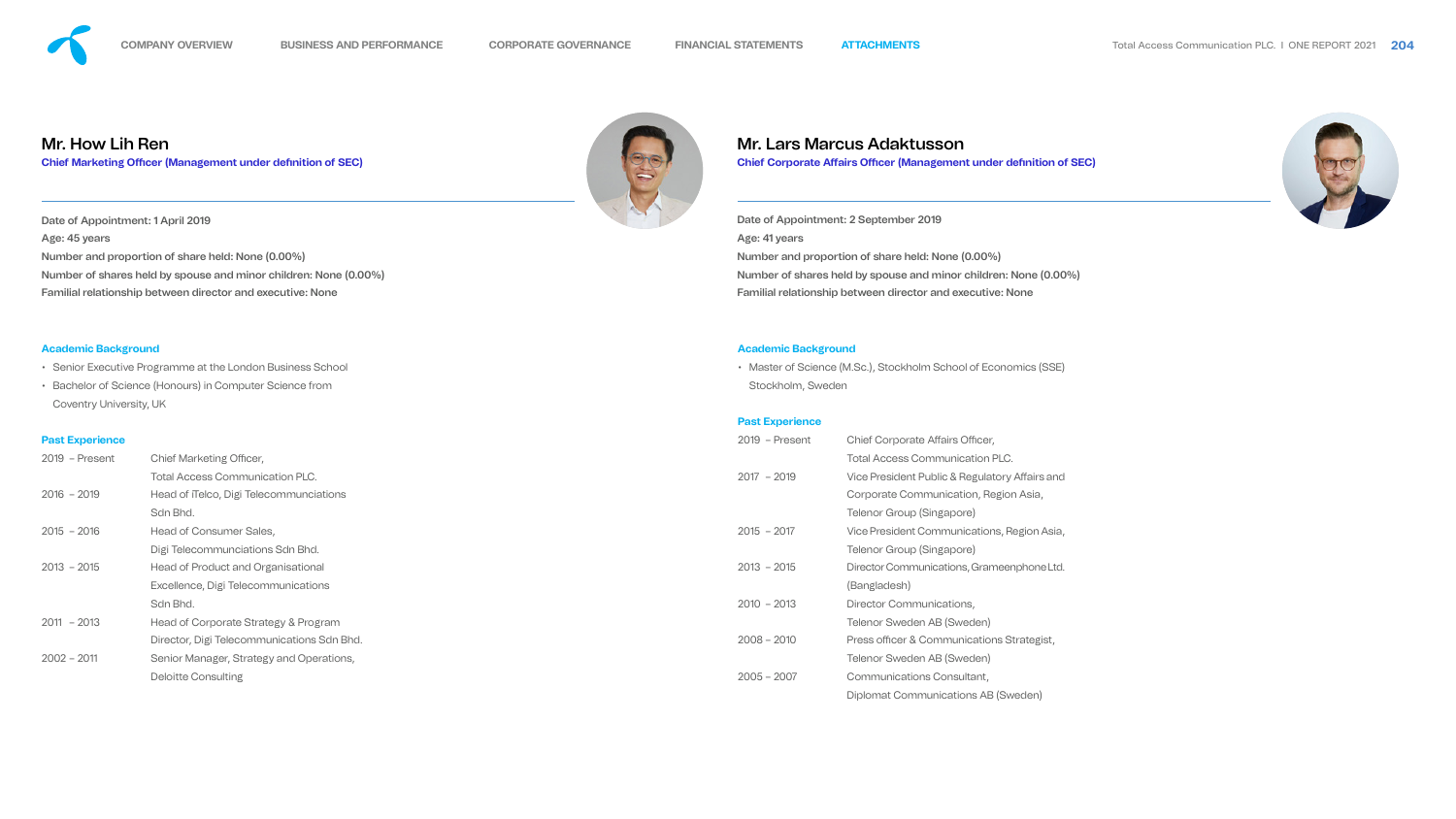|                                                            | Certified Management Accountant (CMA) – Institute of Management                                        | 2014                           | VP, Head of Financial Business                                                                      | <b>Academic Background</b>                                                                                                             | <b>Past Experience</b>         |                                                                                                                                                              |
|------------------------------------------------------------|--------------------------------------------------------------------------------------------------------|--------------------------------|-----------------------------------------------------------------------------------------------------|----------------------------------------------------------------------------------------------------------------------------------------|--------------------------------|--------------------------------------------------------------------------------------------------------------------------------------------------------------|
| <b>Accountants, USA</b>                                    | M.Sc. in Economics - International Economics, North South                                              |                                | <b>Advisory Unit-MG,</b><br><b>Total Access Communication PLC.</b>                                  | • Master of Accountancy, Chulalongkorn University                                                                                      | $2019$ - Present               | Vice President, Head of Financial Ad                                                                                                                         |
| University, Dhaka.<br>Administration, University of Dhaka. | Bachelor of Business Administration – Finance, Institute of Business                                   | $2013 - 2014$<br>$2011 - 2013$ | GM, Head of Commercial Finance,<br>Finance Division, Grameenphone Ltd.<br>DGM, Head of Forecasting, | • Bachelor of Accountancy, Thammasat University<br><b>Training Program</b><br>• Cash Flows (7 hours)                                   | $2017 - 2018$<br>$2001 - 2017$ | and Reporting Department,<br><b>Total Access Communication PLC.</b><br><b>Chief Financial Officer, Singer Thaila</b><br>Vice President, Head of Financial Ad |
| <b>Past Experience</b>                                     |                                                                                                        | $2009 - 2011$                  | Finance Division, Grameenphone Ltd.<br>Business Manager, Business Support &                         | • TFRS16 - Financial Lease (7 hours)                                                                                                   |                                | and Reporting Department,                                                                                                                                    |
| Oct 2021 - Present                                         | <b>Chief Business Officer,</b><br><b>Total Access Communication PLC.</b>                               |                                | Control, Finance Division,<br>Grameenphone Ltd.                                                     | In 2021, completed a continuing development course in accounting<br>knowledge for not less than six hours per calendar year and number |                                | <b>Total Access Communication PLC.</b>                                                                                                                       |
| $2020 - 2021$                                              | Senior Vice President, Head of<br>Strategy & Transformation,<br><b>Total Access Communication PLC.</b> | $2008 - 2009$                  | Deputy Manager, Pricing & Forecasting,<br>Commercial Division,<br>Grameenphone Ltd.                 | of hour for attending training course is in accordance with SEC<br>requirement                                                         |                                |                                                                                                                                                              |
| $2016 - 2020$                                              | Senior Vice President,<br>Head of Business Finance,<br><b>Total Access Communication PLC.</b>          | $2006 - 2008$                  | <b>Officer, Product &amp; Market</b><br>Development, Commercial Division,<br>Grameenphone Ltd.      |                                                                                                                                        |                                |                                                                                                                                                              |
| $2014 - 2016$                                              | Vice President, Head of Finance<br><b>Business Partners,</b><br><b>Total Access Communication PLC.</b> |                                |                                                                                                     |                                                                                                                                        |                                |                                                                                                                                                              |

### **1.3 Details of the person supervising accounting and the Company Secretary**

Date of Appointment: 1 October 2021 Age: 38 years Number and proportion of share held: None (0.00%) Number of shares held by spouse and minor children: None (0.00%) Familial relationship between director and executive: None

Date of Appointment: 15 January 2019 Age: 48 years Number and proportion of share held: None (0.00%) Number of shares held by spouse and minor children: None (0.00%) Familial relationship between director and executive: None



# .ccounting and PLC.

ccounting.

# Mr. Sadat Ibne Zaman

**Chief Business Officer (Management under definition of SEC)** 



# Miss Peeraya Rodkorn

**Head of Financial Accounting and Reporting Department (the person assigned to the direct responsibility of supervising accounting preparation and be a professional accountant**  charged with accounting duties with qualifications and conditions prescribed by the **Notifi cation of the Department of Business Development)**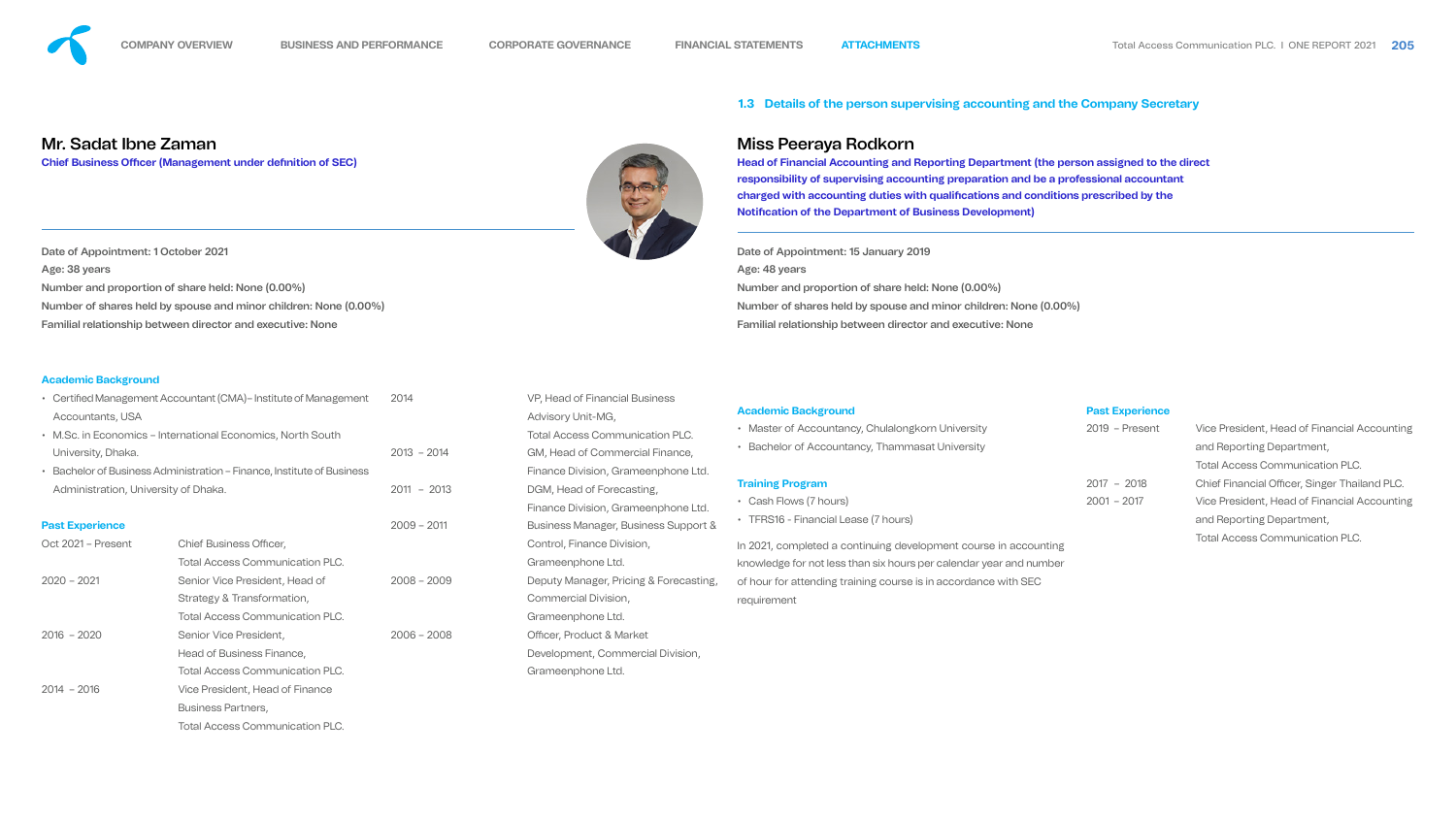• Advances for Corporate Secretaries (1/2560), Thai Listed Companies Associations

| <b>Academic Background</b>                                   | <b>Past Experience</b> |                                                  |
|--------------------------------------------------------------|------------------------|--------------------------------------------------|
| • Master's degree in Law, Major in Private and Business Law, | 2020 - Present         | Vice President, Head of Company Secretary        |
| <b>Chulalongkorn University</b>                              |                        | Department, Total Access Communication           |
| • Bachelor's Degree in Law, Thammasat University             |                        | PLC.                                             |
| • Thai barrister-at-law, The Thai bar Association            | 2013 - 2020            | Legal Counsel and Company Secretary,             |
|                                                              |                        | Thailand & Vietnam, Goodyear (Thailand)          |
| <b>Training Program</b>                                      |                        | <b>Public Company Limited</b>                    |
| • Company Secretary Program (CSP) (56/2014)                  | $2010 - 2013$          | Legal Officer, PTT Exploration and               |
| by Thai Institute of Directors Association (IOD)             |                        | <b>Production Public Company Limited (PTTEP)</b> |
| • Effective Minutes Taking Program (EMT) (28/2014)           | 2004 - 2007            | Legal Officer, Berli Jucker Public Company       |
| by Thai Institute of Directors Association (IOD)             |                        | Limited                                          |
| • Company Reporting Program (CRP) (8/2014)                   |                        |                                                  |
| by Thai Institute of Directors Association (IOD)             |                        |                                                  |
| $A - I$                                                      |                        |                                                  |

• ASEAN Business and Investment Law Training by Chulalongkorn University and The Law and Development Research Center, 2016

Date of Appointment: 15 July 2020 Age: 40 years Number and proportion of share held: None (0.00%) Number of shares held by spouse and minor children: None (0.00%)

Familial relationship between director and executive: None

## Miss Napat Tanyakulsajja

#### **Vice President, Head of Company Secretary Department**

# **Duties and responsibilities of the Company Secretary**

The duties and responsibilities of the Company Secretary are set out in accordance with the Public Limited Company Act, the Securities and Exchange Act, and the Principles of Good Corporate Governance for Listed Companies 2017 of the SEC. The duties and responsibilities of the Company Secretary are as follows:

- (1) Providing legal and regulatory advice pertaining to the duties and responsibilities of the Board of Directors and the business operation of the Company;
- (2) Preparing documentations and supporting information for the Board of Directors' and shareholders' meetings;
- (3) Coordinating and following-up on the implementation of the Board of Directors' and shareholders' resolutions;
- (4) Preparing and safe-keeping the director register, notices and minutes of the Board of Directors' meetings, annual reports, notices and minutes of the shareholders' meetings;
- (5) Safe-keeping the reports of interests of directors and management;
- (6) Preparing information and arranging information sessions on the business of the Company, including other information relevant to the business operation of the Company for new directors; and
- (7) Responsible for the Board of Directors' and shareholders' activities.





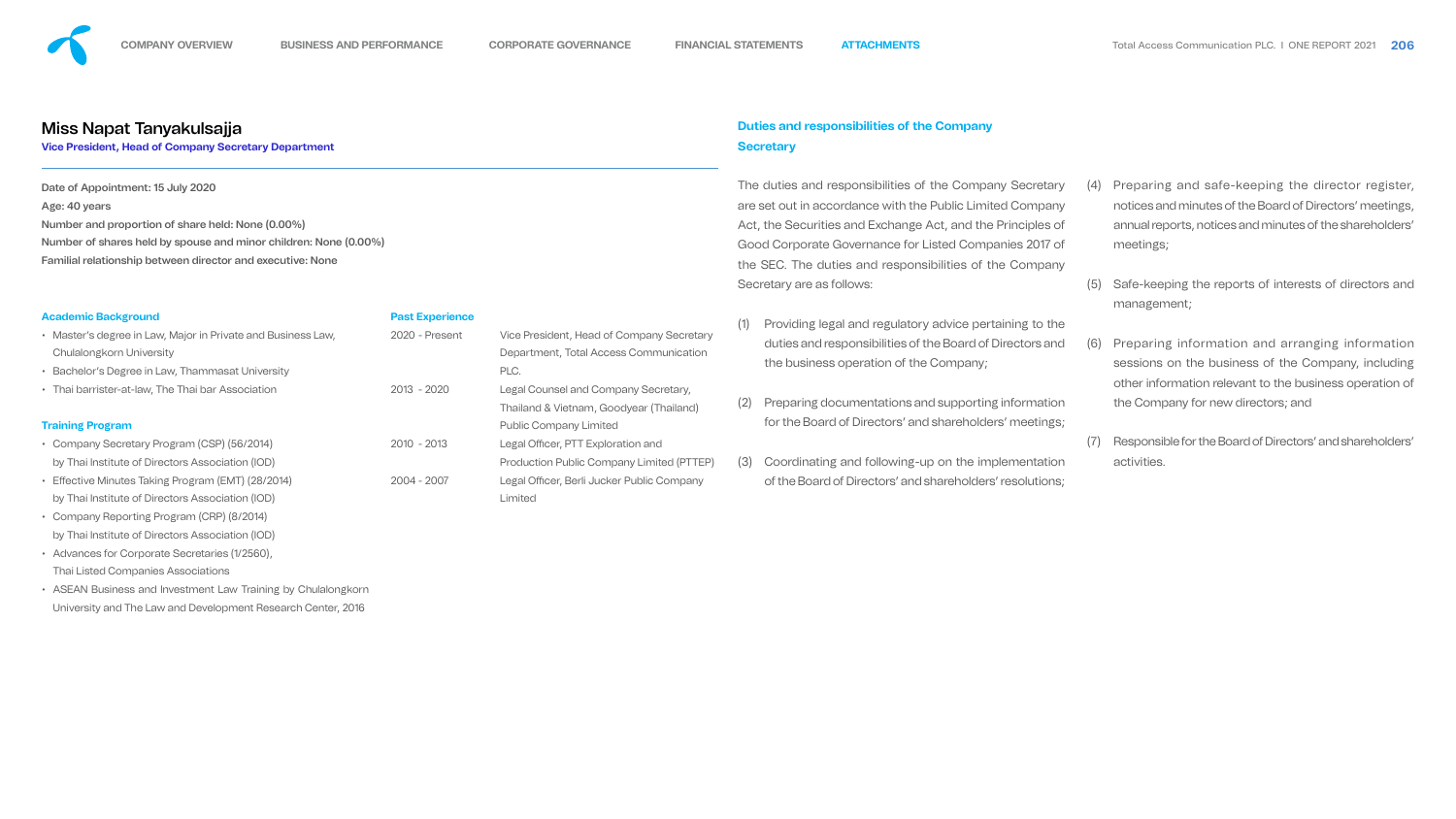| <b>List of subsidiaries/ List of Directors</b>                                             |                            |           |
|--------------------------------------------------------------------------------------------|----------------------------|-----------|
| Mrs. Kamonwan Wipulakorn                                                                   |                            |           |
| Mrs. Chananyarak Phetcharat                                                                |                            |           |
| Mr. Sharad Chandra Mehrotra                                                                |                            |           |
| Mr. Prathet Tankuranun                                                                     |                            |           |
| Mr. Nakul Sehgal                                                                           |                            |           |
| Mr. Sadat Ibne Zaman                                                                       |                            |           |
| Mr. Sirawit Klabdee                                                                        |                            |           |
| Mr. Narupon Rattanasamaharn                                                                |                            |           |
| Mr. Virat Jaruchoktaweechai                                                                |                            |           |
| Ms. Siriwan Sereeyothin                                                                    |                            |           |
| <b>Remarks</b><br><b>Executive Director</b><br>X<br>Director<br>Chair<br>$^{\prime\prime}$ | $^{\prime\prime\prime}$    | Executive |
| WorldPhone Shop Co., Ltd. (2)<br>1                                                         | dtac TriNet Co., Ltd.<br>4 |           |

2 TAC Property Co., Ltd.

3 dtac Digital Media Co., Ltd. <sup>(2)</sup>

| List of subsidiaries/ List of Directors | 2 | 3 | 4             | 5 | 6 | 7 |  |
|-----------------------------------------|---|---|---------------|---|---|---|--|
| Mrs. Kamonwan Wipulakorn                |   |   | $\times$      |   |   |   |  |
| Mrs. Chananyarak Phetcharat             |   |   |               |   |   |   |  |
| Mr. Sharad Chandra Mehrotra             |   |   | $\frac{1}{2}$ |   |   |   |  |
| Mr. Prathet Tankuranun                  |   |   | $\frac{1}{2}$ |   |   |   |  |
| Mr. Nakul Sehgal                        |   |   | 111           |   |   |   |  |
| Mr. Sadat Ibne Zaman                    |   |   |               |   |   |   |  |
| Mr. Sirawit Klabdee                     |   |   |               |   |   |   |  |
| Mr. Narupon Rattanasamaharn             |   |   |               |   |   |   |  |
| Mr. Virat Jaruchoktaweechai             |   |   |               |   |   |   |  |
| Ms. Siriwan Sereeyothin                 |   |   |               |   |   |   |  |

## Remarks Corrector Director Executive

5 DTAC Broadband co., Ltd. <sup>(2)</sup>

# <span id="page-14-0"></span>**ATTACHMENT 2 DETAILS OF DIRECTORS OF SUBSIDIARIES, ASSOCIATED, AND RELATED COMPANIES (1)**

6 United Communication Industry PLC. (2)

7 dtac Accelerate Co., Ltd.

8 TeleAssets Co., Ltd.

 $(1)$  As of 31 December 2021 <sup>(2)</sup> Under liquidation process



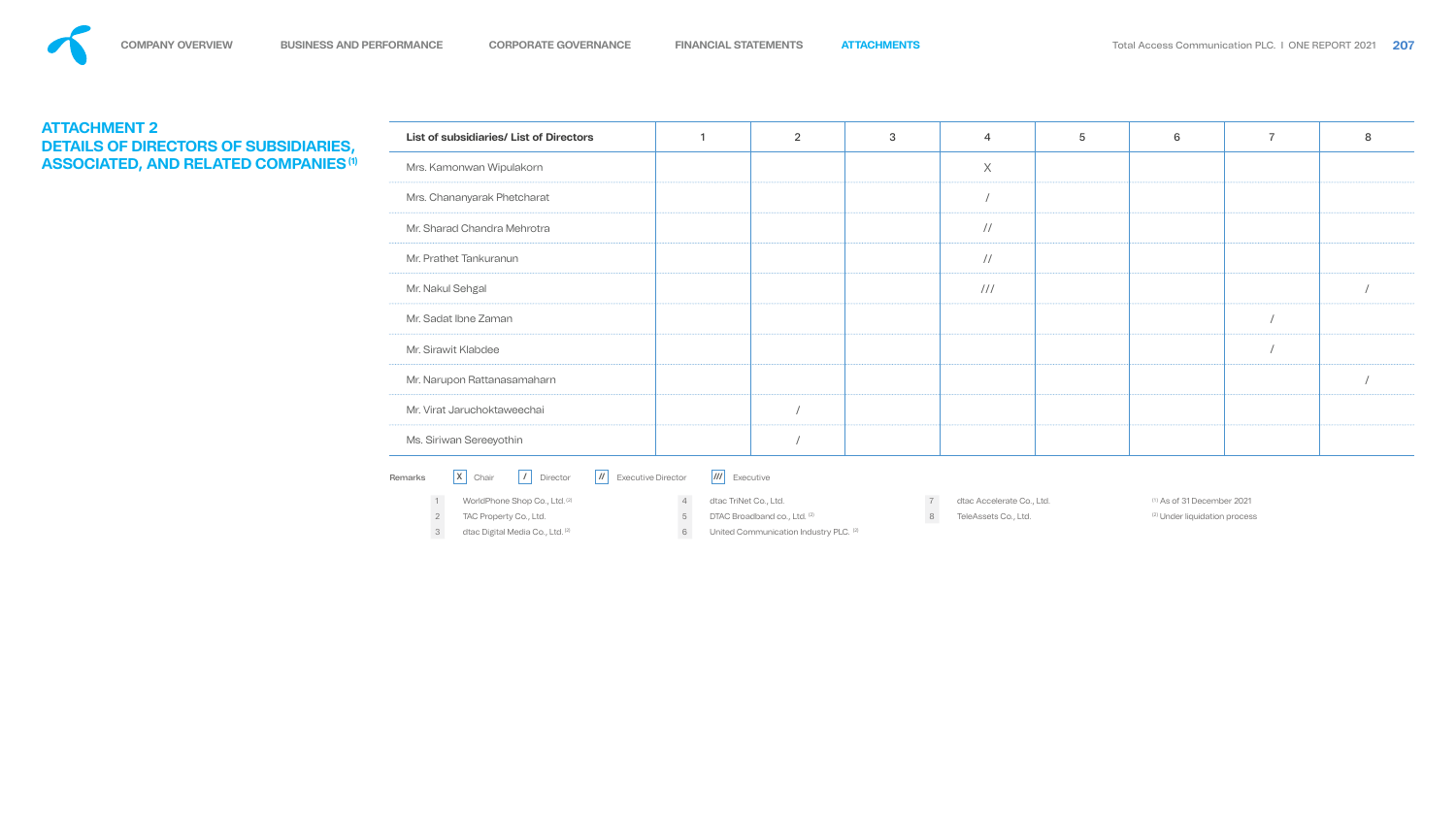- Master of Business Administration Young Executive, Faculty of Commerce and Accountancy, Chulalongkorn University
- Bachelor of Accounting, Major in Accounting Information Syst Faculty of Commerce and Accountancy, Chulalongkorn Unive

# <span id="page-15-0"></span>**ATTACHMENT 3**

# Details of Head of Internal Audit Department and Head of Ethics and Compliance Department

#### **Academic Background**

#### **Training Program**

- Diploma of Certified Internal Auditor (CIA) by The Institu Internal Auditors (IIA), 2018
- Diploma in Internal Audit (Internal Audit Certificate Program: IA Round 7 by the Federation of Accounting Professions (FAP),
- Diploma in Anti-Corruption in Organization Round 8 by Federation of Accounting Professions, 2014
- Certificate in IT Audit for Non-IT Auditor Masterclass and IT for Non-IT Auditor Workshop by the Information Systems Audit Control Association (ISACA) - Bangkok Chapter, 2014
- Certificate in Business System Development (BSD) Round the Federation of Accounting Professions (FAP) and Facu Commerce and Accountancy, Thammasat University, 2013

| ty of                              |                             | • Certificate in Business Law for Individuals - Round 16 by the | $2011 - 2012$ | Department Manager - Accounting and     |
|------------------------------------|-----------------------------|-----------------------------------------------------------------|---------------|-----------------------------------------|
|                                    |                             | Faculty of Law, Thammasat University, 2015                      |               | Finance, Plan B Media PLC.              |
| tems,                              |                             | • Smart Disclosure Program (SDP) Round 5/2014 by the Stock      | 2007 - 2011   | Senior Analyst - Organization and Proce |
| ersity                             | Exchange of Thailand (SET). |                                                                 |               | Development Department, Benchaching     |
|                                    |                             |                                                                 |               | Holding Co., Ltd.                       |
|                                    | <b>Past Experience</b>      |                                                                 | 2004 - 2007   | Senior Auditor Assistant, KPMG          |
| ite of                             |                             | Sep 2018 - Dec 2021 Vice President - Internal Audit Department, |               | Phoomchai Audit Co., Ltd.               |
|                                    |                             | <b>Total Access Communication PLC.</b>                          |               |                                         |
| $\mathsf{C}\mathsf{P}\mathsf{P}$ – | Sep 2018 - Apr 2021         | Secretary of the Audit Committee,                               |               |                                         |
| 2012                               |                             | <b>Total Access Communication PLC.</b>                          |               |                                         |
| y the                              | 2015 - Aug 2018             | <b>Assistant Vice President - Internal Audit</b>                |               |                                         |
|                                    |                             | Department, and Secretary of the Audit                          |               |                                         |
| Audit                              |                             | Committee, Thai Reinsurance PLC.                                |               |                                         |
| it and                             | 2014, 2016 - 2017           | Acting Head of Department - Compliance                          |               |                                         |
|                                    |                             | Department, Thai Reinsurance PLC.                               |               |                                         |
| $12$ by                            | $2014 - 2015$               | Department Manager - Internal Audit                             |               |                                         |
| llty of                            |                             | Department, Thai Reinsurance PLC.                               |               |                                         |
|                                    | 2012 - 2013                 | Deputy Manager - Internal Audit Department,                     |               |                                         |
|                                    |                             | Thai Reinsurance PLC.                                           |               |                                         |





Date of Appointment: 26 September 2018 Age: 39 years Number and proportion of share held: None (0.00%)

Number of shares held by spouse and minor children: None (0.00%) Familial relationship between director and executive: None

**1. Head of Internal Audit**

# Mr. Kiti Wichitsawangwong

**Vice President, Head of Internal Audit Department**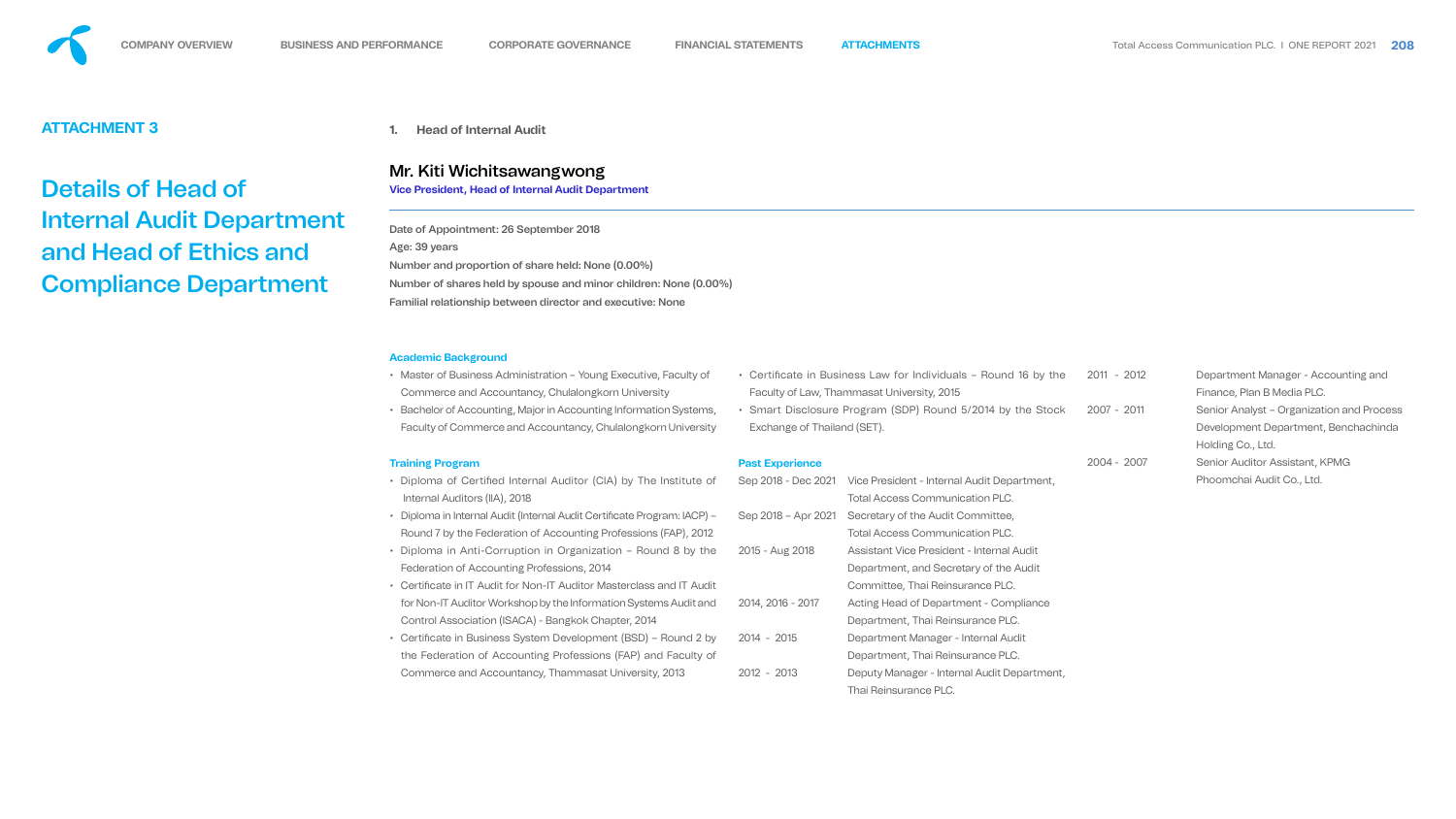- Master of Business Administration (Finance), Ramkhamhaeng University
- Bachelor of Business Administration (Finance), University of the Thai Chamber of Commerce

- Anti-Corruption the Practical Guide by Thai Institute of Directors Association (IOD) in 2021
- Corruption Risk and Control Workshop by Thai Institute of Directors Association (IOD) in 2021
- Ethical Leadership Program by Thai Institute of Directors Association (IOD) in 2020



#### **Training Program**

#### **Past Experience**

|         | $2020$ – Present | Head of Ethics and Compliance Department,      |
|---------|------------------|------------------------------------------------|
|         |                  | <b>Total Access Communication PLC.</b>         |
| Эf      | $2013 - 2019$    | Controls, Compliance and Ethics Director,      |
|         |                  | Diageo Moet Hennessy (Thailand)                |
|         | $2012 - 2013$    | Vice President, Anti-Fraud Management,         |
|         |                  | <b>TMB Bank PLC.</b>                           |
| ctors:  | $2009 - 2012$    | Vice President, Operational Risk and           |
|         |                  | Control Review, TMB Bank PLC.                  |
| rectors | $2007 - 2009$    | Senior Consultant, ABeam Consulting            |
|         | $2003 - 2007$    | Internal Audit Manager, AIG Finance PLC.       |
|         | $1999 - 2003$    | Senior Internal Auditor, GE Capital (Thailand) |
|         | 1996 - 1999      | Internal Auditor, Charoen Pokphand Food (CPF)  |
|         |                  |                                                |



Date of Appointment: 2 January 2020 Age: 48 years Number and proportion of share held: None (0.00%)

Number of shares held by spouse and minor children: None (0.00%) Familial relationship between director and executive: None

**2. Head of Ethics and Compliance Officer**

## Mr. Thanatt Louhalertdecha

**Vice President, Head of Ethics and Compliance Department**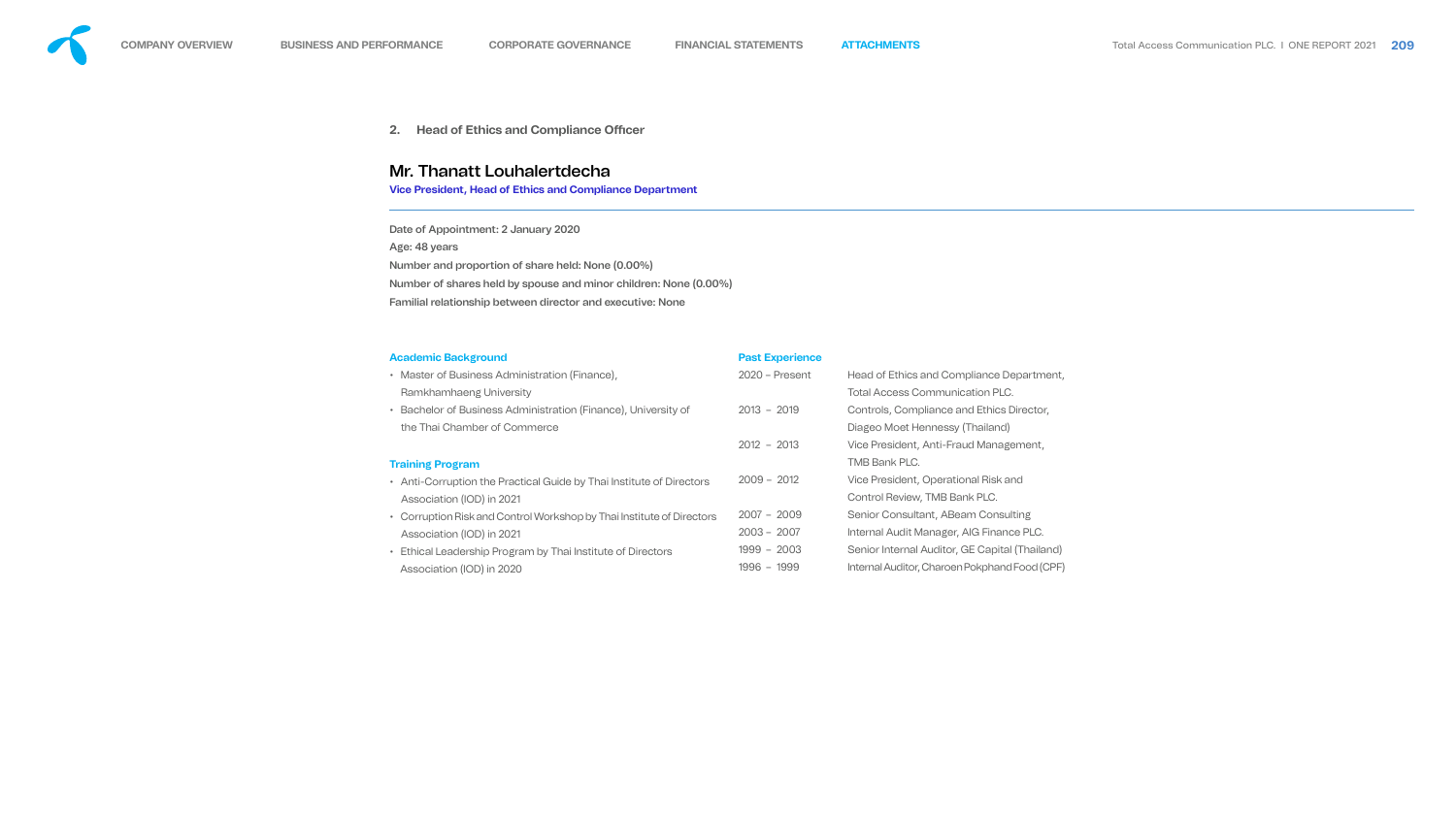<span id="page-17-0"></span>

# **ATTACHMENT 4**

# Assets for Business Operations and Details of Assets Assessment

#### **1. Operating Assets**

The assets of the Company used in the business operations are identify in main four categories as follow:

| Book Value as of 31 Dec 2020 (Million Baht) | Book Value as of 31 Dec 2021 (Million Baht) |
|---------------------------------------------|---------------------------------------------|
| 51,347.0                                    | 53,771.7                                    |
| 62,104.6                                    | 57,036.2                                    |
| 21,456.8                                    | 17,419.5                                    |
| 1,772.4                                     | 2,060.8                                     |
| 136,680.8                                   | 130,288,2                                   |
|                                             |                                             |

#### 1.1 Property, plant and equipment

Fixed assets of Dtac and subsidiaries are as the following

| <b>Type of assets</b>                           | Book Value as of 31 Dec 2020 (Million Baht) | Book Value as of 31 Dec 2021 (Million Baht) |
|-------------------------------------------------|---------------------------------------------|---------------------------------------------|
| Land                                            | 988.8                                       | 988.8                                       |
| Buildings and building improvement              | 199.6                                       | 167.4                                       |
| Leasehold improvement                           | 294.3                                       | 254.9                                       |
| Equipment for mobile telecommunication services | 43,743.3                                    | 47,334.1                                    |
| Telephone based station improvement             | 3.0                                         | 0.4                                         |
| Furniture, fixtures and office equipment        | 68.4                                        | 59.9                                        |
| Machinery and equipment                         | 413.6                                       | 461.8                                       |
| <b>Other Assets</b>                             | 5,636.0                                     | 4,504.4                                     |
| <b>Total</b>                                    | 51,347.0                                    | 53,771.7                                    |

| 40 |  |
|----|--|
|    |  |





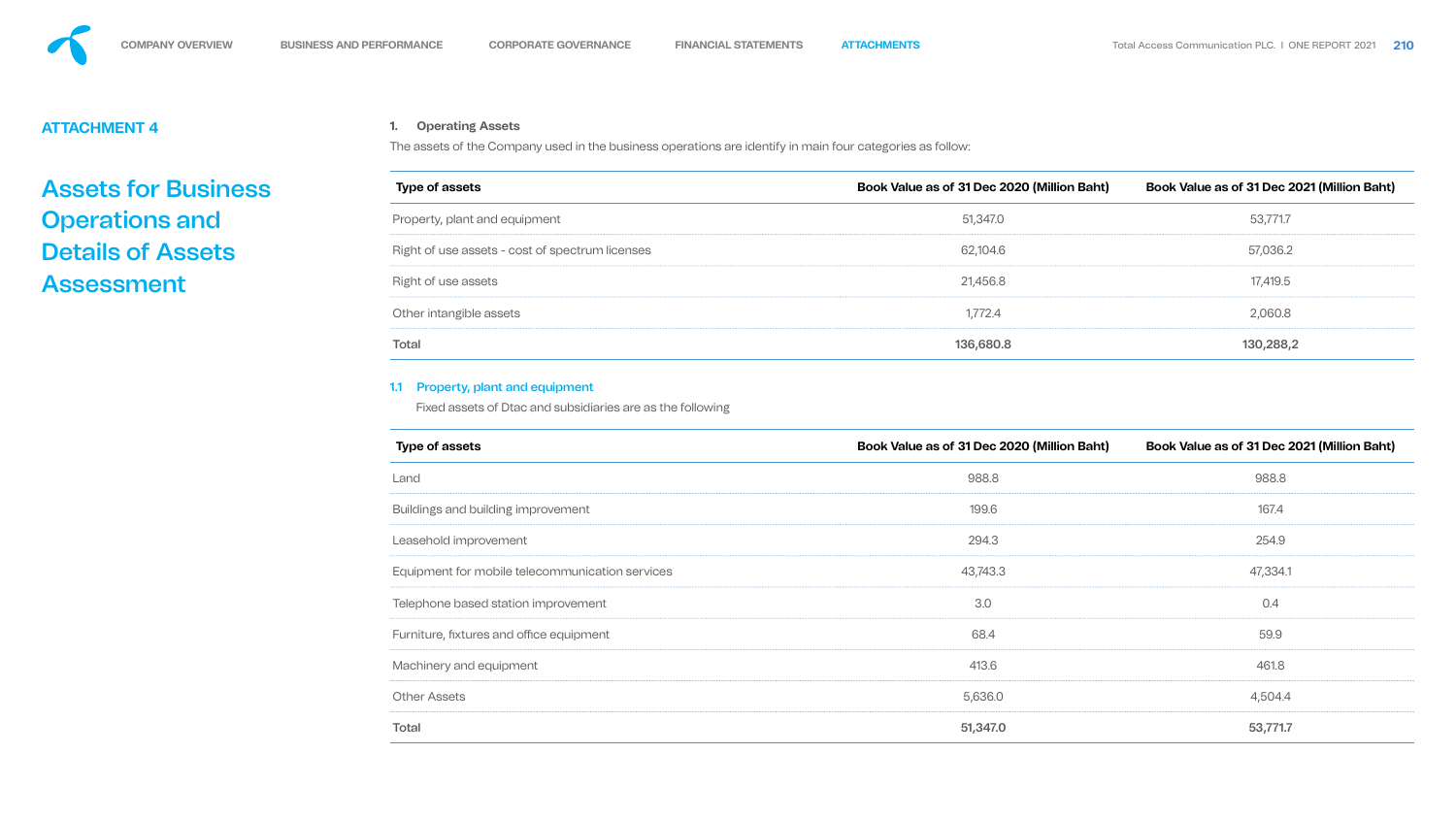The current total value of land, building, and improvement building that mainly used for base telecommunition stations are 1,156.2 million (As at 31 December 2021).

Approximately useful life of the assets are as the following

| Buildings and office improvements                            | $5 - 20$ years      |
|--------------------------------------------------------------|---------------------|
| Leasehold improvements                                       | $5 - 12$ years      |
| Equipment for mobile telecommunication<br>services operation | $3 - 15$ years      |
| Telephone transmission station improvement                   | 20 years            |
| Furniture, fixtures and office equipment                     | 5 years             |
| Machinery and equipment                                      | 3 years and 5 years |
| Advertising and communication equipment                      | $2 - 5$ years       |
| Others                                                       | 5 years             |
|                                                              |                     |

- 1.2 Right of use assets cost of spectrum licenses dtac TriNet Company Limited is a subsidiary of the Company and is incorporated and domiciled in Thailand. dtac TriNet is principally engaged in the provision of wireless telecommunications services and has the licenses to provide its services as the following
	- a) Spectrum Licensing and a type three telecommunication business license by NBTC valid for 15 years (starting from 7 December 2012 and expiring on 6 December 2027) for operating telecommunication business for International Mobile Telecommunication (IMT) in the frequency band 2100 MHz. dtac TriNet made payment for the winning bid price of the authorization to use the spectrum license in the total amount of Baht 14,445 million (including VAT)
	- b) Spectrum Licensing by NBTC for the validity period of 15 years (starting from 16 December 2018 and expiry on 15 December 2033) for operating telecommunication business for International Mobile Telecommunication (IMT) in the frequency band 1800 MHz. dtac TriNet is required to make payment for the winning bid price of the authorization to use the spectrum license in the total amount of Baht 13,386.77 million (including VAT), which already made payment in the full amount.
- c) Spectrum Licensing by NBTC for the validity period of 15 years (starting from 16 December 2018 and expiry on 15 December 2033) for operating telecommunication business for International Mobile Telecommunication (IMT) in the frequency band 900 MHz. dtac TriNet is required to make payment for the winning bid price of the authorization to use the spectrum license in the total amount of Baht 40,728.48 million (including VAT), which already made payment in the amount of Baht 16,291.39 million.
- d) Spectrum Licensing by NBTC for the validity period of 15 years (starting from 24 February 2020 and expiring on 23 February 2035) for operating telecommunication business for International Mobile Telecommunication (IMT) in the frequency band 26000 MHz. dtac TriNet made payment for the winning bid price of the authorization to use the spectrum license in the total amount of Baht 974.13 million (including VAT)
- e) Spectrum Licensing by NBTC for the validity period of 15 years (starting from 24 December 2020 and expiring on 23 December 2035) for operating telecommunication business for International Mobile Telecommunication (IMT) in the frequency band 700 MHz. dtac TriNet is required to make payment for the winning bid price of the authorization to use the spectrum license in the total amount of Baht 18,815 million (including VAT), which already made payment in the amount of Baht 1,881.5 million.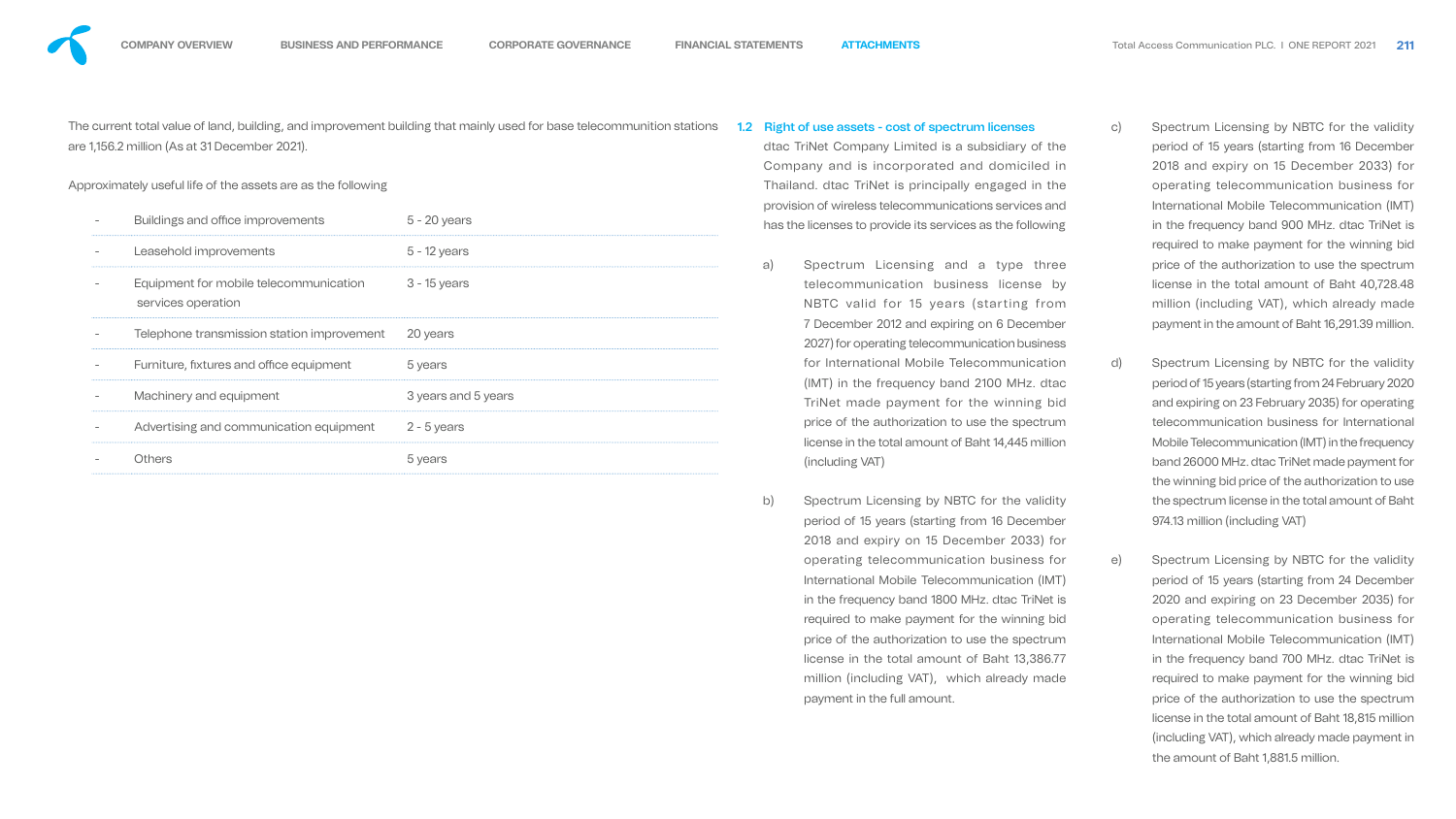

As at 31 December 2021, the cost of spectrum license in the total amount of Baht 57,036.2 million

#### 1.3 Right-of-use assets

The total value of right of use asset in land, building, equipment leasese are as the following

Depreciation of right-of-use assets are calculated by reference to their costs on a straight-line basis over the shorter of their estimated useful lives and the lease term, as the following

DTAC currently focuses on telecom service business. We thereby invest in subsidiaries and other companies for the purpose of supporting our main business or operating other related services which is beneficial to our business. DTAC

| Land for tower                                                       | 3 years, plus renewal option reasonably<br>certain to be exercised |
|----------------------------------------------------------------------|--------------------------------------------------------------------|
| Space on tower under agreement with CAT<br>(currently known as "NT") | 8 years or remaining period of contract                            |
| Office buildings                                                     | 3 years                                                            |
| Customer service center                                              | 3 years, plus renewal option reasonably<br>certain to be exercised |
| Vehicle                                                              | $2 - 3$ years                                                      |
| Space on towers under infrastructure sharing<br>and access offer     | 3 years, plus renewal option reasonably<br>certain to be exercised |

- 1) To perform duties in order to serve shareholder's benefit and value maximization
- 2) To review financial performance of the company scheduled to convene at least on quarterly basis
- 3 ) To schedule the board of directors and the shareholder's meeting on annual basis

|                                                 |                |                                                                             | <b>Type of assets</b>                                        | Book Value as of 31 Dec 2020<br>(Million Baht)                                                                | <b>Book Value as of 31 Dec</b><br>(Million Baht) |
|-------------------------------------------------|----------------|-----------------------------------------------------------------------------|--------------------------------------------------------------|---------------------------------------------------------------------------------------------------------------|--------------------------------------------------|
| <b>Type of assets</b>                           | (Million Baht) | Book Value as of 31 Dec 2020 Book Value as of 31 Dec 2021<br>(Million Baht) | Computer software                                            | 1,512.3                                                                                                       | 1,919.0                                          |
| Land for tower                                  | 7,141.0        | 6,151.5                                                                     | Software Under Development                                   | 260.1                                                                                                         | 141.8                                            |
| Buildings and building improvement              | 1,138.8        | 1,103.9                                                                     | <b>Total</b>                                                 | 1,772.4                                                                                                       | 2,060.8                                          |
| Equipment for mobile telecommunication services | 13,094.2       | 10,103.2                                                                    |                                                              |                                                                                                               |                                                  |
| Leasehold                                       | 26.3           | 10.8                                                                        | 1.5 Policy to invest in subsidiaries and associate companies | DTAC currently focuses on telecom service business. We thereby invest in subsidiaries and other companie      |                                                  |
| Other                                           | 56.5           | 50.1                                                                        |                                                              | purpose of supporting our main business or operating other related services which is beneficial to our busine |                                                  |
| <b>Total</b>                                    | 21,456.8       | 17,419.5                                                                    |                                                              | has appointed directors and executives as our representative in those companies for the purpose as follows:   |                                                  |

#### 1.4 Other intangible assets

Other intangible assets of the company are software computer and software under development, which has the total book value amount of Baht 2,060.8 miliion (As of 31st December 2021)

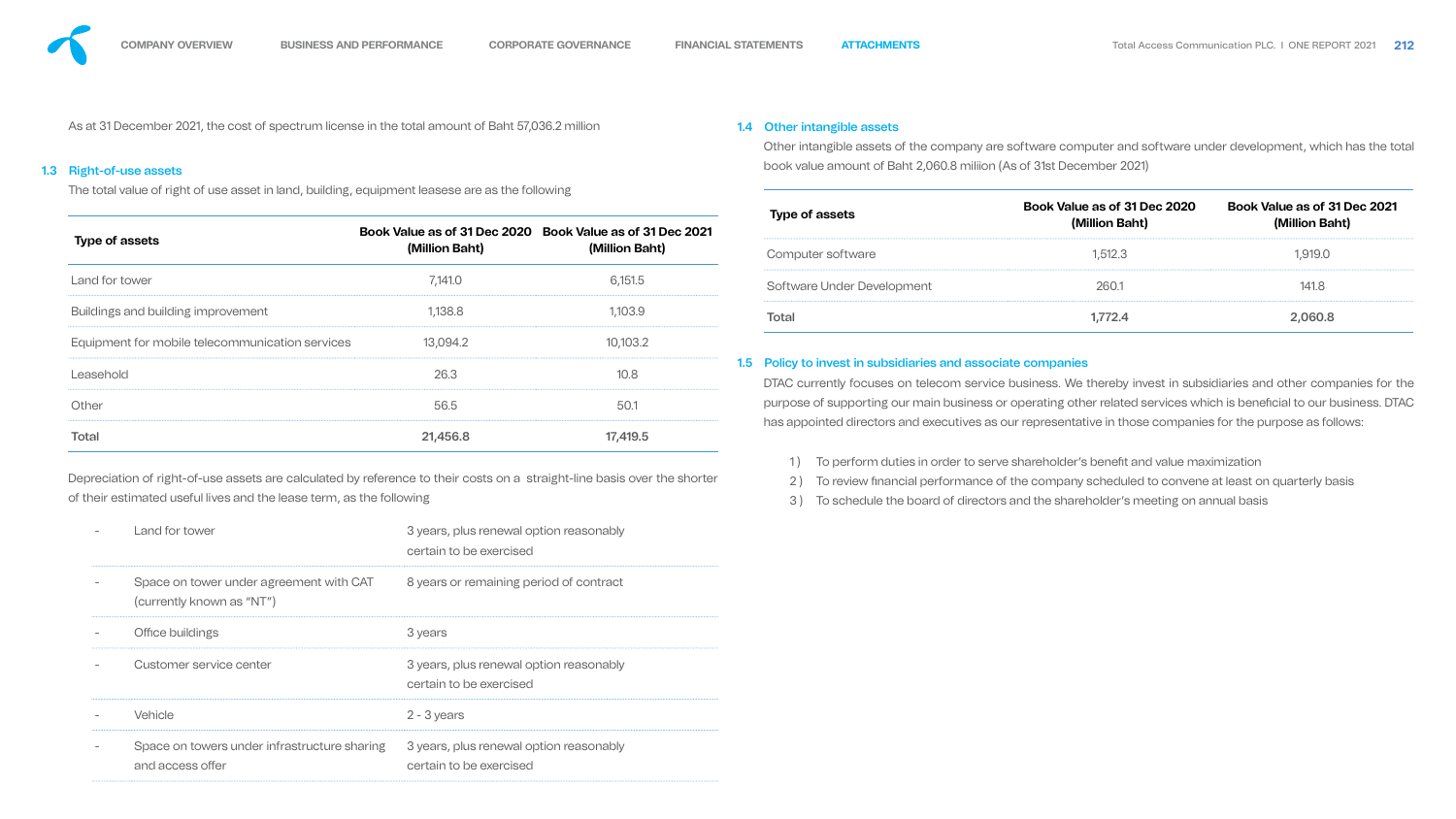Total Access Communication Public Company Limited ("Company") has committed to comply with relevant laws, the objectives, the Articles of Association, and the resolutions of shareholders' meetings, as well as the principles of good corporate governance pursuant to the Corporate Governance Code for listed companies 2017 of The Securities and Exchange Commission, the criteria under the Corporate Governance Report of Thai Listed Companies (CGR) of the Thai Institute of Directors (IOD), and the Principles of Good Corporate Governance for Listed Companies 2012 of the Stock Exchange of Thailand. The Company has implemented the good corporate governance principle for the Company's corporate governance since the Corporate Governance Committees' Meeting No.1/2013 held on 29 October 2013 by adopting the Principles of Good Corporate Governance issued by the Stock Exchange of Thailand which reflects the corporate governance principles in the following 5 sections: The Board of Directors Meeting No. 5/2017 dated 18 October 2017 approved the Company's governing principles set out the key governing bodies in the Company including the Annual Shareholders' meeting, the Board of Directors and its subcommittees, the CEO and the Management Committee and the governance process in respect of governing documents, risk management, strategy, financial reporting and internal control. Furthermore, the Board of Directors of the Company has established a Code of Conduct "dtac Code of Conduct", which applies to its Directors, Management, employees and other persons acting on its behalf. The Company's code of conduct has been in effect since 2006 and has been regularly updated to cover various subjects, such as, privacy, human rights, labor, occupational health, safety, security, environment, conflicts of interests, use of inside information, internal control, disclosure of information, anti-corruption, etc. in accordance with the international standard.

| <b>Section 1</b> | <b>Rights of Shareholders</b>              |
|------------------|--------------------------------------------|
| <b>Section 2</b> | Equitable Treatment of Shareholders        |
| <b>Section 3</b> | Roles of Stakeholders                      |
| <b>Section 4</b> | Disclosure of Information and Transparency |
| <b>Section 5</b> | Board roles and responsibilities           |
|                  |                                            |

# Corporate Governance **Guideline**

The corporate governance guideline and the Code of Conduct are published on the Company's website at www.dtac.co.th.

# <span id="page-20-0"></span>**ATTACHMENT 5 POLICY AND GUIDELINE FOR CORPORATE GOVERNANCE AND THE CODE OF CONDUCT**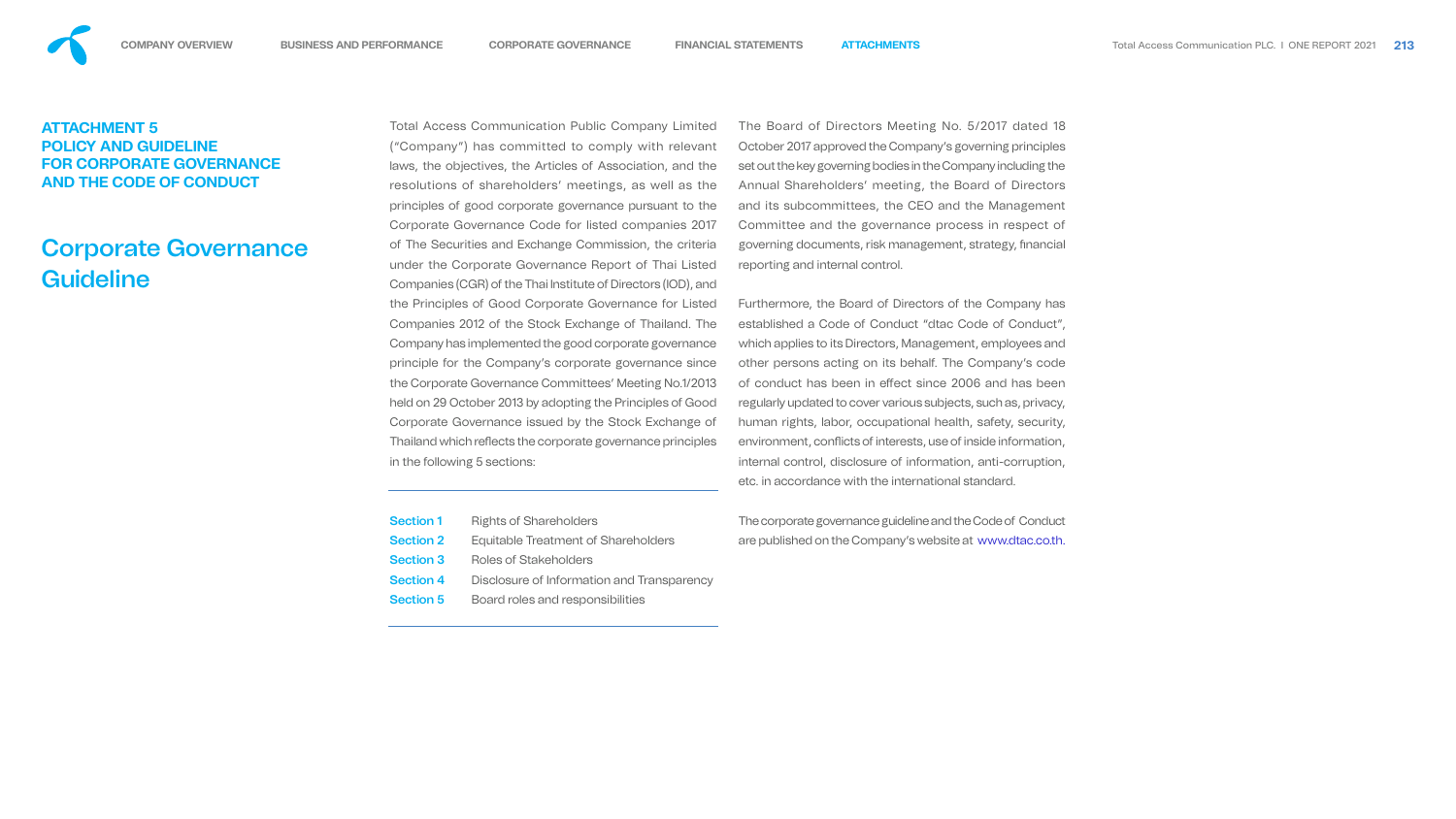#### **1. Purpose**

The board of directors (the "**Board"**) of Total  $\beta$ Communication Public Company Limited (the "Com has adopted these rules of procedure (the "Rules" includes the rules of procedure that apply to the w procedures of the Board, as well as general instru regarding the allocation of work between the Board and the chief executive officer of the Company (the "CEO") Board's power and authority.

Each member of the Board, the Company Secretary and the Roard, the Company Secretary and the Roard CEO and dtac' internal and external audit shall be provided. with a copy of these Rules.

In addition to these Rules, the Board of the Corpany shall observe any further rules of procedure, instri and guidelines as may be adopted by the Board or shareholder(s) from time to time, including the R procedure for the CEO of the Company, as well applicable laws and regulations.

In these Rules, the term (the "Company") shall, except where the context otherwise requires, mean the Company and all its subsidiaries. The Rules are subject to applicable laws, regulations and the Company's Articles of Associations.

The Board shall comprise at least five (5) members and no more than twelve (12) members, half of whom shall reside in Thailand.

Members who are independent directors shall also have the following qualifications:

#### **2. Composition, Election and Retirement**

|                    | At least one-third of the Board, but not less than three (3)                                                                    | (a) |
|--------------------|---------------------------------------------------------------------------------------------------------------------------------|-----|
| Access             | members, shall be independent directors.                                                                                        |     |
| pany")             |                                                                                                                                 |     |
| ) which            | Board members are elected for a period of three (3) years and                                                                   |     |
| vorking            | one-third of the Board shall be re-elected at an annual general                                                                 |     |
| uctions            | meeting ("AGM") every year. For the Corporate Governance                                                                        |     |
| and the            | purpose, the directors who retire by rotation at every AGM                                                                      | (b) |
| and the            | shall leave the meeting room until the consideration on the<br>matter is completed.                                             |     |
| and the<br>rovided | Board members, particularly those who are proposed to be<br>re-elected at the AGM, are encouraged to attend the AGM<br>meeting. |     |
| mpany              | Members shall cease to be members upon retirement,                                                                              | (c) |
| uctions            | resignation or dismissal from the Board.                                                                                        |     |
| by the             |                                                                                                                                 |     |
| lules of           | If any member wishes to resign from the Board, he/she shall                                                                     |     |
| as any             | give a notice to the Company at least one month in advance.                                                                     |     |
|                    | <b>Qualifications</b><br>3.                                                                                                     | (d) |
| it where           | Members shall have the qualifications to act as directors and                                                                   |     |

- holding shares not exceeding 0.5 per cent of the total voting shares of the Company, its parent company, subsidiary, affiliate or juristic person which may have conflicts of interest, including shares held by connected persons of the independent director;
- not being or having been an executive director, employee, staff, advisor who receives regular salary, or controlling person of the Company, its parent company, subsidiary, affiliate or juristic person which may have conflicts of interest, unless such characteristic ceases at least two (2) years prior to the date of appointment;
- not being a person connected by blood or legal registration, such as father, mother, spouse, sibling and children, including spouse of the children, executives, major shareholders, controlling persons, or persons to be nominated as executive or controlling person of the Company or its subsidiary;
- having no business relationship with the Company, its parent company, subsidiary, affiliate or juristic person which may have conflicts of interest, in a manner which may interfere with his/her independent judgement, and not being or having been a major shareholder, non-independent director, executive of any person having business relationship with the Company, its parent company, subsidiary, or juristic person which may have conflicts of interest, unless such characteristic ceases at least two (2) years prior to the date of appointment;

Members shall have the qualications to act as directors and shall not possess any of the prohibited characteristics prescribed by laws, as well as regulations of the Securities and Exchange Commission and the Stock Exchange of Thailand.

# **ATTACHMENT 5 POLICY AND GUIDELINE FOR CORPORATE GOVERNANCE AND THE CODE OF CONDUCT**

# Rules of Procedure for the Board of Directors of Total Access Communication Public Company Limited

(Agreed in the Board of Directors' Meeting on 19 October 2012 and as amended by the Board of Directors' Meeting No. 5/2017 on 18 October 2017 and as amended by the Board of Directors' Meeting No. 4/2019 on 25 April 2019)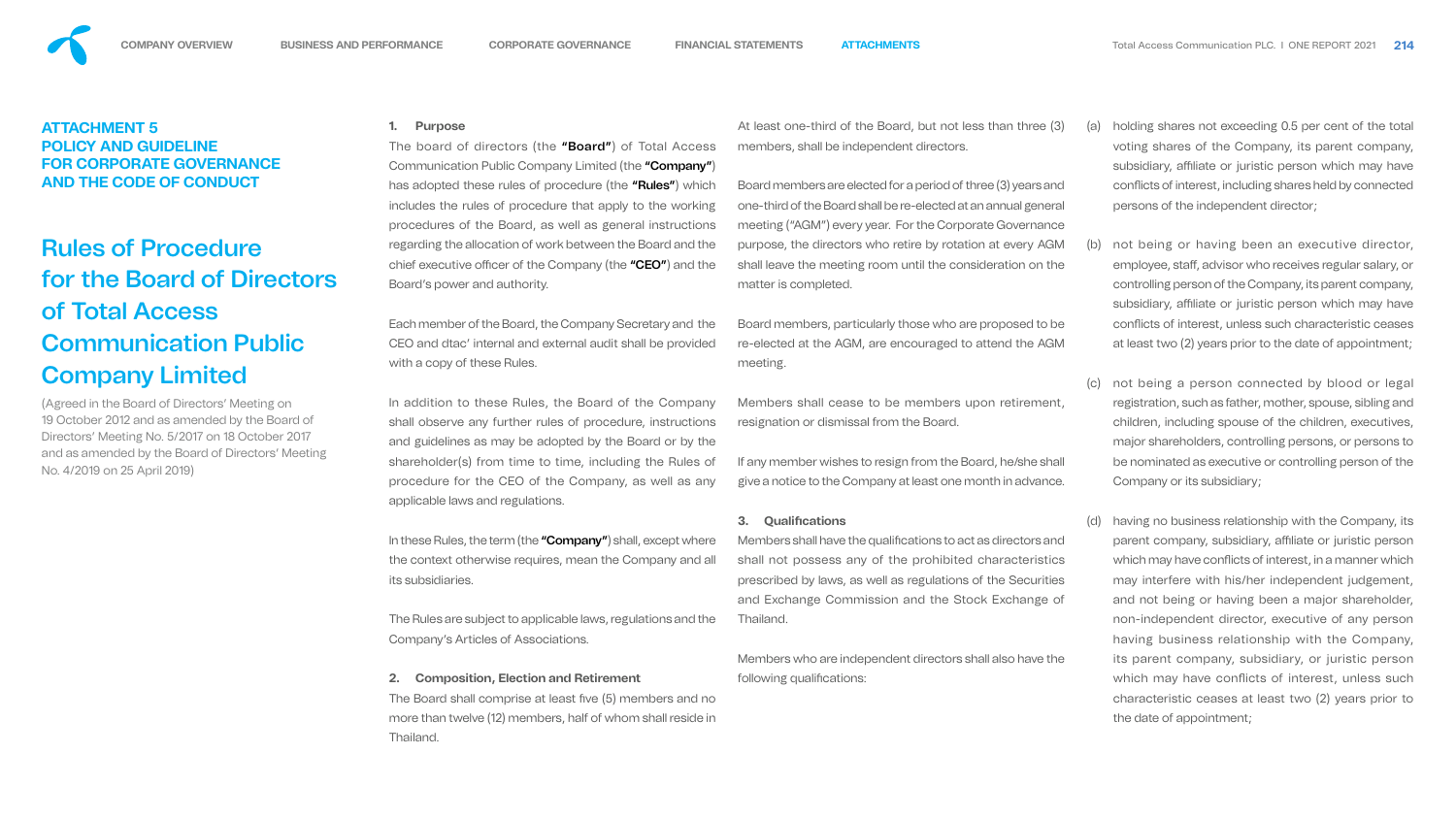- not being or having been an auditor of the Company, its parent company, subsidiary, affiliate or juristic person which may have conflicts of interest, and not being a major shareholder, non-independent director, executive, or managing partner of the audit firm in which the auditor of the Company, its parent company, subsidiary, affiliate or juristic person which may have conflicts of interest is employed, unless such characteristic ceases at least two (2) years prior to the date of appointment;
- not being or having been any professional advisor, including legal advisor or financial advisor which receives service fee of more than THB two (2) million per year from the Company, its parent company, subsidiary, affiliate or juristic person which may have conflicts of interest, and not being a major shareholder, non-independent director, executive, or managing partner of the professional advisor which is a juristic person, unless such characteristic ceases at least two (2) years prior to the date of appointment;
- not being a director appointed as representative of a director of the Company, its major shareholder, or shareholder which is a connected person of the major shareholder of the Company; and
- (h) not having any characteristics which render him/her incapable of expressing independent opinion regarding the Company's business operation.

No members shall simultaneously hold more than five board seats in publicly-listed companies to ensure they can commit themselves effectively towards responsibilities towards the Company.

with the Chair provide a proposal for a meeting plan for the next calendar year based upon the Template Yearly Meeting Plan (Appendix 1) to be adopted by the Board (the "Yearly Meeting Plan"). CEO shall attend board meetings, unless otherwise decided by the Board in specific cases.

Notices of board meetings shall be issued in writing. However, in cases of necessity and urgency to preserve the rights or benefits of the Company, the meeting may be convened by other methods and the meeting date may be fixed sooner than the period of time specified above.

#### **4. Organisation of the Board and Board Meetings**

Board meetings shall be called by the Chair with administrative assistance from the Company Secretary.

In case of a request by two (2) or more members of the Board, the Chair shall convene Board meeting within fourteen (14) days upon the receipt of such request.

In the event that the Chair considers it acceptable, or if it is vital for the issue in question to be dealt with at the forthcoming board meeting, Board documentation can be distributed on shorter notice or at the actual meeting.

Before a board meeting can be conducted, all board members, shall be notified of the meeting.

**4.1 General**  The Chair of the Board (the "Chair") is responsible for the organisation of the Board work In the last quarter of each year, CEO shall, after consultation Board meetings shall be called with a minimum of seven (7) days' notice. The notice period may be shorter if the Chair deems it acceptable. The deadline for giving notice shall in any case be long enough for the board members to have time to prepare for the meeting and to consider the issues being covered.

| ve (5) | and the CEO may request a board meeting to be held and                                  |
|--------|-----------------------------------------------------------------------------------------|
| e that | that specific matters are included on the agenda. The Chair                             |
| their  | is responsible for ensuring that such request is fulfilled, and                         |
|        | if necessary, that a board meeting is convened without undue                            |
|        | delay after a request has been made.                                                    |
| S      |                                                                                         |
|        | $\Box$ e euslus e estimato elem Unión de lla el cultura períodicación e el escuero (7). |

In the event that a Board member or the CEO is unable to attend a board meeting, he/she shall immediately inform the Chair or the Company Secretary without delay. The sub-committees have no independent decision-making authority, except where expressly granted by the Board or applicable law. The establishment of a sub-committee does not alter the Board's legal responsibilities and tasks.

CEO and Company Secretary shall together prepare a meeting agenda for each board meeting, based upon the Template Meeting Agenda (Appendix 2). Each Board member The sub-committees shall provide a report on its work (if any) at each board meeting

### **4.2 Sub-committees to the Board**

Board may appoint sub-committees.

All sub-committees shall be appointed by resolution in a Board Meeting. The Board is responsible for preparing and approving mandates for each sub-committee.

#### **5. Prior Processing**

Together with the Chair, the CEO is responsible for appropriate preparation and documentation of the issues to be dealt with by the Board in accordance with the Yearly Meeting Plan and Template Meeting Agenda (Appendix 2). Necessary preparatory documents that give an account of the issues to be dealt with shall be included as appendices to the notice of meeting, along with proposals for resolutions. The Board documentation shall contain sufficient information to provide the board members with an adequate basis to deliberate, and reach a decision on, the issue in question.

### **6. Board Meetings**

For Corporate Governance purpose, Board of Directors' Meeting requires the attendance of at least two-third of the total members of the Board having the right to vote. The same applies at the time of passing the resolution. However, if the quorum is not present as prescribed, it is then at the Chairman's discretion whether to proceed with the Meeting, subject to the Company's Articles of Association.

The Board shall, as a general rule, deal with issues in meetings where the members participate physically and which are held in Thailand. Board meeting shall be convened at least once every three months.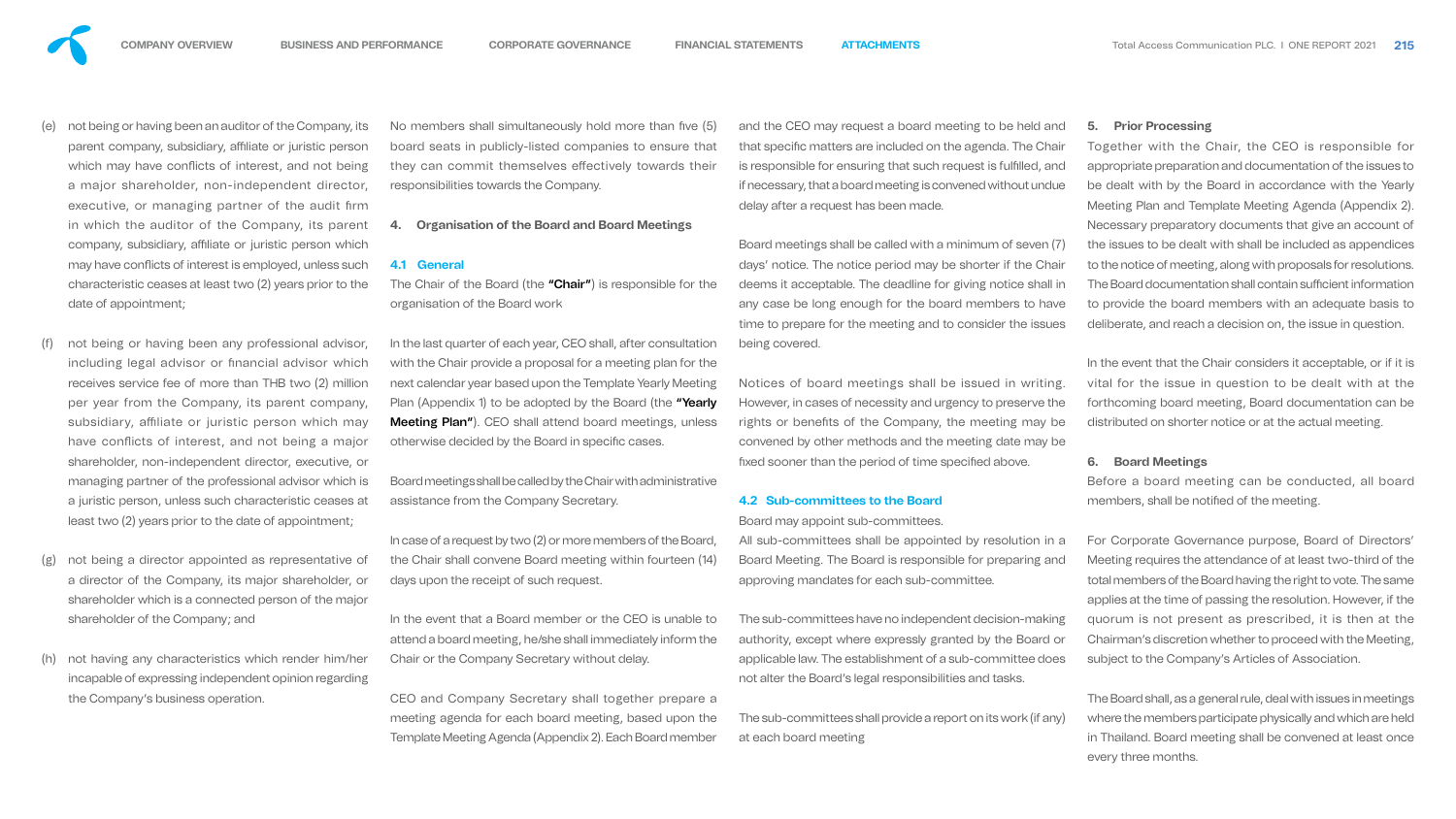However, if the Chair finds that the agenda for a specific board meeting can be adequately deliberated by the Board without a physical meeting, and this is within the limits of applicable law, the Chair can decide that the attendance may take place via video or telephone conference, or that the issues can be submitted for consideration in writing or be dealt with in another manner. In such case, the matter may be resubmitted at a physical Board meeting for ratification (if necessary).

Issues that have a major impact on the business, such as mergers, takeovers or major changes to the structure of the Company, substantial investments and the entering into agreements of considerable importance to the Company should be dealt with in a physical meeting, unless there are significant reasons for dealing with them otherwise.

The Company's annual accounts, annual report and any other matter required by the applicable law shall always be dealt with in a physical meeting.

The CEO or a person appointed by him/her, shall responsible for presenting the individual items on agenda.

A decision by the Board requires the majority of votes by the board members who take part in the process the issue. In the event of a voting tie, the Chair shall have casting vote.

Board resolutions passed in writing, including by email, requires the participation of all board members to be validly decided.

Board members and the CEO may request issues submitted in writing to be dealt with in a physical meeting before a decision is reached.

Board meetings shall be chaired by the Chair or, in his/her absence, by (i) the deputy chair (if any), or (ii) a Board member appointed by the Board.

#### **7. Decisions and Authority**

#### **8. Minutes**

Minutes of the board meetings shall be recorded by the Company Secretary. As a minimum, the minutes shall specify the date, time and place, the participants, the method of dealing with issues and the Board resolutions. The minutes shall also state that the required minimum number of board members was present and that all board members were given the opportunity to participate in the meeting in accordance with the law.

The minutes shall also specify whether a decision was unanimous or who voted for and against the proposal. Those who vote against the proposal and the CEO, are entitled to have their comments recorded in the minutes.

The Board shall observe the Company's Authority Matrix as implemented in the Company. **9. Issues to be dealt with by the Board**

The minutes shall be signed by the Chair. In addition, board members having the right to attend and vote that did not basis. participate in the meeting shall confirm that they have received the minutes from the meeting in which they did not participate.

| all be  | The Board should always consider if documentation referred                      |
|---------|---------------------------------------------------------------------------------|
| on the  | to in the minutes is to be appended to the minutes.                             |
|         | All board minutes shall be in English or include a full English<br>translation. |
| s cast  |                                                                                 |
| sing of | The draft minutes shall be sent to the Board members for                        |
| ve the  | review as soon as possible after the meeting took place and                     |
|         | shall be approved at the following meeting.                                     |
|         |                                                                                 |

#### **9.1 General**

The Board is responsible for governing matters of the Company, and is responsible for ensuring the proper organization of the company. The Board shall supervise the Company's long-term and strategic planning, including overseeing the management of day-to-day operations.

The Board shall at all times ensure that it has an updated information and overview of any issue which either individually or collectively may have a significant impact on the business of the Company, such as, but not limited to, issues within objectives and strategies, operations and nances, and organization and employees.

The authority to decide on the issues which are unusual for, or of major significance, to the Company lies with the Board and may only be delegated to the CEO on a case by case

The Board shall ensure that the Company observes its duties as a listed company, including any stock exchange or similar requirement, as well as any requirements set in governmental licenses or similar. The Board shall ensure that all shareholders are treated equally, unless there is a legitimate reason.

#### **9.2 Good Corporate Governance**

The Board shall ensure that the Company adheres to generally accepted principles for the governance and effective control of company activities ("Corporate Governance") and, at least once a year, shall have a session to review the appropriateness of the Company's Corporate Governance practice against the recommendation stipulates in the Corporate Governance Code of Thailand and record in the minutes of the meeting, and publish the Board's opinion on the appropriateness of the Company's Corporate Governance and provide explanation in those not-suitable areas in the Annual Report and the Annual Registration Statement. Furthermore, the Board shall, at all time, observe such standards in its own work and decision making.

## **9.3 Adoption, implementation and monitoring of the Governing Documents**

dtac CEO shall prepare a proposal for the Company Governing Documents for the Board to adopt. The Board shall further ensure the implementation of the Governing Documents and procedures that secure adequate governance, in the Company and in all subsidiaries controlled and governed directly or indirectly by the Company (Company Governing Documents).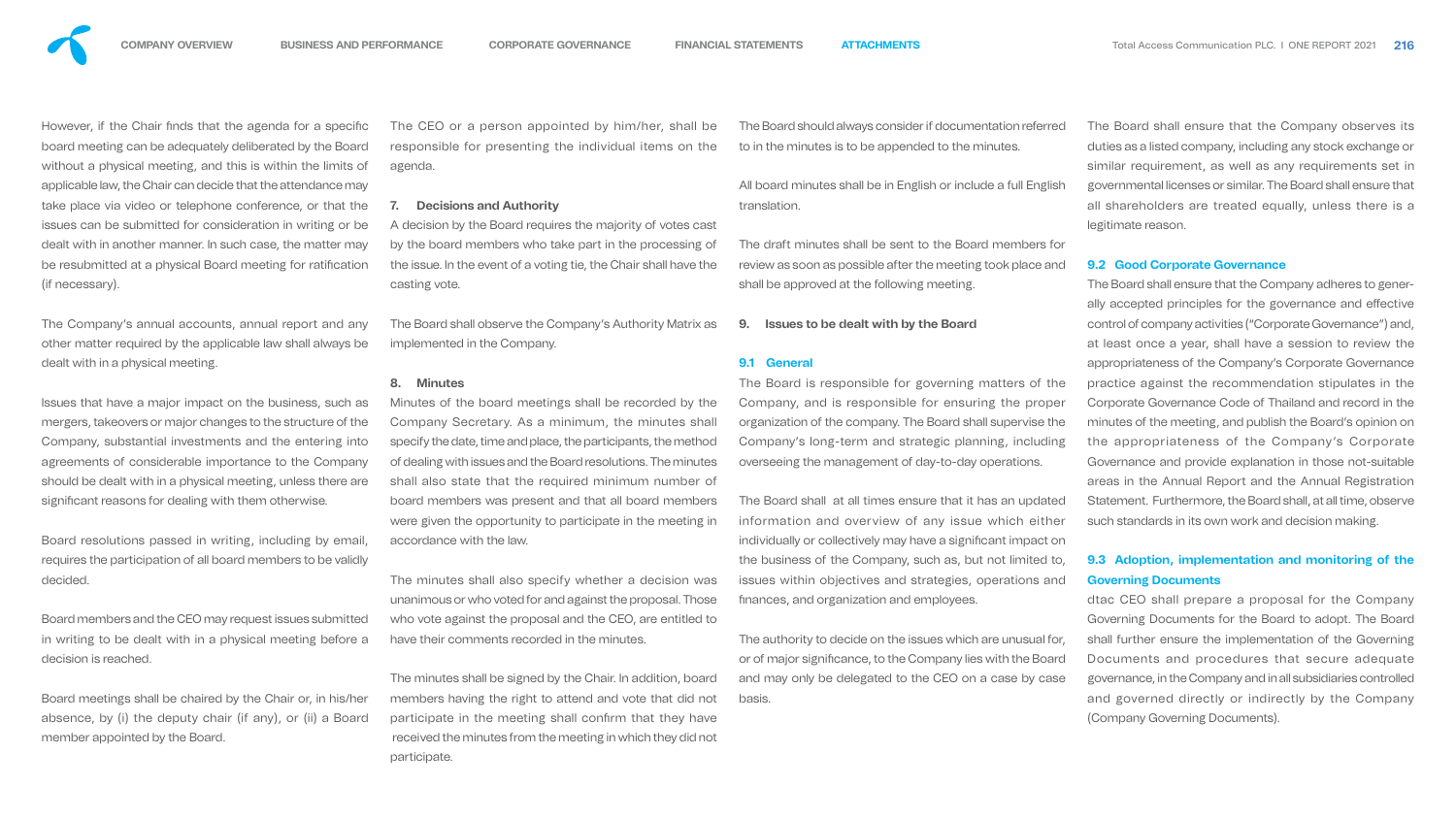The Board shall ensure that the CEO reports on the status of implementation of the Company Governing Documents in accordance with the Yearly Meeting Plan.

#### **9.4 Specific Focus Areas**

Without limitation to the generality of the aforementioned requirements in this Section 9, the following specific areas shall be subjects of particular attention from the Board:

#### **Operations and Finances**

The Board is empowered to declare interim dividends to shareholders from time to time when the Board is of the view that the Company has derived sufficient profits to do so.

The Board shall approve and supervise targets and strategy plans and any deviations from these.

After the final annual accounts and annual report have been examined by the auditor, they shall be reviewed at the next board meeting and signed o by the Board and the CEO, according to Company Policies and Procedures and applicable law.

The Board shall remain informed of ongoing operations, including the Company´s subsidiaries, via reports on operating and financial conditions, and approve the accounts. The Board shall implement necessary controls for the Company's accounts and administration of funds.

The Board shall suggest the dividend and assess that the equity and liquidity is sound at all time, also after the distribution of dividends.

#### (ii) Annual Financial Reports (Annual Accounts)

The Board shall ensure that, at least once a year, the Board meet with the Company's external auditor without the presence of the management in the Company.

#### (iii) Control with Business Operation

The Board shall oversee the overall organisation of the Company's and its subsidiaries' (if any) operations. The Board shall remain informed of any condition that may have important impact on the operational activities, such as key market trends and conditions as well as customer relations. The Board shall monitor the subsidiaries' organisation, administration and operations in an appropriate manner.

#### (iv) Business Risk Management

The Board shall ensure that risk management activities are in place to pro-actively identify and deal with critical business risks related to the Company. All strategic, operational (financial and non-financial) and legal risks of importance shall be taken into consideration.

The Board shall adopt a structured approach towards risk identification when dealing with the annual strategy planning to ensure that risk is an integral and explicit part of the strategy discussions. The Board shall safeguard that the management aligns its decision making to the level of risk identified. As a minimum, the Board shall twice a year require that the management prepare and present a risk report outlining key risks, risk ownership and how identified risk has been and will be responded to. In addition, the Board shall keep itself updated on the most significant risks for the organisation by requiring that management reports on top risks at each board meeting.

#### (v) Connected Party Transactions

The Board shall observe all relevant applicable laws on Connected Party Transactions, and at all times ensure that agreements between the company and connected persons (including relevant shareholder (as defined by law), a shareholder's parent company, a director or the CEO) ("Connected Party Transactions"), are made in writing and conducted on an arm's length basis, i.e. the transaction shall be made on the same conditions, including price, as if the transaction was between unconnected parties. The wording "Transaction" comprises all agreements, but also includes all other kind of legal dispositions and arrangements.

Connected Party Transactions shall be approved by the Board in a board resolution when required by the Company Authority Matrix and applicable law. The Board must pay special attention to any conflict of interest that may arise.

The Board shall ensure that the Company keep records of all Connected Party Transactions, and that the Audit Committee receives a report of all new Connected Party Transactions at each committee meeting.

The Board shall oversee that transactions with potential conflicts of interest of management, Board members and shareholders (including their connected persons) are undertaken on an arm's length basis and on normal commercial terms, and are not prejudicial to the interests of the Company. The Board shall give a general mandate for recurrent transactions of a revenue or trading nature or those necessary for day-to-day operations of the Company (but not in respect of the purchase or sale of undertakings or businesses) that may be carried out with the connected persons in order to enhance the Company's ability to pursue business opportunities in a timely manner.

The director having interests in any matter shall be precluded from attending the meeting and having no right to vote in such matter.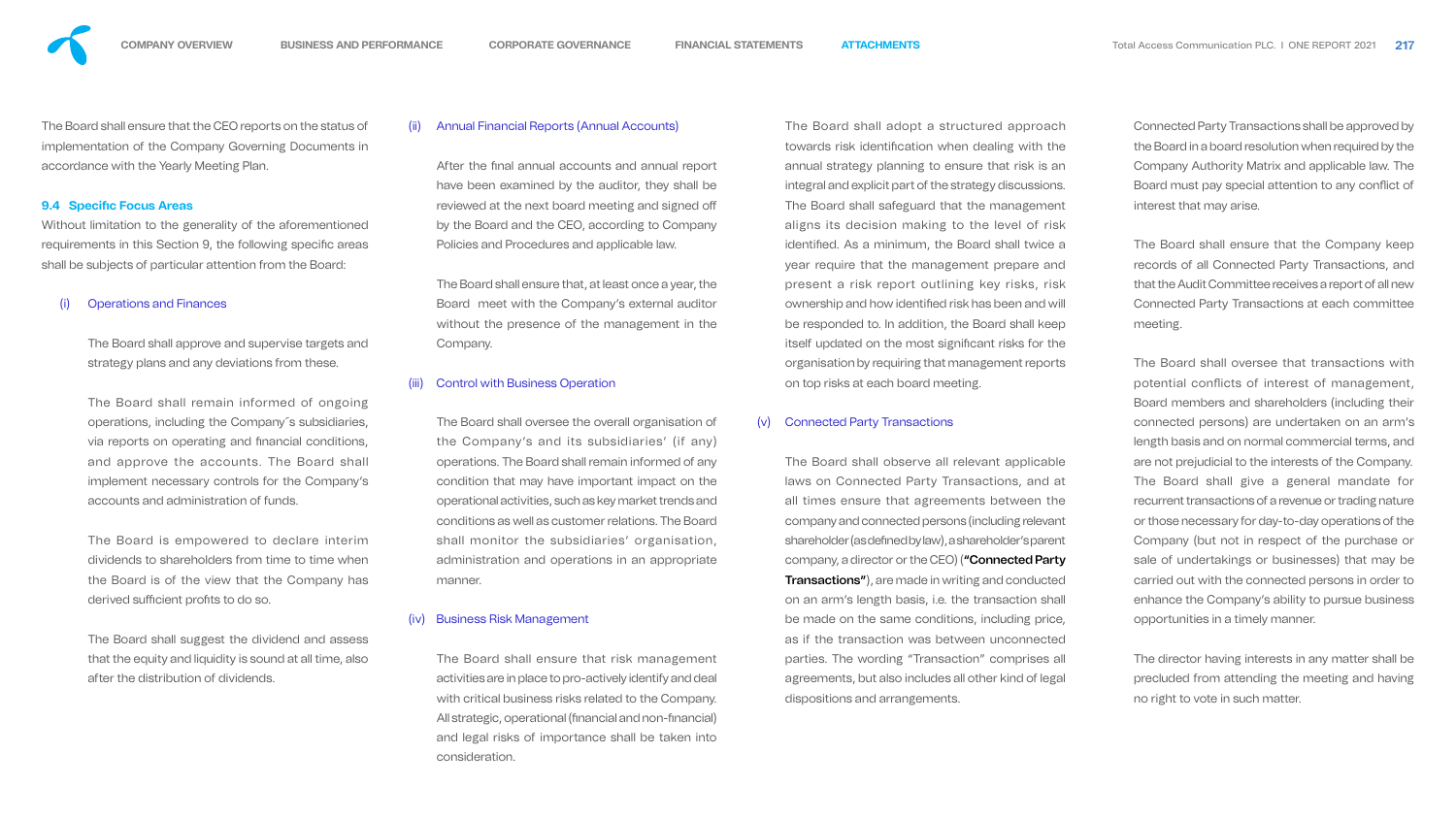(vi) Insider trading

The Board shall ensure that the Company observes all applicable insider trading legislation, including the duties of confidentiality, insider list and prohibitions against trading.

The members of the Board shall notify the market of any trades in the Company's shares as required by applicable law.

#### (vii) Preparation of General Shareholders Meetings

The Board shall prepare the notice for General Shareholders Meetings as stipulated in relevant applicable law.

#### (viii) CEO and Employees

The Board shall appoint (and dismiss) the Company's CEO. The Board shall set the CEO's terms of employment. The same applies to the employment terms of other members of the executive management if they have been appointed by the Board.

The Board shall devise rules of procedure for the CEO position in accordance with the template rules of procedure for the CEO.

The Board shall oversee and undertake an annual evaluation of the CEO's execution of his/her duties and regularly evaluate these.

The Board shall establish conditions, costs and the risk situation in the Company's pension and personal insurance schemes, if any, in accordance with the Company Governing Documents.

#### (ix) Internal Audit

Each year the Board shall review and approve the proposal for an internal audit plan and receive a summary of the implementation of the plan for the previous year. Each quarter, as a minimum, the Board shall receive a summary of any new "Red" and "Orange" audit reports and a summary of the implementation status of agreed management actions of previous reports.

#### Reported concerns & Internal Investigations

At each Board meeting, the Board shall receive an update on any material investigations currently in progress or completed since the previous meeting. Each quarter, as a minimum, the Board shall receive an overview of reported incidents for the current year and their categorization. In the first meeting of a year the Board shall receive an overview of reported incidents for the previous year.

#### (xi) Compliance Risks

The Board shall keep itself informed of the Company's compliance risks and shall ensure that the Company has adequate procedures to minimize such risks and to resolve established compliance incidents.

#### (xii) Business security risks

The Board shall oversee that business security risks are managed proportionally and effectively to ensure protection of information and other assets. As a minimum, the Board shall request that management presents a report once a year with an overview of the business security strategy, the business security risk picture and all mitigating activities put in action.

#### (xiii) Health & Safety and Personnel Security

The Board shall oversee that the Company has adequate procedures to ensure a proactive HSSE culture for securing the Health, Safety and Personnel Security for the employees. At each board meeting, the Board shall request that management reports on Fatalities, Lost Time Injury Frequency, Sickness Absence Frequency, serious near miss incidents and possible changes to HSE risk picture for the coming period. In addition, the Board shall, once a year, get an overview of the yearly HSE risk assessment, the yearly HSE work plan including a presentation of the yearly HSE management system review.

#### (xiv) Supply Chain Sustainability

The Board shall oversee that the Company has adequate resources and procedures to ensure that there is an adequate control over all supply chain risks. The Board shall ensure that Management

prepares and presents a report, at least twice a year, setting out key highlights of the supply chain sustainability activities and major incidents. The report must also highlight any current or foreseen challenges in this area.

#### (xv) Corruption Risks

The Board shall ensure that the Company has adequate procedures in place to prevent the Company from being involved in corruption. The Board shall as a minimum follow-up that the CEO conducts a yearly risk-based review of such corruption risk procedures and ensure that any weaknesses, if discovered, are remediated. The review shall be dealt with by the Board in a board meeting.

#### (xvi) Competition Law Compliance

The Board shall ensure that the Company has adequate procedures in place to prevent the Company from being involved in competition law infringements. The Board shall as a minimum follow-up that the CEO conducts a yearly risk-based review of such procedures and ensure that any weaknesses, if discovered, are remediated. The

review shall be dealt with by the Board in a board meeting.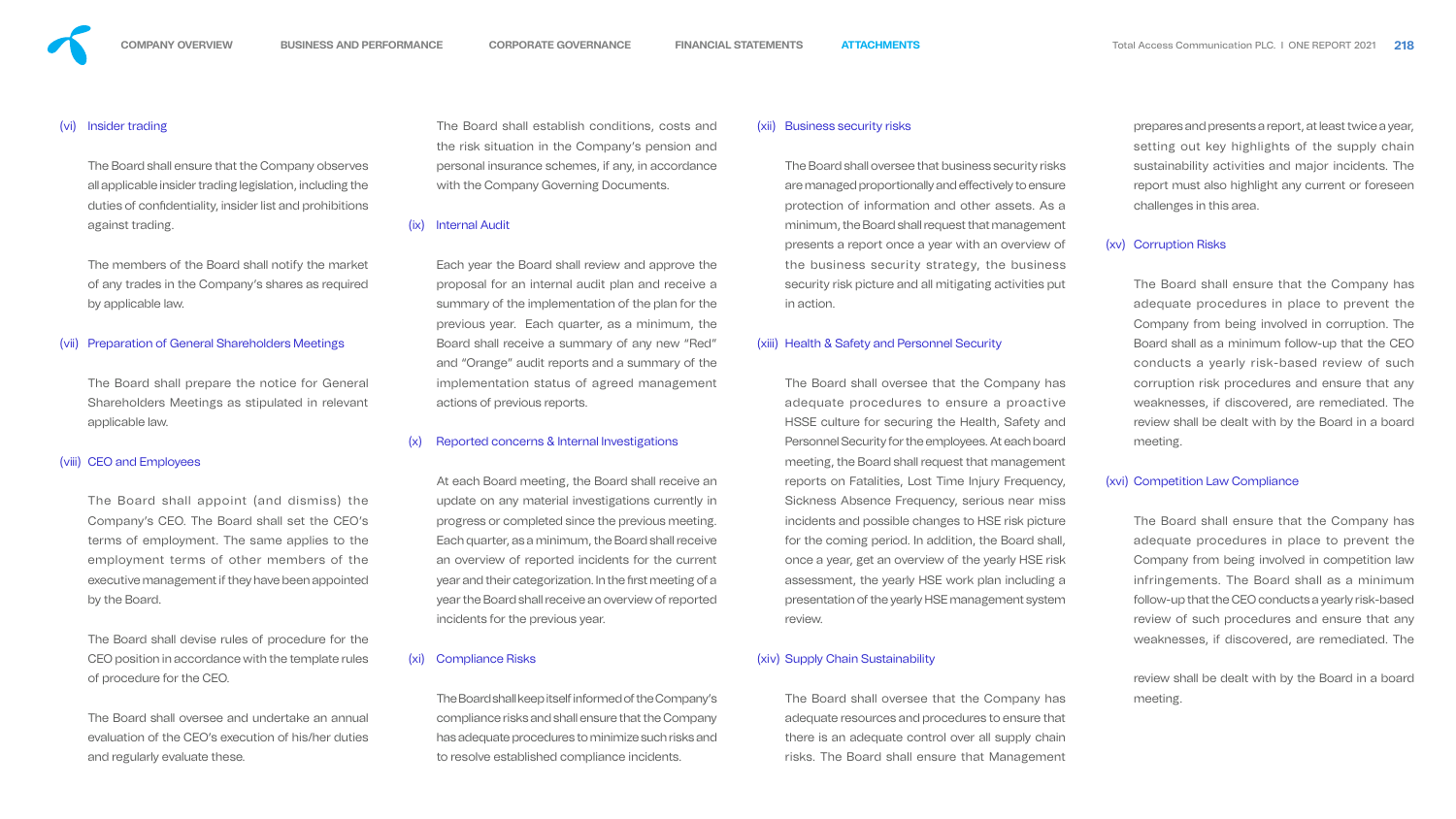

#### (xvii) Self Evaluation

The Board shall carry out an evaluation once a year of its work, functions, performance as well as monitoring of internal control over financial reporting for the preparation of external financial statements and the safeguarding of assets. The Chair is responsible for the execution of the evaluation.

The Board shall ensure that the Company has adequate and appropriate internal controls in place, and that they are included as an internal part of operations and procedures of the Company in order to provide reasonable assurance regarding the achievement of the following objectives: effective and efficient use of resources, safeguarding the

The Board may initiate the investigations it considers to be necessary in order to carry out its administrative and supervisory tasks. The Board shall also initiate the necessary investigations that may be required by one or more board members.

The Board shall establish a formal and transparer Board nomination and election process for the Company and all subsidiaries.

#### (xviii) Internal Control

Company's assets, reliability of internal and external nancial reporting, and compliance with the Company's Governing Documents and applicable laws and regulations.

#### (xix) Election and Remuneration of Directors

The Board shall identify potential candidates with the appropriate knowledge, competencies and Board and the board of its subsidiaries.

|    | When reviewing the remuneration of directors, the       |
|----|---------------------------------------------------------|
|    | Board shall take into consideration factors, including, |
| nt | but not limited to, the Company's business              |
| ٦e | operations and performance, the market and              |
|    | industry norms, the current economic situation and      |
|    | the duties and responsibilities of the directors.       |
|    |                                                         |

# Board shall take into consideration factors, including, but not limited to, the Company's business operations and performance, the market and industry norms, the current economic situation and

## **10. Division of work between the Board and CEO**

composition of the Board taking into account the current requirements and future development of the Company, and make any adjustments as deemed necessary. The composition of the Board should ensure that the Board can attend to the interests of all shareholders and meets the Company's need for expertise, capacity and diversity. The CEO shall ensure that the Company's accounts are in accordance with legislation and regulations and that the capital management is organised satisfactorily. The Board can, at any given time, request the CEO to provide the Board with a detailed account of specific issues. This can also be requested by individual board members.

expertise to complement the existing skills of the The Board shall make recommendations on qualified candidates, with full disclosure of the experience and background of the candidates, for election as directors of the Company and all subsidiaries. The Board shall review the structure, size and The CEO is responsible for the day-to-day management of the Company's operations, and shall adhere to the guidelines and instructions provided by the Board, including the rules of procedure for the CEO. The CEO's authority does not extend to matters outside the scope of the responsibilities of the CEO pursuant to applicable law (i.e. matters that given the situation of the Company are unusual in nature or of major importance), these Rules or other instructions adopted or decisions made by the Board. All information and documentation received by the Board from the Company shall be treated as confidential. The confidentiality obligation shall continue to apply after the board member has ceased to be a board member.

The Board shall review and make recommendations on remuneration of directors to shareholders for approval. As often as the Board deems it necessary, the CEO shall, either in writing or in a meeting, report to the Board on the operation and its situation, as well as on the profit performance as determined by the Board and/or described in the rules of procedure for the CEO.

### **11. Disqualification**

Board members are not permitted to take part in the processing or decision of issues that have such significance to them or any connected parties that they must be regarded as having a distinct personal or financial special interest in the issue. This also applies to the CEO.

### **12. Confidentiality**



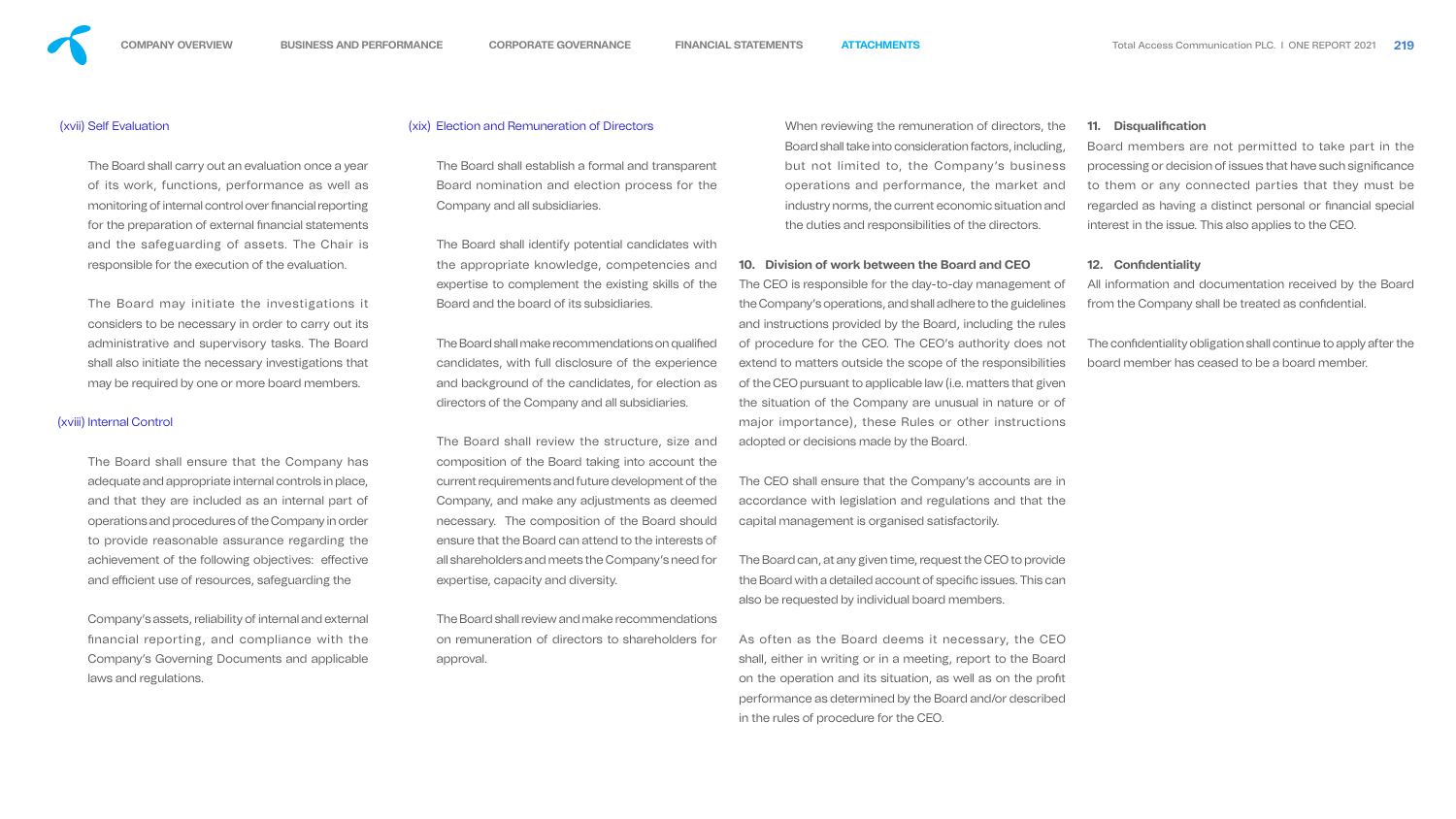#### **2. Duties and Responsibilities**

The duties and responsibilities of the Audit Committee as delegated by the Board are as follows: -

**1. Purpose**  Total Access Communication Public Company Limited (the **"Company"**)'s shares are listed on the Stock Exchange of Thailand (the **"SET"**). matters, as well as to attend a non-management meeting with the head of the internal audit department at least once a year; 2.4 to review the Company's compliance with the Securities

The SET requires that the Company's Board of Directors (the **"Board"**) establish an Audit Committee as a sub-committee to assist the Board with the oversight duties and responsibilities for ensuring effective financial reporting and internal control procedures. In addition, to enhance good corporate governance to the benefit of all stakeholders, the Board has established the Audit Committee that shall have the duties and responsibilities as stipulated in this Charter and under applicable law and regulation. and Exchange Act (the "SEC Act"), the SET's regulations and the laws relating to the Company's business; 2.5 to consider, select and nominate an independent person to be the Company's external auditor, and to propose such person's remuneration and terms of engagement (including to propose to terminate the auditor who is not qualified), as well as to attend a non-management meeting with the external auditor at least once a year;

2.1 to review the adequacy of the Company's financial reporting system and the disclosure of information in its financial statements in accordance with the legally defined Accounting Standards and Financial Reporting Standards; 2.7 to prepare and disclose in the Company's annual report, an Audit Committee's report which must be signed by the Chair of the Audit Committee and consist of at least the following information:

2.3 to determine the internal audit department's independence, as well as to approve the appointment, transfer and dismissal of the head of the internal audit department or any other unit in charge of internal audit

2.2 to review the Company's internal control system and internal audit system to ensure that they are suitable and sufficient; 2.7.1 an opinion on the accuracy, completeness, and reliability of the Company's financial reports in accordance with the legally defined Accounting Standards and Financial Reporting Standards,

# Audit Committee **Charter**

2.6 to review Connected Party Transactions or transactions which may lead to conflicts of interests to ensure that they comply with laws, the SEC's rules and SET's regulations and that they are reasonable and are entered into for the best interest of the Company;

2.7.2 an opinion on the adequacy of the Company's internal control system,

- 2.7.3 an opinion on compliance with the SEC Act, the SET's regulations and the laws relating to the Company's business,
- 2.7.4 an opinion on the suitability of an auditor,
- 2.7.5 an opinion on the transactions that may lead to conflicts of interests,
- 2.7.6 the number of the Audit Committee meetings, and the attendance of such meetings by each committee member,
- 2.7.7 an opinion or overview remark of the Audit Committee on its performance of duties in accordance with this Charter,
- 2.7.8 other transactions which, according to the Audit Committee's opinion, should be known to the shareholders and general investors, subject to the scope of the duties and responsibilities of the Audit Committee as assigned by the Board; and

2.8 to perform any other activities as assigned by the Board, with the approval of the Audit Committee.

In discharging the Audit Committee's duties in accordance with the foregoing paragraphs, the Audit Committee shall comply with the relevant procedures (if any), as approved by the Board, and is directly responsible and accountable to the Board. The Board is responsible and accountable in respect of the operations of the Company towards third parties.







# **ATTACHMENT 5 POLICY AND GUIDELINE FOR CORPORATE GOVERNANCE AND THE CODE OF CONDUCT**

Amended on 16 October 2020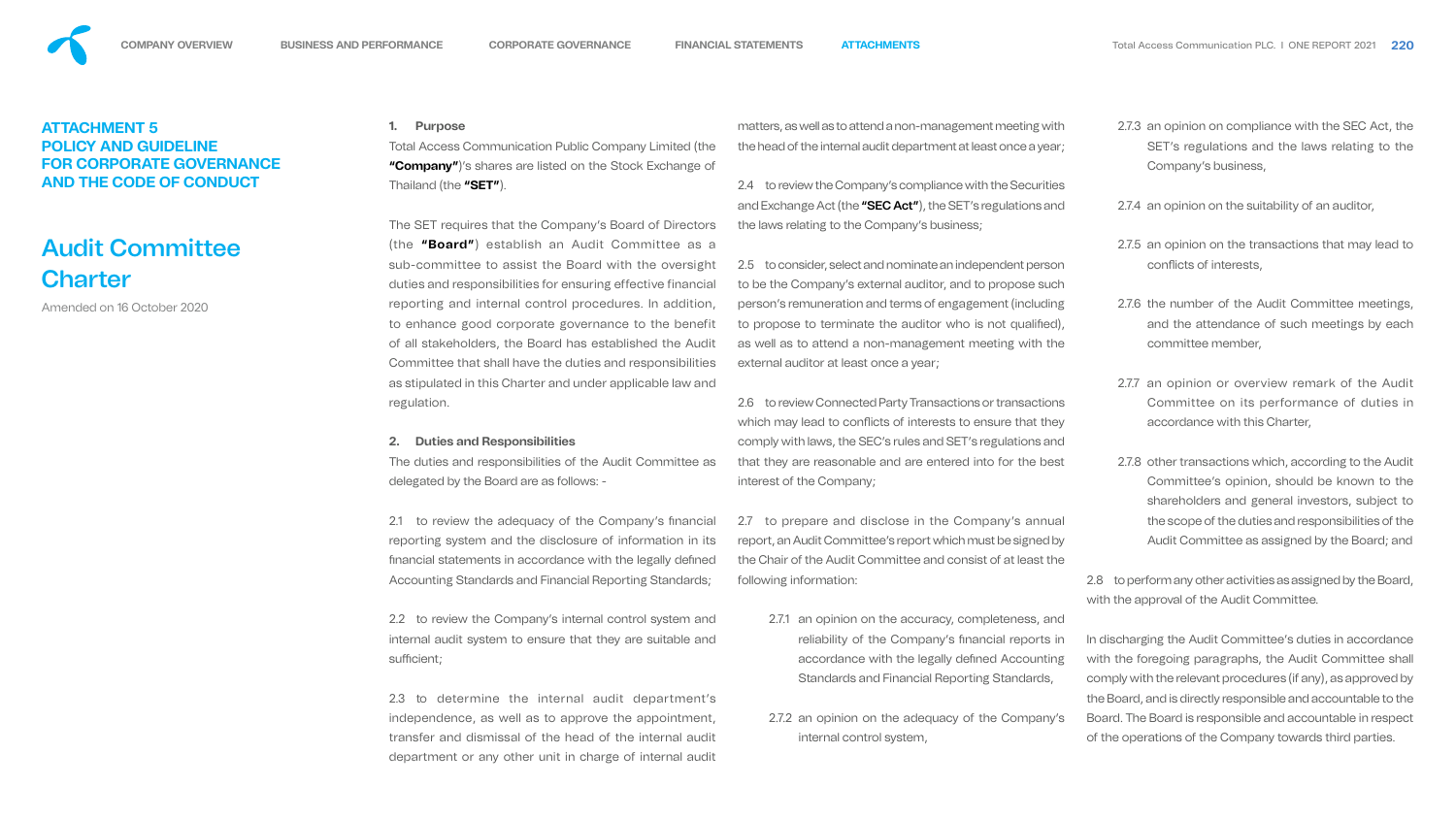The Audit Committee shall have the power to conduct or authorize investigations into any matters within its scope of responsibilities. The Audit Committee is empowered to retain independent counsel, accountants, or other persons who have special competence as necessary to assist the Audit Committee in fulfilling its responsibilities.



Each member is required to possess the following qualifications: -

#### **4. Composition and Qualifications**

The Audit Committee shall comprise at least 3 (three) members.

If the committee has fewer members than required, the companies shall increase the number of members up to the level required within three months of the shortfall.

Like a director, each member of the Audit Committee shall hold an office for the same term as its director's term. However, members can be re-appointed to such an office.

4.1 being appointed by a meeting of the Board or shareholders meeting;

4.2 being an independent director;

4.3 not being a director delegated by the Board to make decisions on the business operations of the Company, its parent company, subsidiary, associated company, subsidiary of the same level, major shareholder, or controlling person;

4.4 not holding the position of a director of a parent company, subsidiary, or subsidiary of the same level, which are listed companies; and

4.5 possessing sufficient knowledge and experience for the performance of the duties as an Audit Committee member. In this regard, at least 1 (one) Audit Committee member shall possess sufficient knowledge and experience for the performance of duties in reviewing the reliability of the nancial statements. **6. Meetings 6.1 Audit Committee Meeting frequency** The Audit Committee shall meet at least once every quarter to fulfill their responsibilities as stipulated in this Charter.

> The Audit Committee shall report on its operations and the duties assigned to it by the Board and any other major issues of which the Audit Committee believes the Board shall be notified.

#### **5. Organization**

#### **5.1 Term**

#### **5.2 The Chair of the Audit Committee**

The Chair of the Audit Committee shall be selected by the Board or the Audit Committee members.

- 7.2.1 a transaction which causes a conflict of interest;
- 7.2.2 any fraud, irregularity, or material defect in an internal control system; or
- 7.2.3 an infringement of the law on securities and exchange, including without limitation the SEC Act, the SET's regulations and the laws relating to the Company's business.

#### **5.3 Secretary to the Audit Committee**

The head of the internal audit department shall be appointed as the Secretary to the Audit Committee to assist the Audit Committee in handling general administrative activities such as scheduling meetings, arranging agenda items, gathering documents for meetings, recording minutes of meetings, etc. The Secretary has no role in discussing or opining on the issue and has no voting rights.

#### **5.4 Internal Audit Department**

The Internal Audit Department shall directly report to the Audit Committee. The Audit Committee shall approve the vithin a period that the Audit Committee thinks fit: Internal Audit Charter and its amendment.

### **6.2 Quorum**

A quorum for each Audit Committee meeting is a simple majority of the total number of the Audit Committee members.

#### **6.3 Presenter**

The Audit Committee may invite any senior management or employees of the Company to present the matter under his / her responsibilities to the Audit Committee.

**7. Reporting**

#### **7.1 Reporting to the Board of Directors**

### **7.2 Reporting to relevant authorities**

If the Audit Committee finds or suspects that there is a transaction or an occurrence of any following acts which may materially affect the Company's financial condition and operating results, it shall report to the Board for rectification

If the Board or Management fails to rectify within the aforementioned period, any Audit Committee member may report such transaction or act to the Office of the SEC or the SET.

## **8. Disclosure on changes of the Audit Committee's duties and its members**

8.1 In the case that the Audit Committee's duties are changed, the Company shall disclose a resolution to change its duties and name list of members and scope of work of the Audit Committee in the form as prescribed by the SET, within 3 (three) business days from the date on which the change is made.

8.2 The Company shall submit the representation letters and curriculum vitae of the Audit Committee members to the SET within 3 (three) business days from the date on which its Board of directors meeting or shareholders meeting passes a resolution to appoint those committee members.



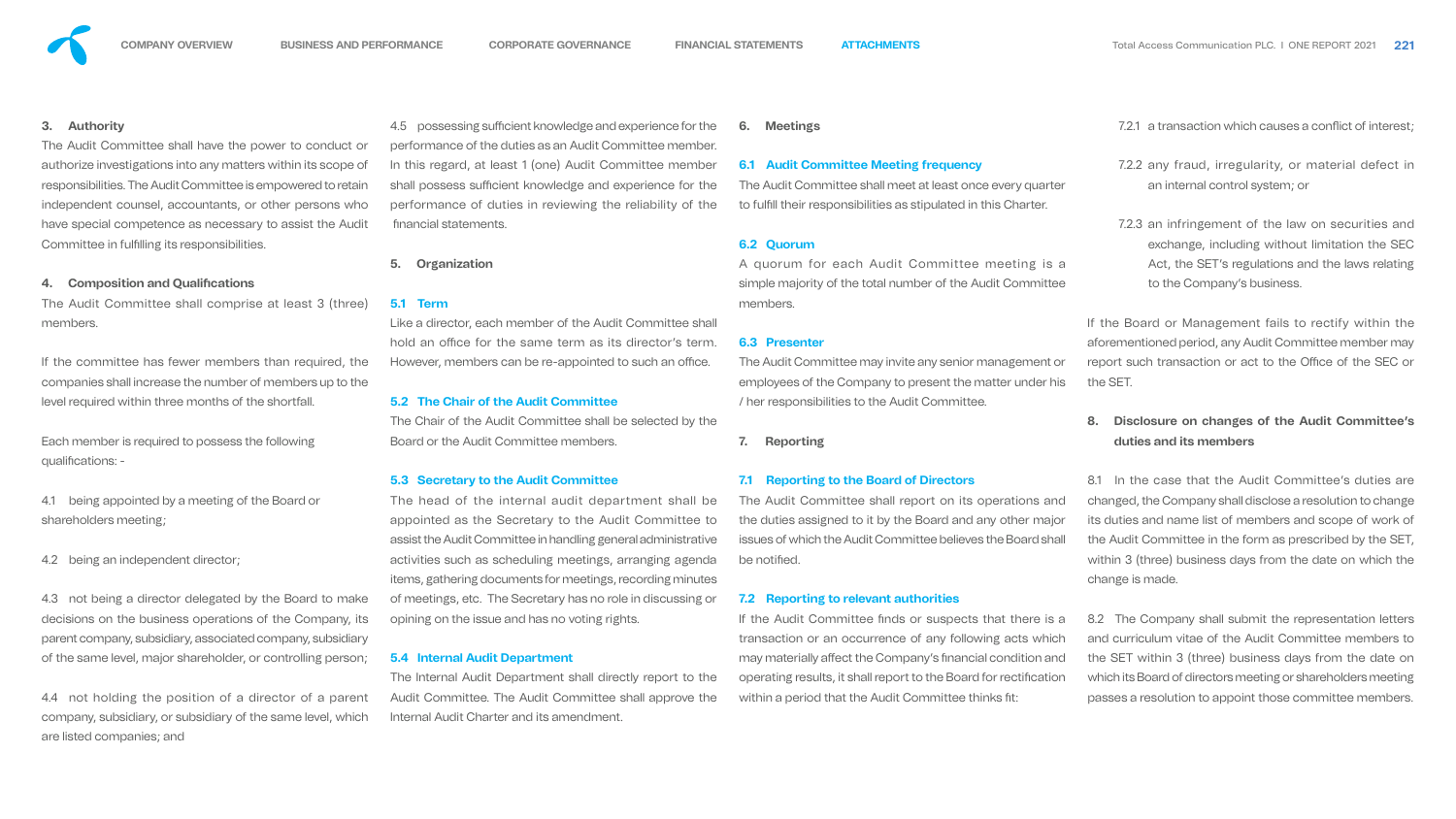

8.3 The Company shall disclose a resolution to appoint an Audit Committee and name list of members and scope of work of the Audit Committee in the form prescribed by the SET.

8.4 If a member of the Audit Committee vacates the office prior to the expiration of his term, the Company shall disclose such vacation and the reason thereof to the SET without delay.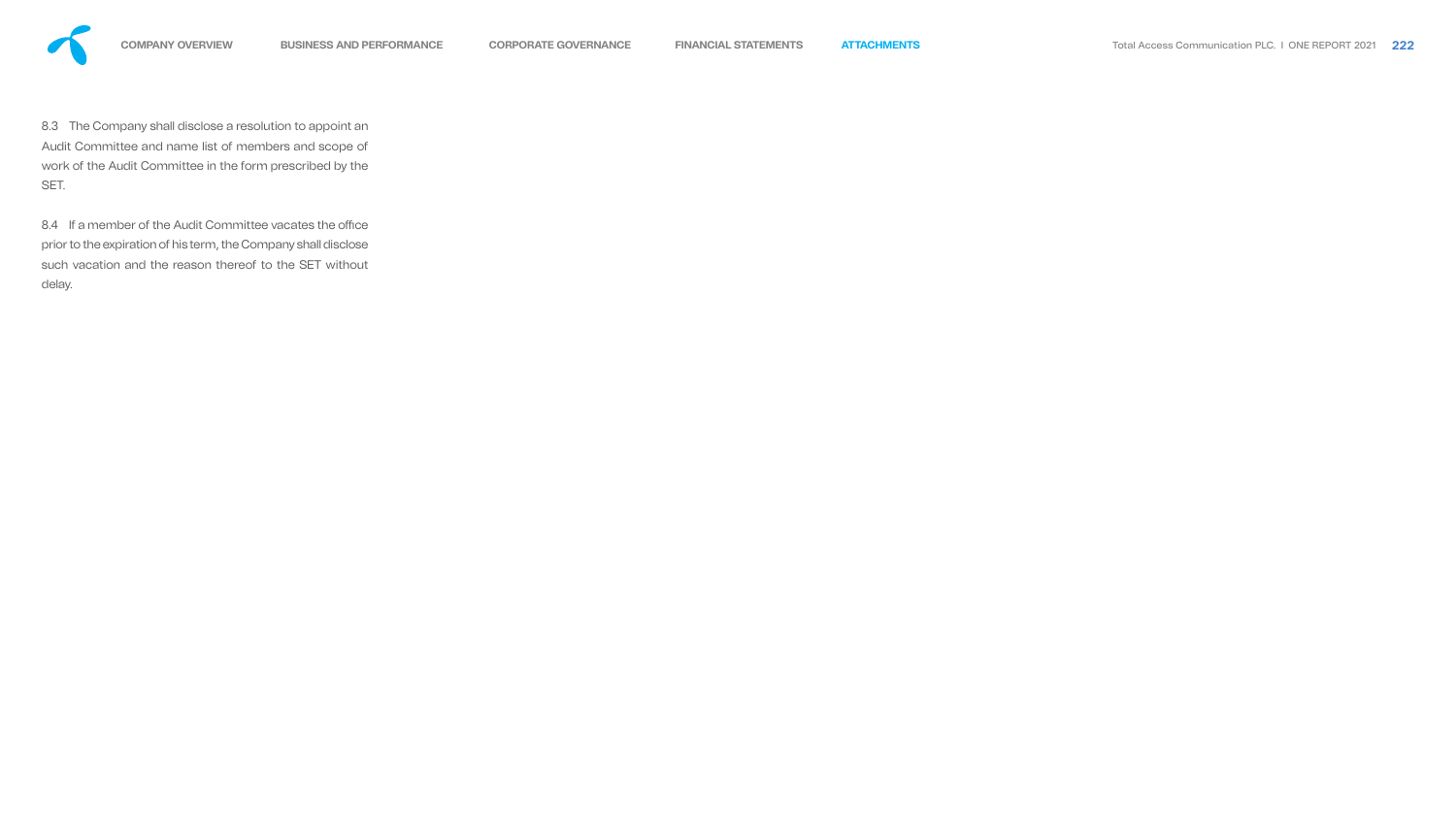#### **1. Purpose**

The Board of Directors (the "Board") of Total Access Communication Public Company Limited (the "Company") has adopted these rules of procedure (the "Rules") to be used as (a) the working procedures of the Nomination and Remuneration Committee of the Company (the "Committee"), (b) the general instructions regarding the allocation of work between the Board and the Committee and (c) the general guidelines on the scope of duties and responsibilities of the Committee.

## **2. Composition, Qualifications, Election and Retirement**

In addition to these Rules, the Committee shall observe and comply with any additional requirements as may be instructed by the Board from time to time and any applicable laws and regulations of the Securities and Exchange Commission and the Stock Exchange of Thailand. The Secretary shall be responsible for assisting the Committee in arranging the meetings, preparing agenda and relevant documents, and recording minutes of the meetings.

Members of the Committee are elected by the Board.

Members of the Company's management are not eligible for election.

A member shall cease to be a member of the Committee upon such member's retirement, resignation or dismissal from the Board.

> The documents shall contain sufficient information to provide members with an adequate basis to deliberate, and reach a decision on, the issue in question.

If any member wishes to resign from the Committee, he/she shall give a notice to the Board at least one month in advance.

The Committee shall comprise at least three (3) members, the majority of whom, including the Chairman, shall be independent directors. At least one member (independent or non-executive) shall have knowledge in the field of executive compensation, failing which the Committee shall have access to expert advice inside and/or outside the Company. **4. Notice of meetings** By November each year, the Secretary of the Committee shall, after consultation with the Chair of the Committee (the "Chair"), provide a proposal for a meeting plan including the main items on the agenda for the meetings for the next calendar year.

#### **3. Secretary**

One or more persons shall be appointed as a secretary of the Committee. The secretary may be the same person as the Company Secretary ("the Secretary").

The Secretary has no voting rights in any decision made by the Committee.

A meeting of the Committee shall be called by the Chair, or someone appointed by him/her.

If a member is unable to attend a meeting, he/she shall inform the Chair or the Secretary of the Committee without delay.

A meeting shall be called with a minimum of seven (7) day's prior written notice, or shorter if the Chair deems it appropriate.

#### **5. Prior processing**

The Chair and the Secretary shall be responsible for preparing necessary documents for consideration by the Committee.

#### **6. Meetings**

The Committee shall meet at least twice a year, with authority to convene additional meetings, as circumstances require.

A majority of the members of the Committee attending the meeting shall constitute a quorum. The Chair may determine that the meeting shall be held through electronic means , or that the issues can be submitted in writing or be dealt with in another manner. In such case, the meeting held through electronic means shall be conducted in accordance with the related laws, rules and regulations, including any amendment thereof.











## **ATTACHMENT 5 POLICY AND GUIDELINE FOR CORPORATE GOVERNANCE AND THE CODE OF CONDUCT**

# Rules of Procedure for the Nomination and Remuneration Committee of Total Access Communication Public Company Limited

(as adopted by the Board of Directors on 8 December 2020)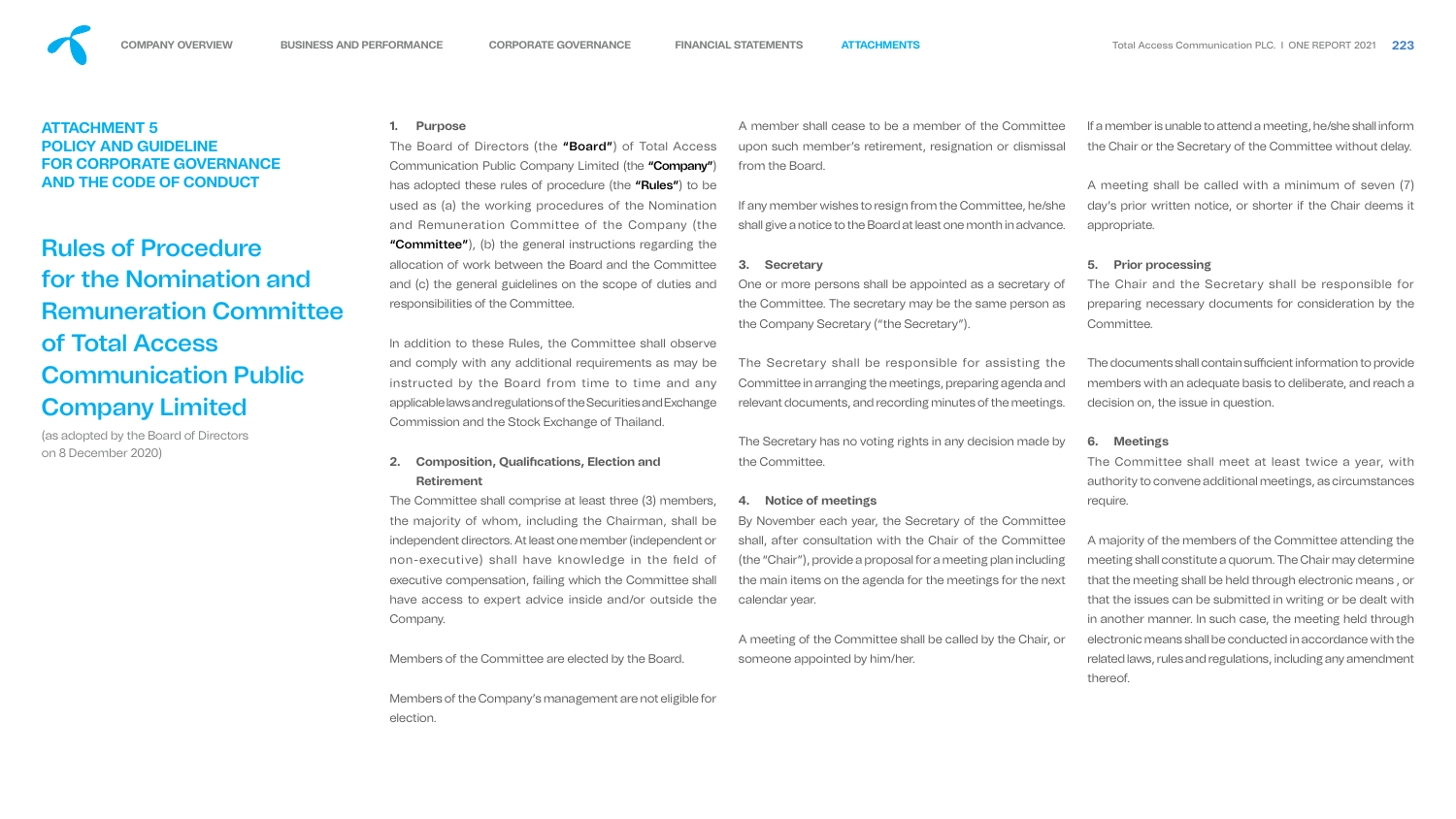The Chair, or someone appointed by him/her, shall be responsible for presenting each individual agenda to a meeting.

#### **7. Decisions**

A decision by the Committee requires the majority of the votes cast by the members attending the meeting (in person, via video, telephone conference or in writing as determined by the Chair in accordance with Section 5 above).

The Chair shall not have a casting vote.

#### **8. Minutes**

Minutes of meetings shall be recorded by the Secretary of the Committee.

The Committee shall be responsible for making recommendations to the Board on the following matters:

As a minimum, the minutes shall specify the date, time and place, the participants, a summary of the issues discussed and the resolutions.

The minutes shall also specify whether a decision was unanimous or who voted for and against the proposal, and those who vote against a proposal are entitled to have their comments recorded in the minutes.

The minutes shall be prepared in English and sent to the Committee for approval as soon as possible after the meeting took place.

The minutes shall be signed by the Chair and the Secretary.

#### **9. Issues to be dealt with by the Committee**

- (i) the Committee shall make recommendations on qualified candidates for election as directors of the Company and all subsidiaries;
- (ii) the Committee shall make recommendations on qualified candidates for election as Chief Executive Officer and Chief Financial Officer of the Company and its subsidiaries; (ix) the Committee shall review and recommend to the Board a framework of remuneration and the specific remuneration packages for each director for further shareholder approval;
- the Committee shall review the structure, size and composition of the Board taking into account the current requirements and future development of the Company, and make recommendations to the Board with regard to any adjustments as deemed necessary. The composition of the Board should ensure that the Board can attend to the interests of all shareholders and meets the Company's need for expertise, capacity and diversity;
- (iv) the Committee should consider the Board self-assessment evaluation and recommend any improvement as it deems necessary;
- (v) the Committee shall monitor that steps be taken to ensure that shareholders have the opportunity to propose candidates for the Board;
- (vi) the Committee shall, when assessing candidates, always take into consideration whether the candidates have the necessary experience, qualifications and capacity;

In carrying out its duties and responsibilities, the Committee may invite the Chief Executive Officer, Chief Financial Officer or other members of the management of the Company to attend any meeting and provide pertinent information, as necessary. The Committee may obtain, at the Company's expense, any independent legal or other professional advice (including the advice of independent remuneration consultants), secure the attendance of external advisors at any of its meeting, and obtain reliable and up-to-date information about remuneration in other companies. The Committee shall have full authority to commission, at the Company's expense, any reports or surveys which it deems necessary to help it fulfill its duties.

| (vii) the Committee shall consider if a rotation of the |
|---------------------------------------------------------|
| members of the Board is necessary;                      |

(viii) the Committee shall satisfy itself with regard to succession planning for the Board and key management appointments;

- (x) the Committee shall review and approve the remuneration of the Chief Executive Officer;
- (xi) the Committee shall review the on-going appropriateness and relevance of the remuneration policy in respect of the Chief Executive Officer;
- (xii) the Committee shall report to the Board regarding the remuneration of the Chief Executive Officer (including base pay, incentive payments, equity awards and retirement or severance rights), having regard to the remuneration policy and whether in respect of any elements of remuneration, any shareholder approval is required;
- (xiii) the Committee shall review the contractual rights of the Chief Executive Officer on termination, and any whether they are reasonable in the circumstances;
- (xiv) the Committee shall ensure the Company's compliance with relevant laws and regulations regarding nomination and qualifications of directors;
- (xv) the Committee shall perform such other functions as may be assigned to it by the Board.

payments made or proposed, to determine The Committee shall carry out an evaluation once a year of its work, functions, performance. The Chair is responsible for the execution of the evaluation.



The Committee must be able to justify its recommendations and thus any dissenting votes must be stated in the recommendation.

The Committee shall ensure appropriate disclosure of information on its activities;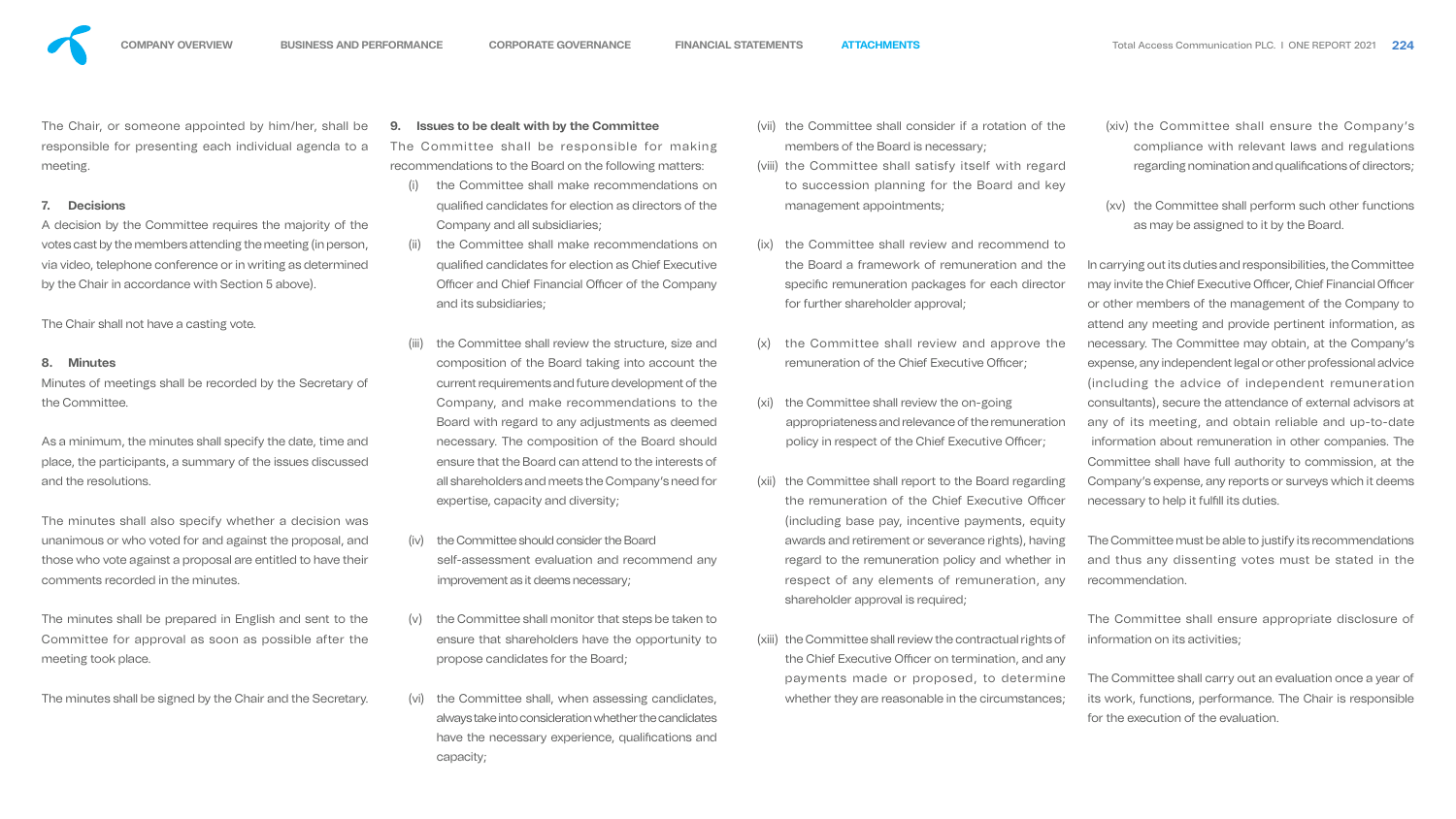### **10. Division of work between the Board and the Committee**

The Committee shall adhere to the guidelines and instructions provided by the Board, including these Rules. The Committee shall ensure that these Rules are in accordance with applicable laws, rules and regulations of the Securities and Exchange Commission and the Stock Exchange of Thailand, and where necessary, makes proposals for changes to the Board from time to time.

All information and documentation received by the Committee shall be treated as confidential.

All members are responsible for ensuring that any material received is properly protected and remains confidential.

At least once a year or as often as the Board deems it necessary, the Committee shall, either in writing or in a meeting, report to the Board on its work, functions and performance, as well as any other matters as determined by the Board.

The confidentiality obligation shall continue to apply after the member ceases to be a member of the Committee.

#### **11. Disqualification**

The Committee shall exercise its judgment and fulfill its duties and responsibilities independently. A member of the Committee would be considered to have failed to fulll his or her duties and responsibilities appropriately, if he or she was unduly influenced by any directors, executives or officers of the Company.

Members are not permitted to take part in the decision making process if they have interest on the matter or if the candidates are closely related to them such that they must be regarded as having a distinct personal or financial interest in the issue, with the exception of the determination of remuneration for the Board of Directors.

#### **12. Confidentiality**

#### **13. Independence**

Lack of independence would be assumed when any member:

- (a) accepts proposals or is involved in any improper actions that could affect the interests of the Company and/or its shareholders;
- (b) neglects to fulfill his or her duties and responsibilities; or
- (c) does not exercise independent judgment.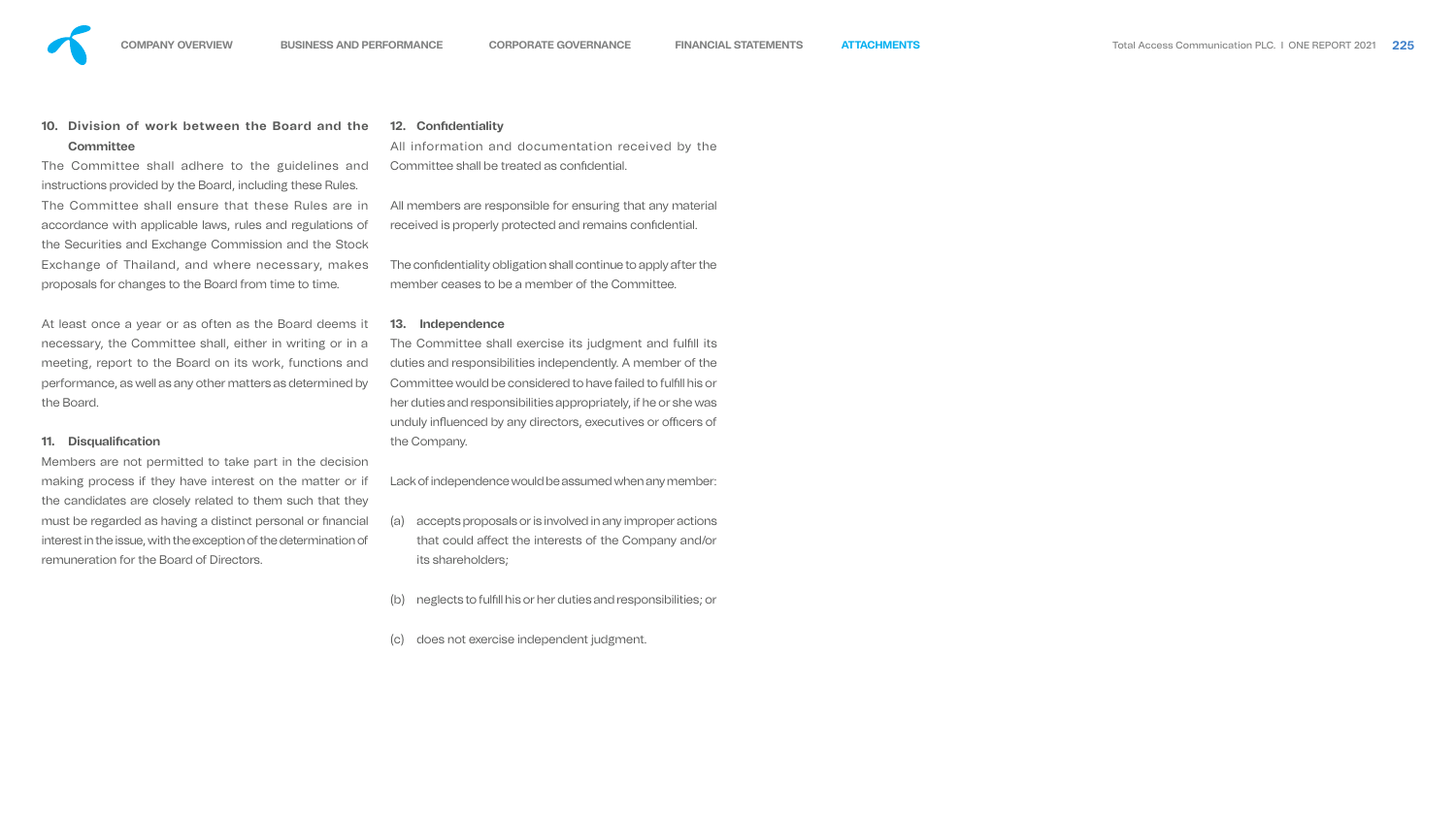|               | <b>Adopted by the Board of Directors</b> |
|---------------|------------------------------------------|
| àroup         | 15 July 2020 (BoD No. 7/2020)            |
| rning<br>val) | 16 October 2020 (BoD No. 9/2020)         |

#### **1. Purpose**

The Board of Directors (the "Board") of Total Access Communication Public Company Limited (the "Company") has adopted these rules of procedure (the "Rules") to be used as (a) the working procedures of the Governance Committee of the Company (the "Committee"), (b) the general instructions regarding the allocation of work between the Board and the Committee and (c) the general guidelines on the scope of duties and responsibilities of the Committee.

In addition to these Rules, the Committee shall observe and comply with any additional requirements as may be instructed by the Board from time to time and any applicable laws and regulations of the Securities and Exchange Commission and the Stock Exchange of Thailand.

#### **2. Composition, Election and Retirement**

The Committee shall comprise at least (3) three members, the majority of whom, including the Chairman, shall be independent directors.

Members of the Committee are elected by the Board.

Members of the Company's management are not eligible for election.

A member shall cease to be a member of the Committee upon such member's retirement, resignation or dismissal from the Board.

If any member wishes to resign from the Committee, he/she shall give a notice to the Board at least one month in advance.

The documents shall contain sufficient information to provide members with an adequate basis to deliberate, and reach a decision on, the issue in question.



## **ATTACHMENT 5 POLICY AND GUIDELINE FOR CORPORATE GOVERNANCE AND THE CODE OF CONDUCT**

# Rules of Procedure for the Governance Committee of Total Access Communication Public Company Limited

(as adopted by the Board of Directors on 19 October 2012)

#### **Revision Track**

Revision 1: added Clause 8 (X) (review the dtac G Authority Matrix – BoD Level)

Revision 2: added Clause 8 (XI) (review the Govern Documents prior to submit to the Board appro

### **3. Notice of meetings**

By November each year, the Secretary of the Committee shall, after consultation with the Chairman of the Committee (the "Chairman"), provide a proposal for a meeting plan including the main items on the agenda for the meetings for the next calendar year.

A meeting of the Committee shall be called by the Chairman, or someone appointed by him/her.

If a member is unable to attend a meeting, he/she shall inform the Chairman or the Secretary of the Committee without delay.

A meeting shall be called with a minimum of seven (7) day's prior written notice, or shorter if the Chairman deems it appropriate.

### **4. Prior processing**

The Chairman and the Secretary shall be responsible for preparing necessary documents for consideration by the Committee.

## **5. Meetings**

A majority of the members of the Committee attending the meeting in person shall constitute a quorum.



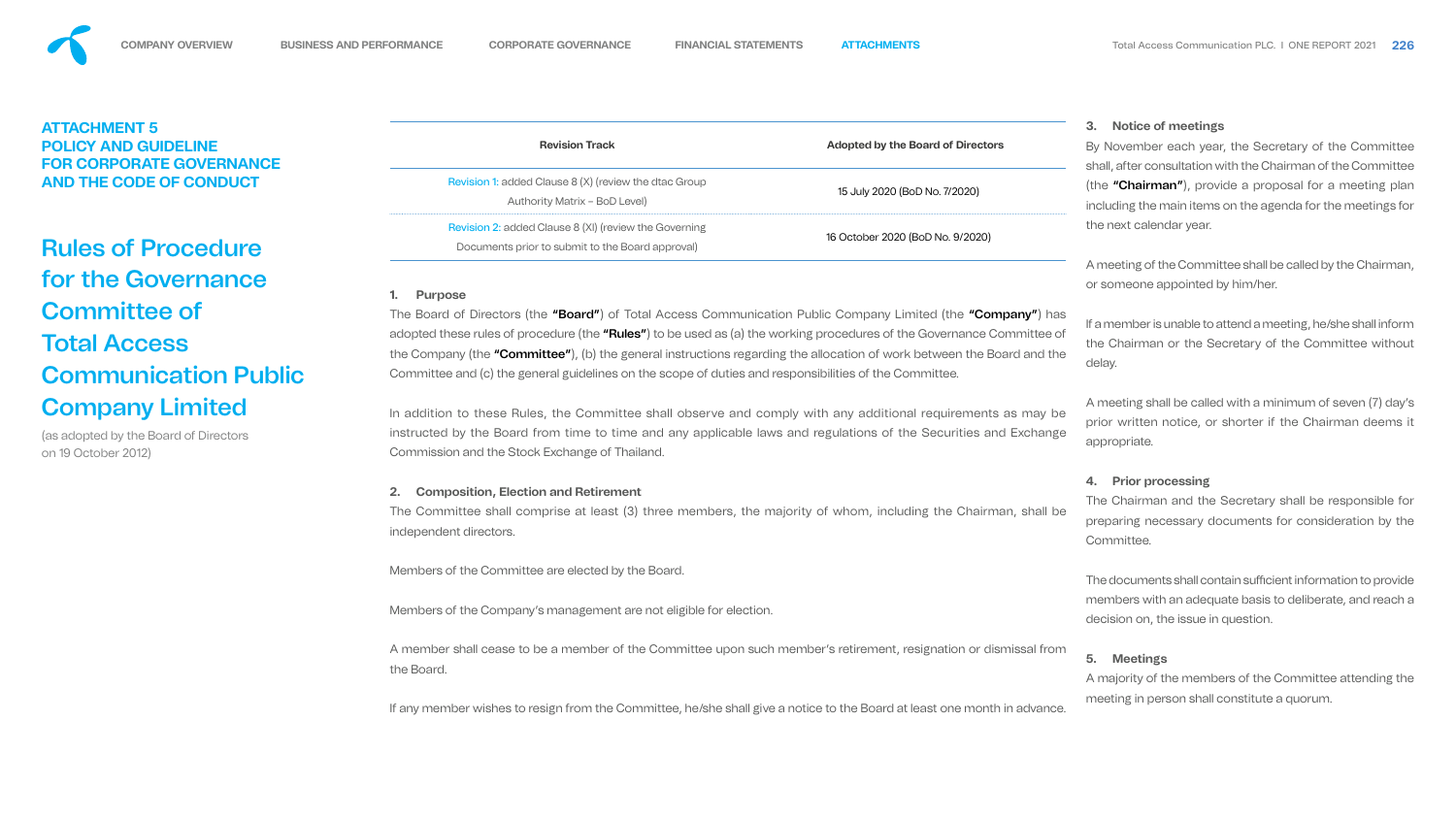

However, if the Chairman finds that a meeting can be adequately deliberated without a physical meeting, and this is within the limits of applicable law, he/she can decide that attendance may take place via video or telephone conference, or that the issues can be submitted in writing or be dealt with in another manner.

The Chairman, or someone appointed by him/her, shall be responsible for presenting each individual agenda to a meeting.

#### **6. Decisions**

A decision by the Committee requires the majority of the votes cast by the members attending the meeting (in person, via video, telephone conference or in writing as determined by the Chairman in accordance with Section 5 above).

The Chairman shall not have a casting vote.

#### **7. Minutes**

Minutes of meetings shall be recorded (by the Secretary of the Committee).

As a minimum, the minutes shall specify the date, time and place, the participants, a summary of the issues discussed and the resolutions.

The minutes shall also specify whether a decision was unanimous or who voted for and against the proposal, and those who vote against a proposal are entitled to have their comments recorded in the minutes.

The minutes shall be prepared in English and sent to the Committee for approval as soon as possible after the meeting took place.

The minutes shall be signed by the Chairman and the Secretary.

#### **8. Issues to be dealt with by the Committee**

The Committee shall be responsible for making recommendations to the Board on the following matters: -

- (i) the Committee shall oversee that the Company adheres to generally accepted principles for governance and effective control of the Company's activities ("Corporate Governance") and maintain a corporate culture that encourages good corporate governance practices;
- (ii) the Committee shall establish and maintain an appropriate corporate governance policy and procedures;
- the Committee shall ensure the implementation of the governing documents as adopted by the Board and the policy and procedures to secure adequate corporate governance in the Company and in all subsidiaries controlled directly and indirectly by the Company (the "Governing Documents");
- (iv) the Committee shall ensure that the CEO at least annually perform an assessment of the implementation of the Governing Documents and the level of compliance, and report to the Board;

- (v) the Committee shall review and report to the Board on material matters, findings and recommendations pertaining to corporate governance;
- (vi) the Committee must be able to justify its recommendations and thus any dissenting votes must be stated in the recommendation;
- (vii) the Committee shall ensure the Company's compliance with relevant laws and regulations regarding good corporate governance;
	- (viii) the Committee shall ensure appropriate disclosure of information on its activities and the Company's corporate governance practices; and
	- (ix) the Committee shall carry out an evaluation once a year of its work, functions, performance. The Chairman is responsible for the execution of the evaluation.
	- (x) the Committee shall review the dtac Group Authority Matrix – BoD Level (CAI) and its subsequent amendment to ensure it is compliant with corporate law, SEC regulations, the Company governing principles and other relevant laws and regulations and make a recommendation to the Board prior to the matter being sent to the Board for consideration and approval.
	- (xi) the Committee shall review the Governing Documents and make the recommendations to the Board, focusing primarily on the governance

aspects, before proposing such Governing Documents to the Board for consideration and approval.

## **9. Division of work between the Board and the Committee**

The Committee shall adhere to the guidelines and instructions provided by the Board, including these Rules.

The Committee shall ensure that these Rules are in accordance with applicable laws, rules and regulations of the Securities and Exchange Commission and the Stock Exchange of Thailand, and where necessary, makes proposal for changes to the Board from time to time.

At least once a year or as often as the Board deems it necessary, the Committee shall, either in writing or in a meeting, report to the Board on its work, functions and performance, as well as any other matters as determined by the Board.

#### **10. Disqualification**

Members are not permitted to take part in the decision making process if they or any related parties have interest on the matter .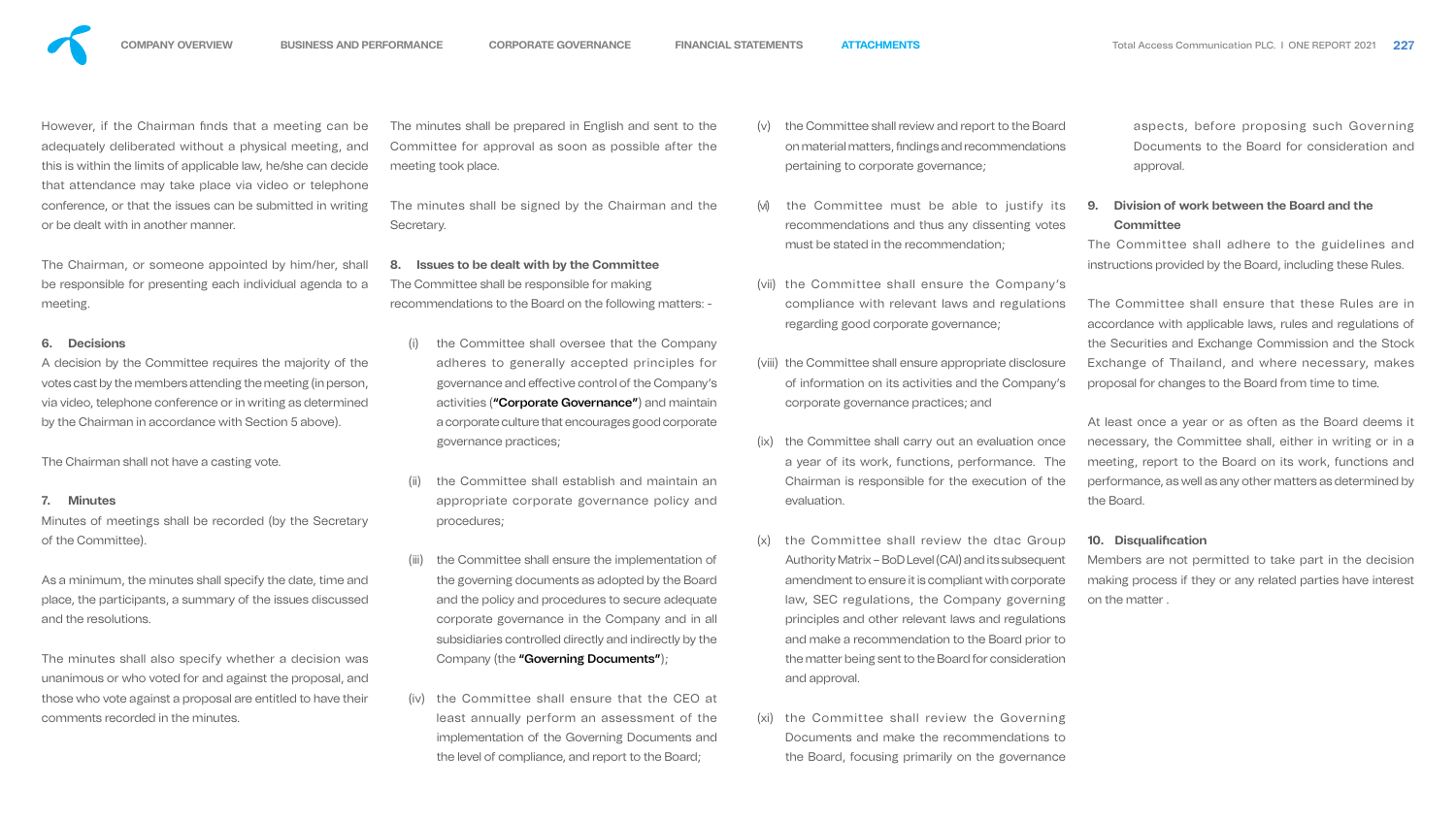All information and documentation received by the Committee shall be treated as confidential.

All members are responsible for ensuring that any material received is properly protected and remains confidential.



### **11. Confidentiality**

The confidentiality obligation shall continue to apply after the member ceases to be a member of the Committee.

If any information shall be provided to third parties, this shall be provided by the Chairman of the Board or the Chairman of the Committee if so agreed with the Chairman of the Board.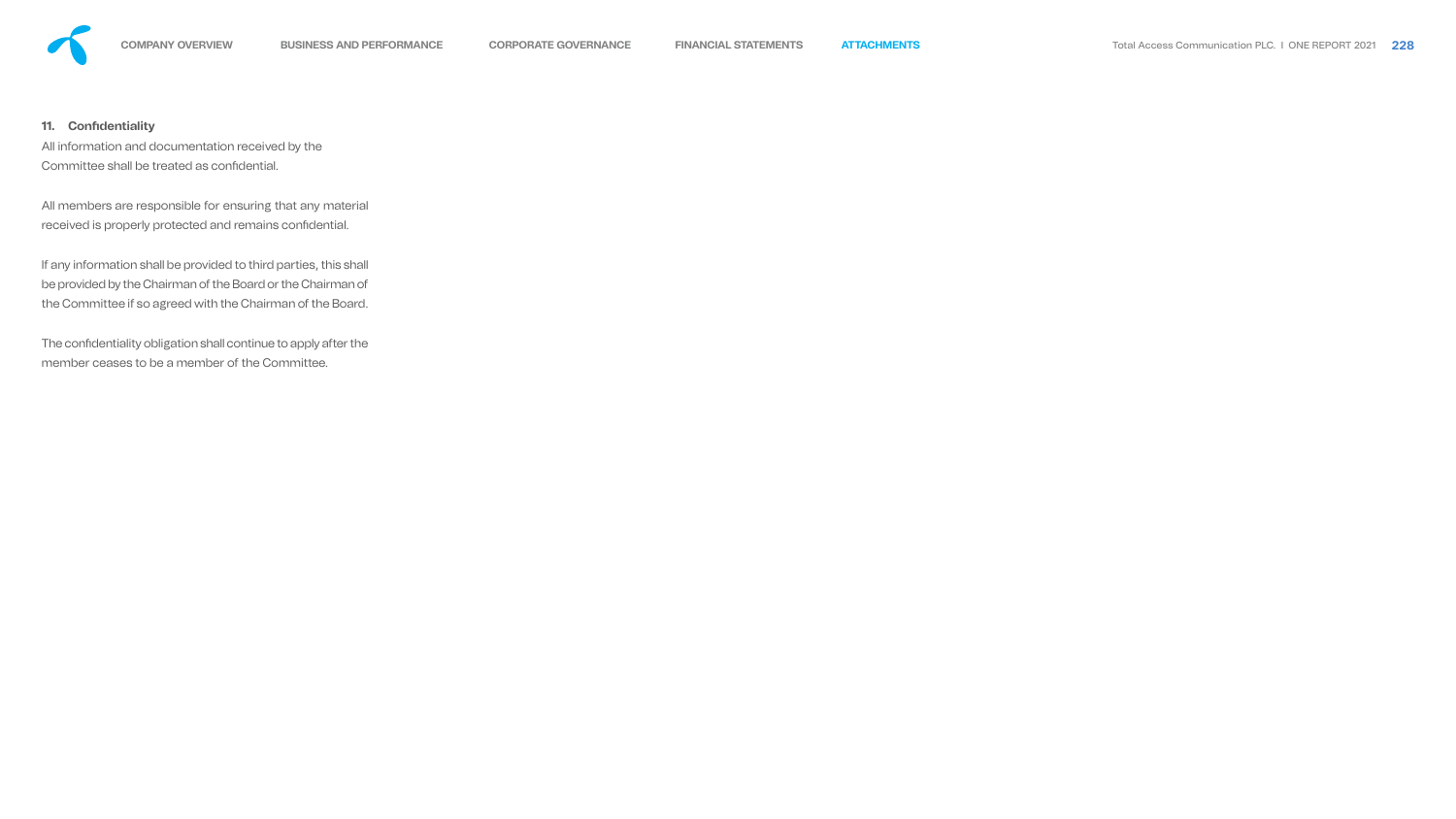**1. Message from the CEO Our Code – the foundation we stand on when empowering societies**

## **Connecting you to what matters most. Empowering societies.**

# **Be Respectful.**

Our behaviours summarize what the dtac culture is and what we want it to be. They are both aspirational and descriptive, because our everyday business is a balancing act. We need to explore, innovate and find new solutions, but we also need to deliver with precision, efficiency and reliability. Delivering on both aspects is the key challenge – and the key to continued success – for dtac today.

**Sharad Mehrotra Chief Executive Officer** 

#### **Our Code of Conduct – a baseline and foundation.**

This is dtac's purpose. Building upon more than 30 years of experience within telecommunications and a history of both successes and mistakes, we've evolved our practices and our culture to run an ever more sustainable and responsible business. Striving to raise standards wherever we operate isn't something we do to be nice or to satisfy stakeholders – we do it because we believe it is right, and because we know it is good business. **Always Explore, Create Together, Keep Promises,**  provides clear rules and guidance, with further reference to relevant policy areas. But it cannot cover all possible events; it is a tool to help us make the right decision. My expectation to you is simple: keep coming back to these reflections regularly and take time to go through the dilemmas you may face. We are all required to renew our commitment to the Code every year, and with continuous reflection, we can all succeed in being true guardians of our company's integrity.

The Code is also about how we do things in dtac. But where our behaviours outline attitudes we strive for, the Code is prescriptive – it's what we expect and require from each and every one of us, regardless of our designation, role or location. Our Code guides us through day-to-day dilemmas.

It is the basis for how we behave as guardians of dtac's integrity.

The four Code Principles are designed to set clear expectations regarding our business conduct and to help us deal with challenges we may face in the course of our work. The Code

# **ATTACHMENT 5 POLICY AND GUIDELINE FOR CORPORATE GOVERNANCE AND THE CODE OF CONDUCT**

# dtac Code of Conduct

Approved by the Board of Directors on August 27, 2020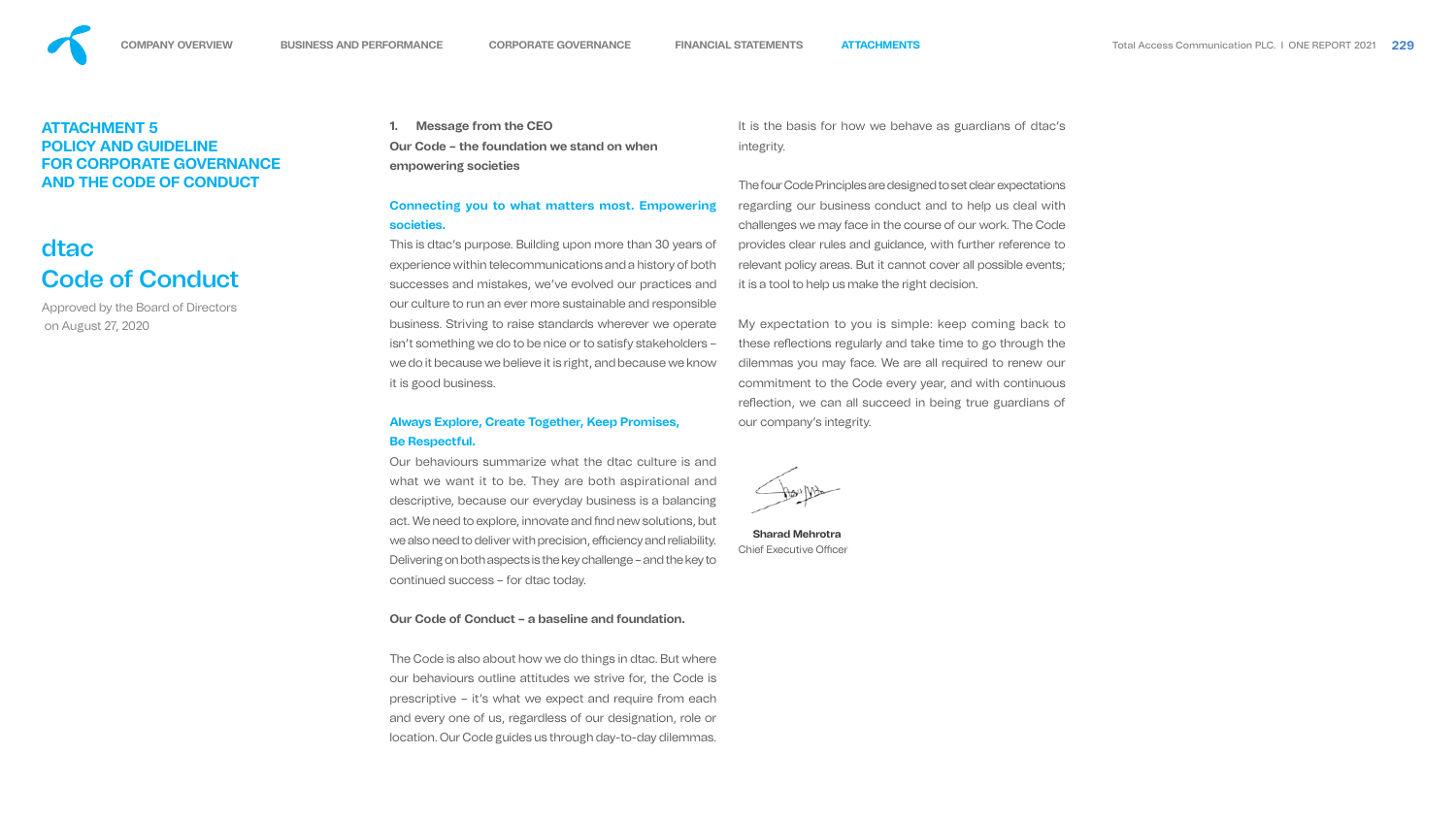#### **2. Why we have a Code of Conduct**

Being a high-performing company is not only about performance, goals and achievement. It is also about how we behave towards each other and the world around us. We want to be a trusted partner – to our customers, shareholders and colleagues, and to our Business Partners and the communities where we operate. Our business depends on this trust and we are committed to conducting our business in a responsible, ethical and lawful manner. The Code of Conduct is the foundation of our corporate culture and sets out high standards of integrity on **how we do business. Everyone in dtac must follow these standards.** We make decisions every day that can influence our reputation. An uninformed decision, even made with best intentions, can damage our reputation.

The Code Principles form the foundation of our ethical culture and define the core of our business conduct.

We follow laws, regulations and our policies and, if in conflict, we uphold the highest standard

We actively seek information, understan our responsibilities, and recognize our wider impact on the societies in which we operate

The Code Principles set out the core requirements for our conduct in dtac. The Code Sections include specific requirements and guidance for critical risk areas. The Code of Conduct helps us all make informed decisions and explains where to go for more information and guidance.

#### **3. Code Principles**

The four Code Principles and specific requirements contained in the Code Sections form our basic obligations. Additional requirements in our Policies and Manuals must also be understood and followed. At the end of each Section of the Code you will find links to applicable Policies and Manuals as well as links to available guidelines, practical tools, training materials and other helpful resources.

# **We play by the rules**

# **We are accountable for our actions**

| es | We are transparent<br>and honest<br>We are open and truthful about<br>our challenges                  |
|----|-------------------------------------------------------------------------------------------------------|
| ıd | We speak up<br>We ask questions when in doubt<br>and raise concerns without concern<br>of retaliation |

#### **4. Who has to follow the Code**

- always act with high integrity
- read, understand and follow the Code, Policies and **Manuals**
- raise issues of concern as described under the section "How to Speak Up"
- seek to attend training in a timely manner
- know when and how to seek further guidance
- cooperate fully and transparently in all compliance investigations
- avoid any practices that may be unlawful, unethical or harm dtac's reputation.

The Code of Conduct applies to all employees and everyone acting on behalf of dtac, including the Board of Directors. We expect our vendors, suppliers, contractors and other Business Partners to commit and uphold the same high ethical standards that we follow ourselves.

#### **5. How to use the Code**

The Code sets clear requirements to manage our day-to-day operations and to guide us when we are confronted with challenges and ethical dilemmas. You may always contact your line manager or the Compliance Function when you have questions or concerns. You may also seek advice using the Integrity Hotline, anonymously if you would like.

The Code cannot cover every dilemma or situation we will face in our business. There will continue to be business challenges and uncertain legal and regulatory developments. In such cases, we are not relieved from the obligation to uphold the highest ethical standard, but we should seek guidance to help us make the right decision. Further to setting out our own ethical standards, the Code Principles require us to comply with applicable laws and regulations. You should always familiarize yourself with the laws where you operate and seek guidance from the Legal Function if you have questions.

#### **6. What is expected from us as employee**

As an employee of dtac, you are expected to: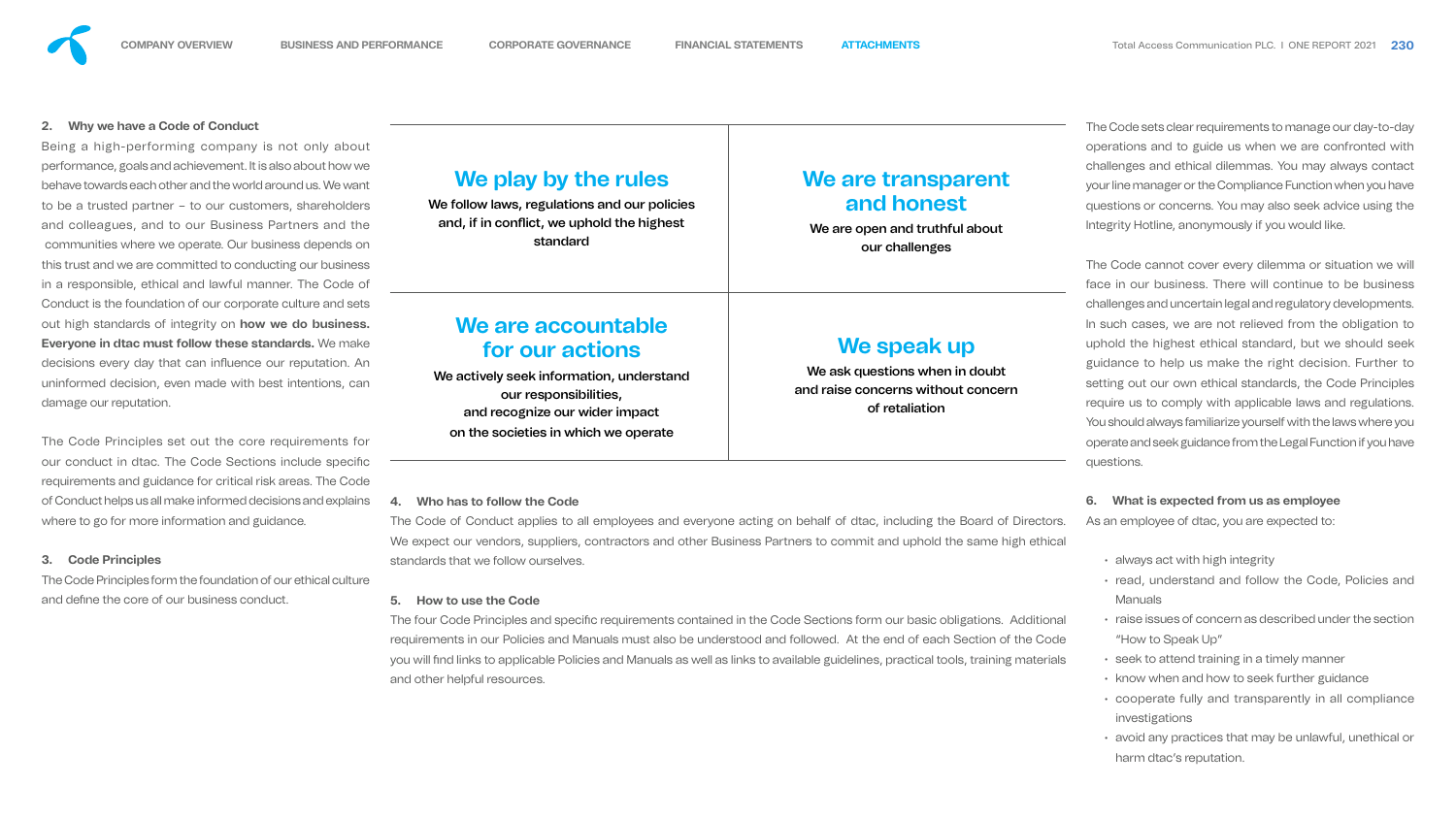

### **7. What is expected from our leaders**

Leaders in dtac are not only expected to follow the requirements above, but are also expected to:

- live the "Tone from the Top" and communicate regularly on the importance of compliance
- identify and anticipate business compliance risk areas that affect your teams' operations
- proactively identify actions that will mitigate compliance risks
- $\cdot$  ensure that teams are sufficiently trained and prepared to deal with relevant dilemmas and provide guidance where necessary
- foster an environment of open reporting to ensure that all team members are comfortable raising concerns without concern of retaliation
- use high standards of integrity as a criterion in recruitment and promotion processes
- take an active part in the compliance process and governance in dtac.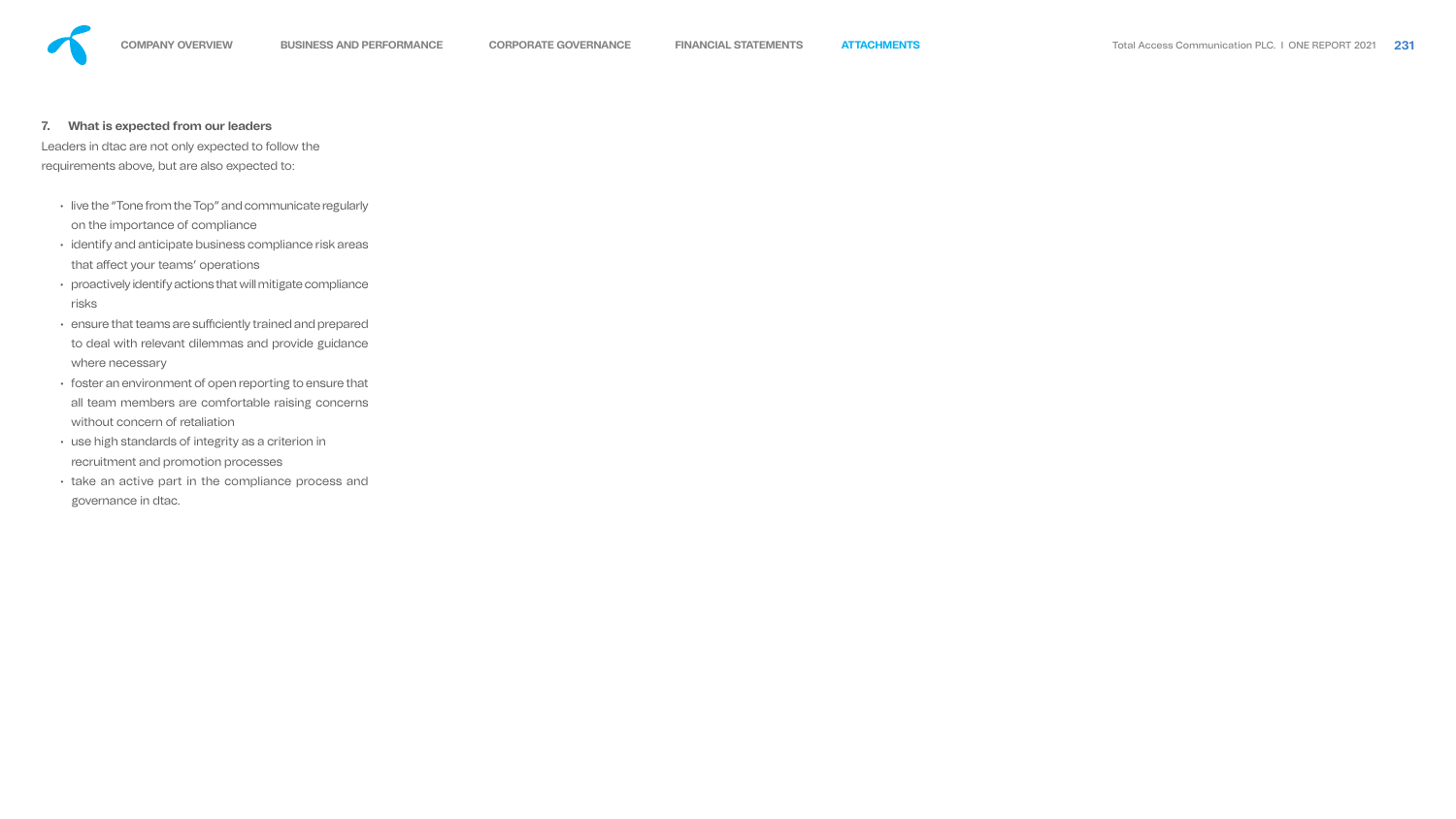**POLICY AND GUIDELINE** 

**FOR CORPORATE GOVERNANCE** 

**AND THE CODE OF CONDUCT** 

# Code Sections

# **8. Anti-Corruption**

**dtac has zero tolerance for corruption.** 

#### **What we need to know**

- dtac does not tolerate bribery or improper payments or advantages of any kind
- We are committed to conducting our business in an open and transparent manner
- Bribery is illegal and exposes those involved and dtac to reputational and legal risk
- Bribery may take many forms including facilitation payments, kick-back schemes and the use of shell companies or hidden owners
- $\cdot$  Public Officials are often subject to strict anti-corruption rules and so should be treated with extra caution
- Corruption in our supply chain may create significant risk for dtac even if we are not directly involved
- Gifts and hospitality may be considered bribery or providing an improper advantage in certain situations
- Even charitable donations or sponsorships can be seen as bribes if undertaken to secure a commercial advantage.

#### **What is expected of us**

- We never engage in bribery or trading in influence
- We never offer or accept an improper payment or advantage
- We never request someone else to engage in conduct that we are not allowed to engage in ourselves
- We carefully select our Business Partners and monitor their commitment to ethical and lawful conduct
- We maintain our books and records to accurately and fairly reflect our business
- We become aware of unusual or inflated payment terms that appear to have no clear business purpose
- We suspect that a Business Partner is not complying with dtac's standards for business conduct
- We become aware that a supplier is interacting with Public Officials to secure a license or permit on our behalf
- Requests are made to donate to charities or sponsor organizations that may be affiliated with a Public Official
	- We are offered or requested to provide gifts, travel, donations or lavish entertainment or to make cash payments for any reason.
- We exercise appropriate caution when interacting with **Public Officials**
- We assess the risks we may encounter and seek appropriate training and guidance to effectively manage them

#### **What to look out for**

- We encounter a Business Partner which will not fully commit to following our standards including, where applicable, dtac's Supplier Conduct Principles
- We seek to engage a Business Partner who will operate as a lobbyist, agent or other party which will act on behalf of dtac
- We become aware that a Business Partner conducts business in a way that could reflect negatively on dtac





#### **9. Business Partners**

**We expect our Business Partners to meet our standards and respect our values.** 

**What we need to know**

• The actions of our Business Partners can damage our

reputation and expose us legally

• Business Partners include individuals and entities such

as suppliers, agents, distributors, franchisees, and joint

venture partners, as well as sponsorship and donation

recipients.

#### **What is expected of us**

- We aim to work with Business Partners that demonstrate standards of responsible business conduct and ethical values consistent with our own
- We exercise caution when selecting Business Partners, following dtac's risk-screening and sourcing procedures
- We expect our Business Partners to abide by all applicable laws and expect them to meet dtac's standards for responsible business conduct
- We expect our Business Partners to take responsibility to protect and manage the risks while designing, delivering and operating our assets
- We carefully evaluate business opportunities in countries that are subject to economic sanctions or trade embargoes
- We comply with applicable trade controls including sanctions regimes and import-export requirements
- We monitor and support our Business Partners to conduct their activities in accordance with dtac's standards for responsible business conduct
- We treat all Business Partners with respect and in a fair and transparent manner.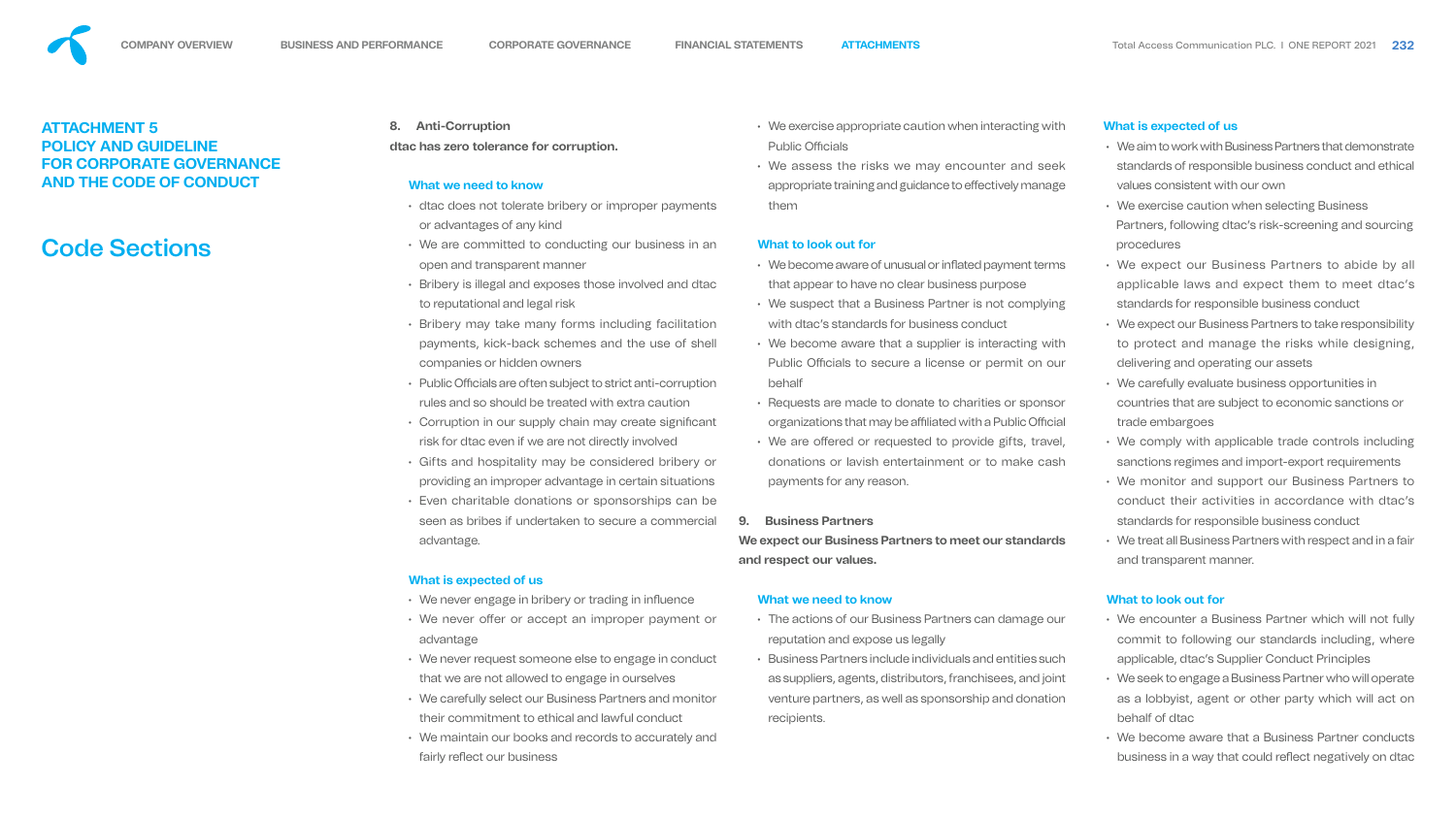- Any Business Partner that has not been properly screened according to dtac's requirements
- We become aware of other behaviour or circumstances that make us question the conduct or ethics of a Business Partner.

#### **10. Competition**

#### **We compete fairly.**

#### **What we need to know**

- Fair competition is important to society and creates long lasting business opportunities for dtac, both domestically and abroad
- Creating or benefiting from an unfair advantage will harm our reputation with our customers, Business Partners and the public
- Anti-competitive agreements or practices are not only against our principles, they are against the law.

#### **What is expected of us**

- We make our own pricing and business strategy and compete on the merits of our offerings
- We limit communications with our actual or potential competitors and do not share commercially sensitive information
- We do not, formally or informally, enter into agreements or practices with actual or potential competitors to share markets, fix prices or limit input or sales
- We obtain approval according to our internal requirements before joining a Trade Association or Industry Forum
- We remove ourselves immediately from the discussion and report the conversation to our Legal Function and/
- As employees of the company, we sometimes come into possession of valuable information regarding dtac, customers or Business Partners
- Most information is digital and can easily be accessed, modified, shared and replicated

or integrity hotline should a conversation with an actual or potential competitor turn to an inappropriate, anti-competitive subject

### **What to look out for**

- We only share confidential information when we are formally authorized to do so and there is a legitimate reason for doing so
- We ensure that all information from dtac is reliable and correct, and complies with high professional and ethical standards
	- We promote a knowledge-sharing culture, but take precautions when processing confidential and inside information
- We do not discuss sensitive topics in public places
	- We classify and handle information and store records in accordance with dtac's Policies
		- We stay updated about how we can protect confidential information from unauthorized access.
- Someone attempts to engage us in discussions that lead into details of dtac's business
- You receive an email classified as Confidential.

- We are approached by actual or potential competitors, customers or Business Partners with information about their pricing, strategies, business tactics or similar
- We suspect formal or informal agreements exist, or otherwise are to be entered into, that limit our actual or potential competitors' access to customers or related markets
- We plan to attend informal or social meetings with actual or potential competitors • We treat information from third parties with the same level of confidentiality and care as our own information
- We plan to interact with actual or potential competitors where there are indications that the objective is to exchange competitive sensitive information
- We plan to establish pricing strategies or other market strategies that could be viewed as abuse of dominant position, for instance: below cost, margin squeeze or refusing to enter into agreements with customer.

• We have an obligation to promptly report suspected violations of competition laws to the Legal Function. • Confidentiality is critical for dtac's reputation, for protecting dtac's interests in competitive and regulatory processes, and for securing the integrity of our assets.

### **11. Confidentiality and Information Handling We treat information as a valuable asset.**

#### **What we need to know**

- $\cdot$  We avoid conflict of interest and other situations which could impact our judgment
- We recuse ourselves from situations and decisions where we have a potential or perceived conflict of interest

• Records are information with high corporate value. They are important to dtac and must be identified and protected

## **What is expected of us**

### **What to look out for**

- We overhear a dtac's employee speaking about non-public information in public
- A Business Partner requests us to sign a confidentiality or non-disclosure agreement
	- You are handling information that are company records which should be protected

### **12. Conflict of Interest**

**We always act in dtac's best interests.**

### **What we need to know**

- A conflict of interest exists when our personal interest conflicts, or could be perceived to conflict, with dtac's interests
- Personal interests include our financial interests, business opportunities, outside employment or the interests of people close to us, such as close family members, personal friends or business associates
- Even the perception that we may not be acting in dtac's best interests can call into question our integrity and adversely affect our reputation
- All decisions that are made on behalf of dtac must be based on an objective and fair assessment of the company's interest without being impacted by our personal interest
- Openness and transparency are essential to manage actual, potential, or perceived conflicts of interest
- $\cdot$  A conflict of interest can still exist even if the company benefits in some way.

### **What is expected of us**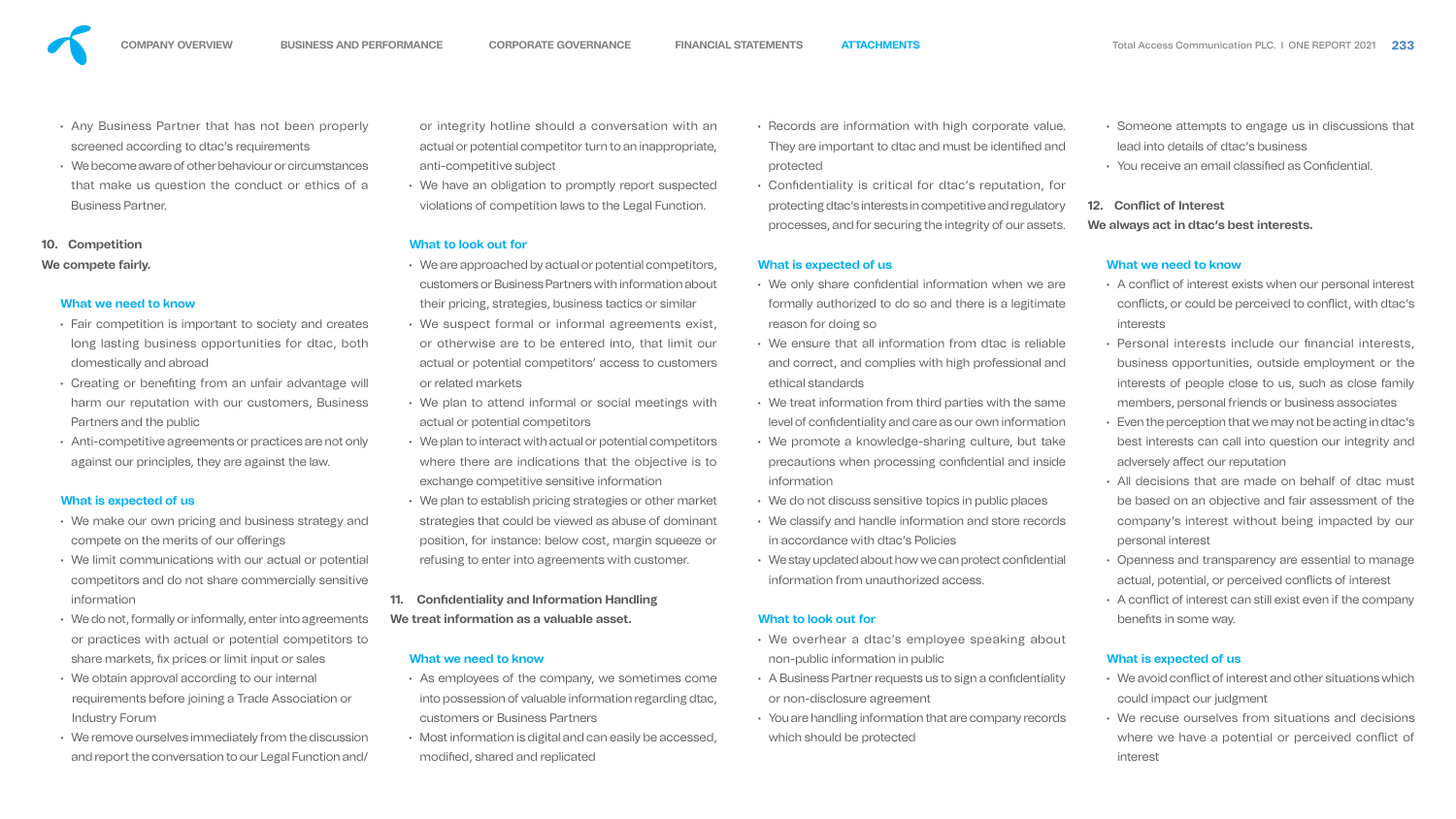- We promptly disclose actual, potential, and perceived conflicts of interest to our manager
- We work with our manager to resolve conflicts of interest and document our decisions and actions
- $\cdot$  We always involve the Compliance Function if a conflict of interest cannot be avoided
- We do not hold external duties or positions that could affect, or be perceived to affect, our responsibility to act in dtac's best interests
- We obtain written approval from our manager before accepting external directorships or other material assignments, and we keep records in accordance with company procedures.

- We have a financial or other interest in an existing or potential Business Partner of dtac
- We hold outside employment or positions which could interfere with our ability to perform our duties for the company
- We are recruiting, hiring, or directly supervising a family member, friend, or individual with whom we have a close personal relationship
- We are offered anything of value in our personal capacity from existing or potential Business Partners including gifts, discounts or other benefits
- A Business Partner of dtac is or will provide services to us in our private capacity.

#### **What to look out for**

- $\cdot$  We seek to make reasonable efforts to minimize greenhouse gas emissions from our operations
- We consider climate and environmental impact when purchasing products and services, and evaluate our suppliers on responsible business criteria
- We support sustainable waste management including making reasonable efforts to minimize our waste
- We are transparent and report on how our activities impact the climate and environment
- We report incidents we see which are harming climate and environment.

#### **13. Climate & Environment**

**We are committed to protecting the environment and contributing to the prevention of climate change.**

#### **What we need to know**

- We comply with local laws and internationally recognized environmental standards
- We are committed to minimizing our use of resources including energy, water and raw materials.

#### **What is expected of us**

- We see financial or accounting irregularities
- We become aware that a colleague or Business Partner has falsified any documentation
- We are unsure if we have recorded a transaction correctly
- We become concerned that any employee is misreporting financial information, including sales results or forecasts
- We become concerned that dtac's resources are not being spent or recorded as consistent with our policies.

#### **What to look out for**

- We become aware of dtac's operations and suppliers that fail to meet our climate & environmental standards
- We become aware that applicable environmental regulations or company guidelines are breached
- We are unsure if dtac has relevant environmental permits and licenses.
- **14. Financial Integrity and Fraud**
- **We maintain accurate financial records and comply with all disclosure standards.**

#### **What we need to know**

- Financial integrity is key to maintaining the trust of our shareholders, customers, Business Partners and employees
- Meeting International Financial Reporting Standards is not only required, it enables us to best manage our business.

- 
- 
- 

### **What is expected of us**

- We follow dtac's Accounting Principles (TAP) and abide by internal controls implemented by dtac
	- We register all transactions correctly in accordance with legal obligations and good accounting practices
	- We report accurately, reliably, transparently, consistently and in a timely manner
	- We ensure that expenses are reasonable and recorded properly when we spend the company's money
	- We make decisions in accordance with applicable dtac Authority Matrix and ensure segregation of duties where applicable
	- We verify facts and completeness of information and underlying business rationale before approving a transaction or signing a document
		- We do not create fraudulent records, falsify documents or otherwise misrepresent facts, transactions or nancial data.

#### **What to look out for**

#### **15. Gifts, Hospitality and Travel**

**We cover our own expenses and use good judgment when offering business courtesies.**

#### **What we need to know**

- Business courtesies such as gifts, hospitality and travel may create a conflict of interest or be considered bribery in certain circumstances
- Gifts are something given without the expectation of anything in return, including goodwill
- Hospitality takes many forms, including meals and beverages, seminars, receptions, social events and entertainment
- Travel would include the costs of transportation including taxis, busses, trains, flights, accommodation and hotels, and other incidental travel costs
- Business Partners, including Public Officials, may need to comply with strict rules on what they may give or receive.

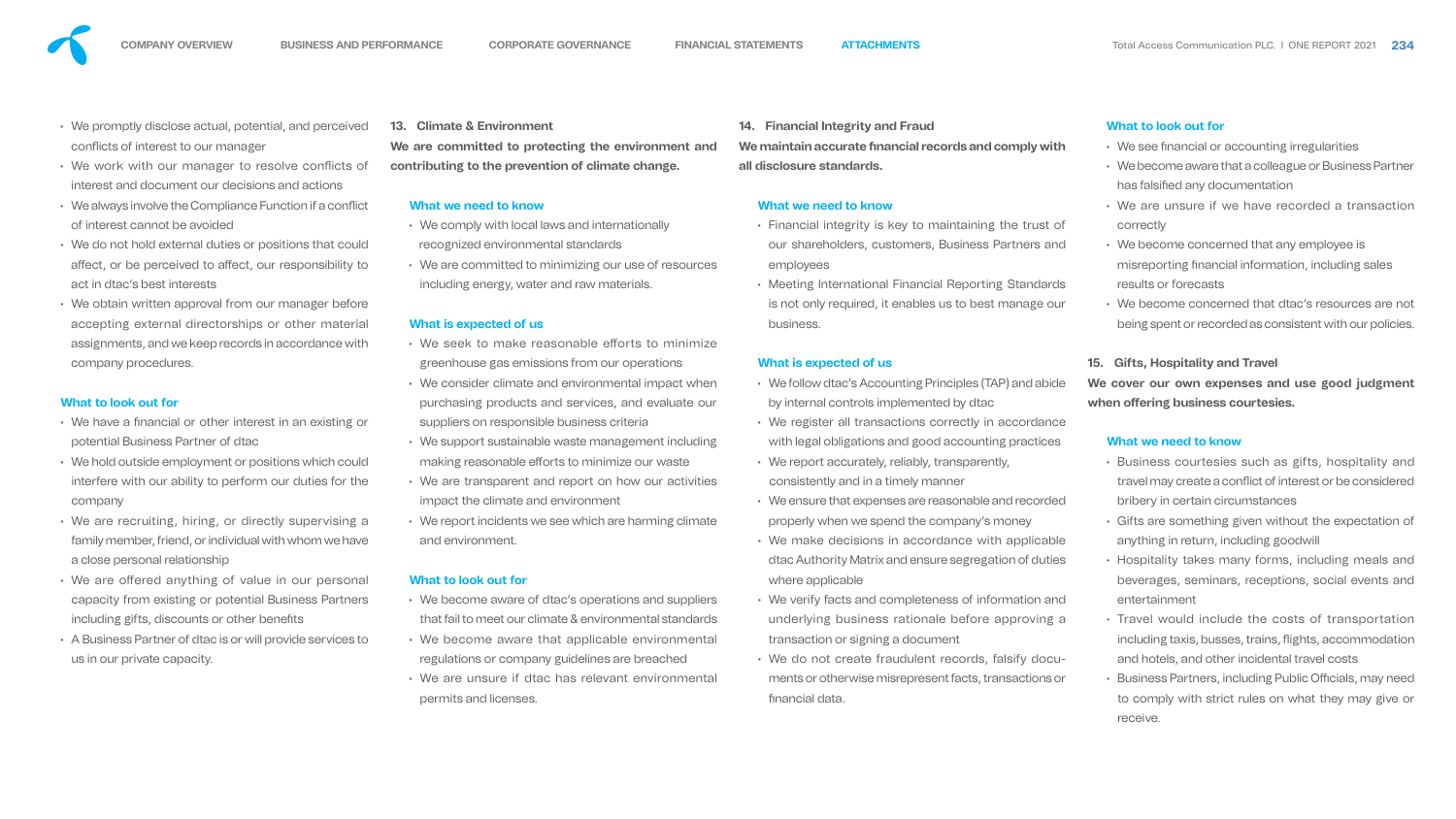

#### **What is expected of us**

- We never offer or accept business courtesies which could, or could be perceived to, improperly influence a business decision
- We never offer or accept cash or cash equivalents, or expensive and extravagant gifts
- We do not offer or accept gifts except promotional items, of minimal value, and only when it would be customary to do so
- We may offer or accept hospitality when the business purpose is clear and legitimate, the costs are reasonable, and the context is open and transparent, but we prefer to cover our own costs
- We always pay our own costs for travel, accommodation and related expenses. Likewise, we do not pay for travel, accommodation and related expenses for others
- We do not allow business courtesies to be extended to family or close friends
- We always discuss offering or accepting business courtesies with our immediate supervisor
- We seek exceptions only in special circumstances subject to a review by the Compliance Function and prior written approval by the Business Unit CEO.
- We believe that offering or accepting business courtesies could lead others to question our independence. objectivity or integrity
- We become aware of repeated offers to or from th or a related Business Partner.

#### **What to look out for**

- $\cdot$  Business courtesies are offered during sensitive situations such as ongoing negotiations or procurement processes
- We are considering sponsorships, donations or social investments
- We become aware of business courtesies that are not offered or accepted in an open and transparent manner
- $\cdot$  We all have a responsibility to provide a safe, and secure working environment for our employees suppliers and visitors
- We recognize a shared responsibility to encourage and the responsibility to encourage and the responsibility healthy work culture that promotes the wellbe our employees
- We promote a culture of HS&S and compl international and local HS&S standards, and all behavior with the highest standards within this
- We adhere to internationally recognized guideling electromagnetic fields when planning and runn network operations.

- We are conscious of our work environmer responsibly and are accountable for our own actions use "Right to Stop" authority when we obse hazardous activity
- We make ourselves aware of potential risks in our workplace and continuously work to minimize HS&S risks

**16. Health, Safety and People Security (HS&S) We provide a safe and secure workplace for all emp and our suppliers.** 

#### **What we need to know**

- working with dtac the right to e.g. fair pay, benefits and freedom of association
	- We work proactively to respect and support children's rights.

#### **What is expected of us**

|          | • We adhere to HS&S legislation and our own HS&S             |
|----------|--------------------------------------------------------------|
| ndence,  | policies and requirements                                    |
|          | • We ensure that incidents and near misses are reported      |
| e same   | regardless of their severity                                 |
|          | • We focus on continuous improvement and actions to          |
|          | remedy hazardous situations.                                 |
| bloyees  | What to look out for                                         |
|          | • Unsafe acts and conditions that might put ourselves,       |
|          | our colleges and suppliers at HS&S risk                      |
|          | • Situations that may become dangerous or have a             |
| healthy  | potential of HS&S risk                                       |
| oloyees, | • We see signs of elevated stress, inappropriate behavior    |
|          | or poor wellbeing of our co-workers and suppliers            |
| urage a  | • We have any concerns for the HS&S of any employee          |
| eing of  | or supplier                                                  |
|          | • We believe that our policies and requirements are not      |
| ly with  | followed or do not meet HS&S legislation.                    |
| lign our |                                                              |
| s area   | <b>Human Rights and Labour Rights</b><br>17.                 |
| ines for | We respect human rights and labour rights.                   |
| ing our  |                                                              |
|          | What we need to know                                         |
|          | • We are all entitled to human rights without discrimination |
|          | as set out in international conventions and local laws       |
| nt, act  | • Respect for human rights is integral to dtac's business    |
| ons and  | and how we operate. Labour Rights are a vital part of        |
| rve any  | human rights and grant every employee and everyone           |

### **What is expected of us**

- We respect the human rights and labour rights of our colleagues, the employees of our Business Partners, our customers and the people in the countries where we operate
- We respect these rights by not violating the rights of others, nor being complicit in violations by others
- We do business in a fair and non-discriminating way where respecting human rights is an integral part of our relations with Business Partners and other stakeholders
- We seek to make a positive impact on societal challenges related to individual human rights including child rights in our business
- We avoid doing business with Business Partners that are known for violating human rights laws
- We do not retaliate against anyone who makes a good faith report of violations of human rights or labour rights laws related to our operations.

- We experience, witness or become aware of any violation of human rights of our colleagues, employees of Business Partners or people.
- We, or one of our colleagues, are prevented from joining legitimate employee engagement forums, e.g. labour unions
- Anyone, including Public Officials, asks for personal data on dtac's employees, customers or Business Partners without the right authorization and without following due process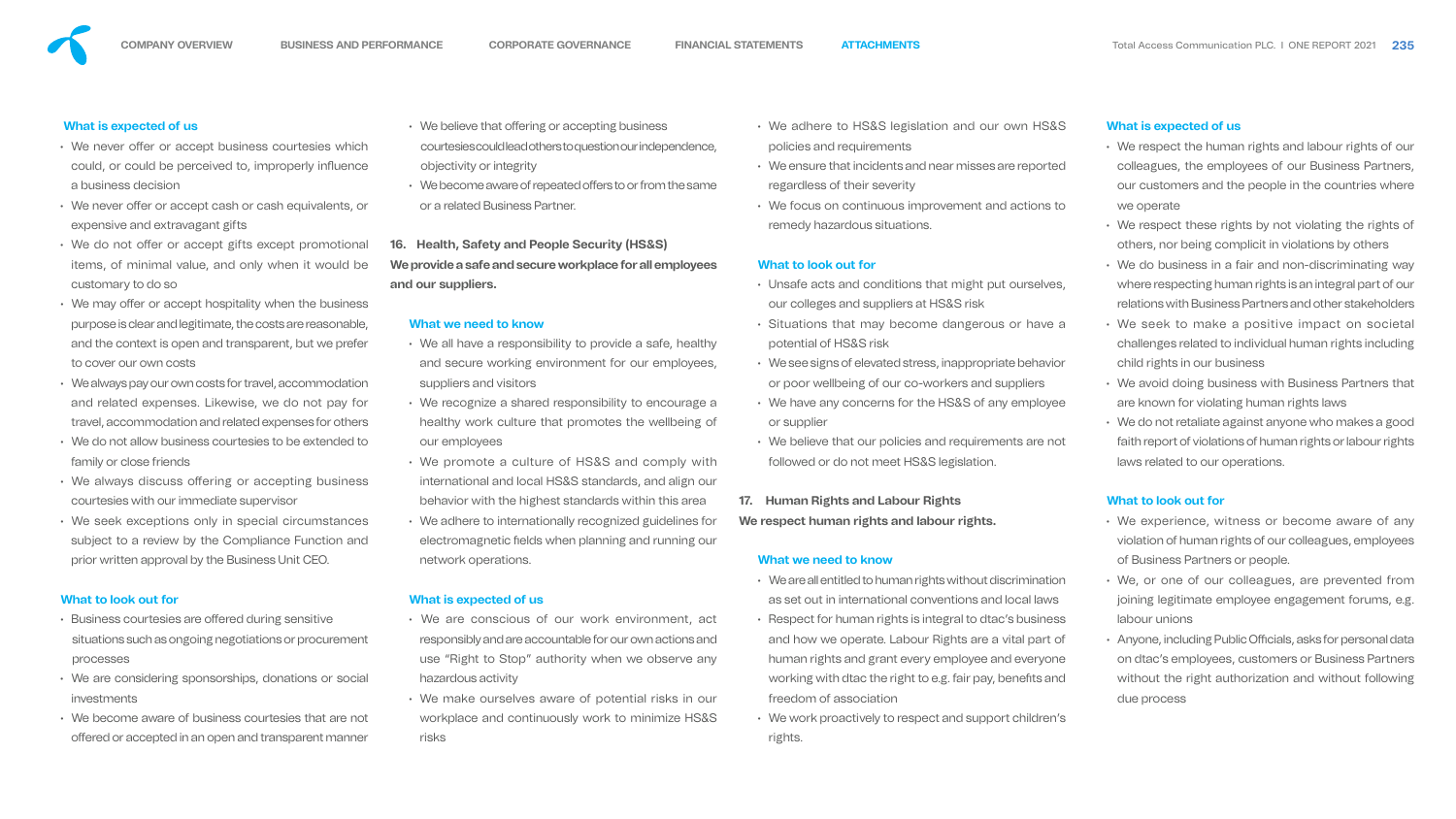

• A contract we are negotiating has such a low price or short delivery period that it will lead to low wages or excessive working hours for supplier employees.

### **18. Insider Trading**

**We do not share or act on insider information.** 

#### **What we need to know**

- Inside information is any non-public information that would impact the stock price of a company if it was known to the investors, such as financial results not yet disclosed publicly, potential mergers and acquisitions, senior management changes and significant legal matters.
- Trading on inside information violates our ethical standards and is a personal criminal violation under any jurisdiction's laws, and may lead to severe consequences for you personally and for dtac as a company
- Sharing inside information with others who then trade on that information is considered tipping and is a violation of both our governing documents and the law.

### **What is expected of us**

- We do not trade, engage in tipping or suggest that others should trade in any securities when in possession of inside information about dtac or any other company
- We treat all inside information that is not generally available to the investing public as proprietary and confidential
- We do not discuss sensitive topics in public places.
- dtac seeks to engage Business Partners invol legitimate business activities with funds derived lawful sources
- Money laundering is the process of hiding or disguising the proceeds of a crime
- The proceeds of a crime can be anything of including money, goods, assets and real estate
- $\cdot$  Money laundering may take many forms and can in all kinds of deals and transactions, including ban investments, invoicing, property and real estate
- Trusts and shell companies may disguise the owners of money and increase the risk of r laundering
- Money laundering also includes the use of legitimate funds to support criminal activity or terrorism.

### **What to look out for**

- We become aware of a business or legal issue may have positive or negative consequences price of dtac's stock or that of a customer or Business Partner
- $\cdot$  Someone suggests that we buy or sell a security on material non-public information
- You are notified that you are on an insider list
- You are part of a Merger & Acquisition or key strategie project
- Your company is publicly listed (stock exchange

• We hold significant personal data on all of our customers and employees and we have an obligation

### **19. Money Laundering**

### dtac is firmly opposed to all forms of money laund

### **What we need to know**

| ue that        | • We avoid money laundering by screening and monitoring   |  |
|----------------|-----------------------------------------------------------|--|
| for the        | our Business Partners in accordance with dtac's           |  |
| <b>isiness</b> | procedures                                                |  |
|                | • We question unusual payments or banking                 |  |
| based          | arrangements and report unusual requests                  |  |
|                | • We always consult the Legal and/or Tax Function if we   |  |
|                | are in doubt about the origin or destination of money     |  |
| rategic        | and property                                              |  |
|                | • We promptly report suspicious transactions or incidents |  |
| )).            | of money laundering                                       |  |
|                | • We refuse to make payments that could support           |  |
|                | terror-financing or similar activities                    |  |
| lering.        | • We are attentive to potential under or over-valuing of  |  |
|                | invoices or assets.                                       |  |
|                |                                                           |  |
| Ived in        | <b>What to look out for</b>                               |  |
| d from         | • Payments are performed by or through someone who        |  |
|                | is not a party to the contract                            |  |
| guising        | • Payments are requested or performed in a different      |  |
|                | manner than what is agreed to in the contract             |  |
| f value        | • Payments received in cash that are not customarily      |  |
|                | paid in this way                                          |  |
| 1 OCCUIT       | • Payments come from offshore bank accounts               |  |
| anking,        | • Payments come from unusual accounts not typically       |  |
|                | used by the party in question.                            |  |
| e true         |                                                           |  |
| money          | 20. Privacy                                               |  |
|                | We earn trust by protecting personal data.                |  |
| itimate        |                                                           |  |
|                | What we need to know                                      |  |
|                |                                                           |  |

to protect it and only use it for legitimate business purposes

- Personal data includes employee, customer and Business Partner information such as phone numbers, e-mails, addresses, locations, call and payment history, salaries and health information
- All personal data is to be considered confidential
- Responsible use of personal data is instrumental in maintaining our customers' trust.

### **What is expected of us**

- We do not share personal data with anyone who does not have a specific business purpose, unless sharing the data has been authorized or is legally required
- We only access personal data for a specific business purpose, and we do not look up data about someone we know
- We are open and honest with our customers and employees about how we use their data
- We ensure that data is processed with proper access control, security and data protection
- We are aware of our responsibilities related to privacy when we lead projects or initiatives that involve personal data processing
- We follow established privacy procedures and processes.

- We become aware of unauthorized access to personal data, including sharing of data with third parties without appropriate privacy safeguards in place
- We realize that we are collecting data about our

















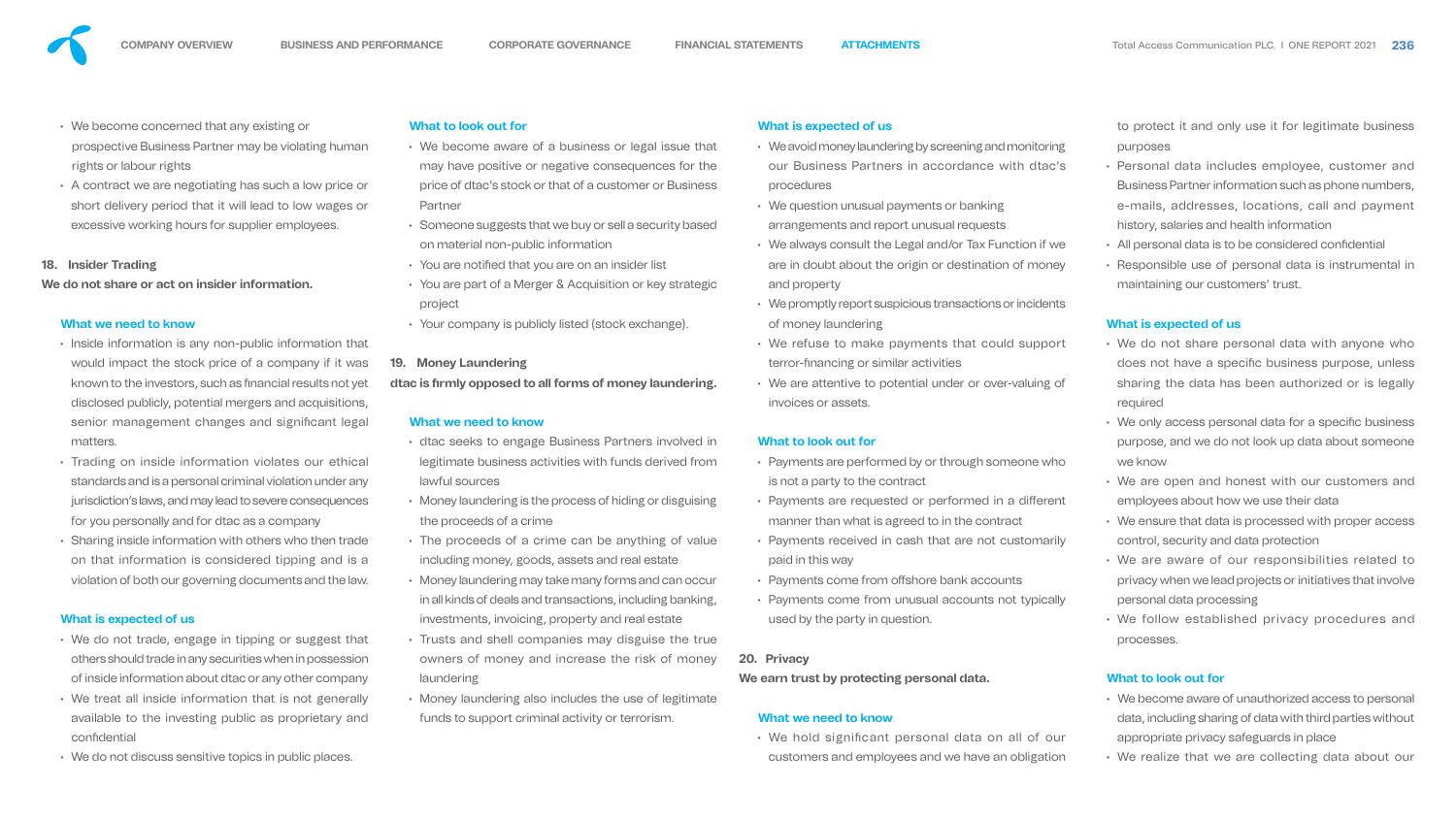| nation | to operate there |  |
|--------|------------------|--|
|        |                  |  |

employees or customers which they would not reasonably expect us to collect or use in this way

- dtac's employees are encouraged to share non-confidential news, milestones, achievements related to dtac on their social media account(s)
- However, only mandated individuals are allowed to speak on behalf of dtac, including on social media or other digital platforms
- dtac does not take political positions or associate with political movements, though we may participate in public debates which are of importance to our strategy and business performance
- dtac does not support political parties, neither in the form of direct financial support nor paid time.
- We become aware that the personal data of our employees or customers is being used in a way that may be considered intrusive
- A government official requests information about an employee or a customer, including business records without following proper procedure
- We observe anything that leads us to believe that any personal data has been or may be compromised.

### **21. News and Social Media**

**We always act responsibly in our external communications.**

## **What we need to know**

- We do not discuss sensitive or confidential inform that we have learned from our employment in public or social media to operate there  $\cdot$  dtac interacts with Public Officials at various levels and for many different purposes
- We use social media to reflect our personal views and not those of the company • Information shared with Public Officials may become public due to laws regulating public access to government held information
- We are mindful that social media posts can spread rapidly and are difficult to retract, and so exercise caution before we post media to the Communication Function and appropriate • Public Officials include all individuals employed by or acting on behalf of a government including anyone holding a legislative, administrative, executive or military office.
- We refer external questions about dtac from journalists/ spokes persons
- We may participate in political activity provided it is lawful, conducted on our own time, with our own resources, and not linked to our employment in dtac.

### **What is expected of us**

• We do not engage in external discussions, including on social media, on behalf of dtac unless we have been previously authorized to do so

- We do not engage in conduct which could, or could be perceived to, improperly influence a Public Official
	- We always provide truthful and accurate information to Public Officials
- $\cdot$  We exercise appropriate caution toward Public Officials when dtac is engaging in a commercial or approval process
	- We are always compliant with local laws or rules that apply to Public Officials, including those on business courtesies
- We understand that individuals employed by state-owned companies may be considered Public **Officials** 
	- We do not offer gifts to Public Officials except promotional items of minimal value, and only when it would be customary to do so
	- We do not pay travel, accommodation or related expenses for Public Officials

• Public Officials execute governance functions that are vital to the societies in which we operate and our license • We offer only modest hospitality to Public Officials when there is a clear and legitimate business purpose, the costs are reasonable, and the context is open and



### **What to look out for**

- We become aware of public discussions on blogs or social media with a potential reputational risk to dtac
- When we plan to speak at external events or other forums where we represent dtac
- We are concerned that our communications with outside sources could reflect negatively on the company
- We promote our company and receive backlash from an external audience on social media.
- We always discuss offering business courtesies to Public Officials with our manager and seek guidance from the Compliance Function as needed
- $\cdot$  We do not make facilitation payments to Public Officials and we report requests for such payments to the Compliance Function
- We only use lobbyists to advocate on our behalf in special circumstances with full transparency and with prior written approval by the Business Unit CEO
- We do not engage in external discussions with Public Officials on behalf of dtac unless we have been previously authorized to do so
- We seek exceptions only in special circumstances subject to a review by the Compliance Function and prior written approval by the Business Unit CEO.

### **22. Public Officials**

**We follow high ethical standards when interacting with Public Officials.** 

#### **What we need to know**

### **What is expected of us**

transparent

- A Business Partner directly or indirectly interacts with Public Officials on our behalf
- A Public Official asks for the personal data of dtac's employees, customers or any other individual
- A Public Official requests dtac to send information or messages to our subscribers
- A Public Official owns, manages or is affiliated with a Business Partner
- A Public Official, or a close family member or business associate of the Public Official, applies for a position within dtac.



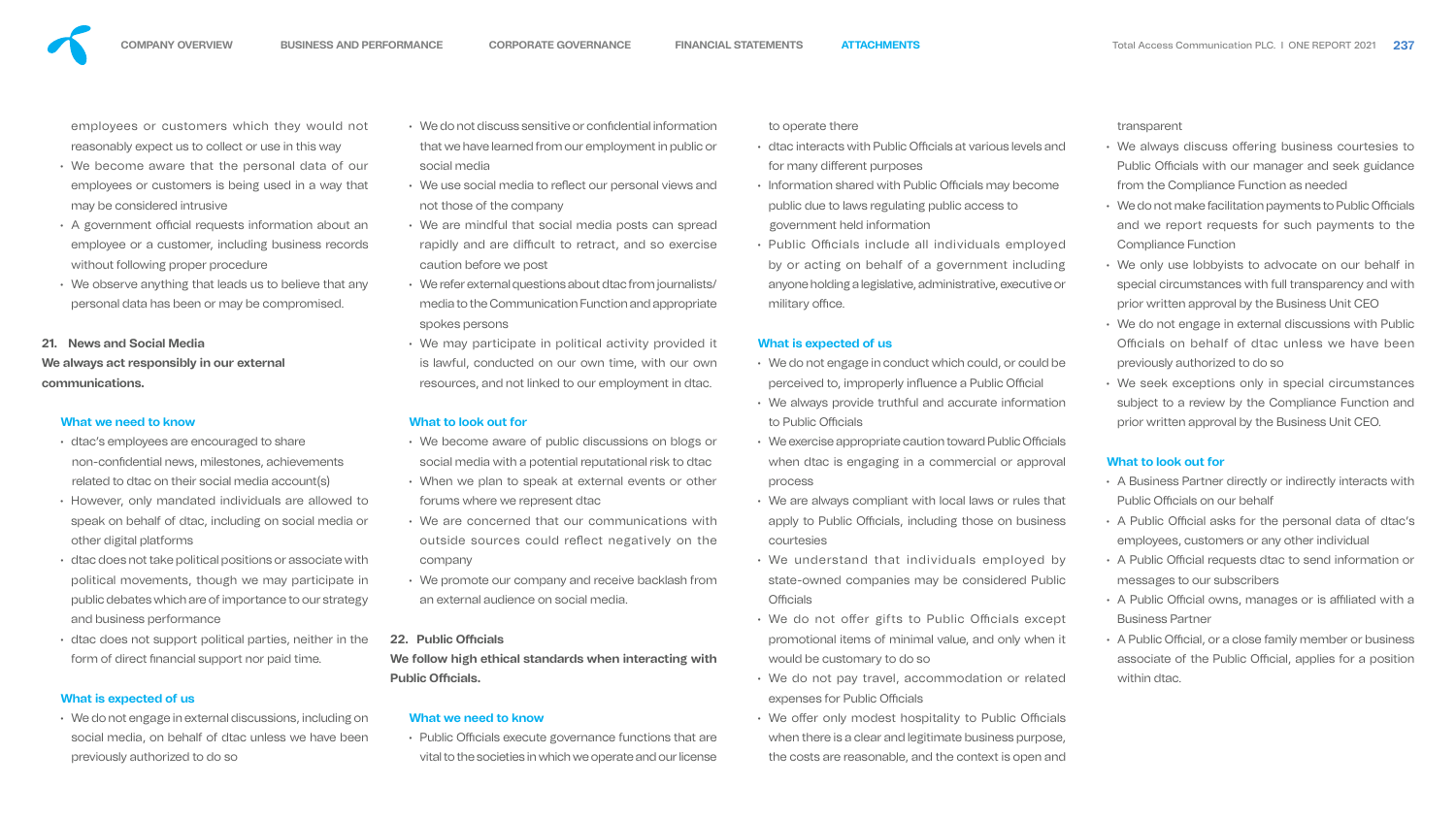#### **23. Safeguarding our Assets**

**Risk-based security is embedded in everything we do.**

#### **What we need to know**

- Company assets are everything that our company owns or uses to conduct business including equipment, facilities, systems and information
- Protecting company assets is a core responsibility for all of us
- Intellectual property such as trademarks, copyrighted works, inventions, trade secrets and know-how, are often valuable and may be important to dtac's success in the market
- $\cdot$  Security threats can affect our assets and have significant nancial, operational and reputational impact.

#### **What is expected of us**

- $\cdot$  We only use dtac's approved systems for information sharing and storage
- $\cdot$  We protect dtac's intellectual property as approximate and respect the intellectual property rights of other
- We educate ourselves through internal courselves to the total course to the educate oursely understand more about cyber security risks and to counter them.

- We always assess the security risks and follow security policies and requirements when we perform business decisions
- We report any security incidents immediately and in accordance with local procedures, laws and regulations
- We protect company assets as if they were our own, and protect them from loss, damage, theft, waste and improper use
- We limit employee and third-party access to company assets to what is necessary to accomplish assigned work
- We always follow proper protocols for granting access and do not share our access credentials, including PIN codes and passwords
- We observe people on our premises or tr enter our premises without authorisation or properly displayed credentials
- Our cell phone, laptop or computer is lost, stollen suddenly behaves differently
- We receive emails or messages that are suspice may be designed to infect our infrastructure or to disclose information or transfer money
- We detect vulnerabilities in our systems, proce facilities or otherwise not properly protected
- Our systems are abused for fraudulent of malicious purposes.

• All employees deserve a workplace environment is free from harassment, intimidation, discriming or threats of violence for any reason, including actions based on gender, sexual orientation or identity, race, disability, national origin, religious beliefs or citizenship

#### **What to look out for**

#### **24. Workplace Environment**

**We treat each other with respect and dignity.**

#### **What we need to know**

| rmation         | • We view employee diversity as a competitive advantage,<br>as it broadens our perspectives and allows us to better |
|-----------------|---------------------------------------------------------------------------------------------------------------------|
| ropriate        | understand our customers' needs                                                                                     |
| others          | • dtac does its utmost to actively promote equality in all                                                          |
| <b>irses</b> to | employment practices                                                                                                |
| ind how         | • We foster a working environment where people are                                                                  |
|                 | treated honestly and professionally and are valued for                                                              |
|                 | their unique ideas and differences.                                                                                 |
| ying to         | What is expected of us                                                                                              |
| properly        | • We show respect for our coworkers and treat them as                                                               |
|                 | we would like to be treated ourselves                                                                               |
| tolen or        | • We do not retaliate against any employee, Business                                                                |
|                 | Partner or customer for raising a good faith concern                                                                |
| cious or        | • We do not engage in conversations or send                                                                         |
| trick us        | communications of any kind that contain offensive                                                                   |
|                 | name-calling, jokes, slurs, stereotyping or threats, nor                                                            |
| <b>SSES Or</b>  | do we display or share offensive pictures, cartoons,                                                                |
|                 | drawings or gestures                                                                                                |
| r other         | • We actively listen to different points of view and consider                                                       |
|                 | those perspectives exclusively on the merits of those                                                               |
|                 | thoughts                                                                                                            |
|                 | • We confront any incidents of harassment or inappropriate                                                          |
|                 | behavior and proactively protect our work environment                                                               |
|                 | • We do not use alcohol or illegal drugs in the workplace,                                                          |
|                 | or abuse prescription medication, and we never                                                                      |
| ent that        | purchase sexual services on business trips or other                                                                 |
| nination        | assignments including long-term expatriation.                                                                       |
|                 |                                                                                                                     |

#### **What to look out for**

• We experience, witness or hear of any form of bullying, mocking, or harassment of any kind

- We experience or become aware of incidents of harassment, sexual harassment or racism of any kind and involving anyone
- Our managers and supervisors are repeatedly identifying one colleague or a specific dtac of colleagues for criticism or special treatment based on characteristics unrelated to their work
- We suspect that certain colleagues are not receiving fair consideration for promotions or project assignments
- We are concerned that certain individuals or groups of colleagues are being excluded from participating in discussions.

#### **25. How to Speak Up**

One of the Code Principles is that we "speak up." We ask our managers and the Compliance Function when we have questions about whether activities are ethical or compliant with our Code, and we always challenge and report activities that we believe may breach our Code or applicable law. Through reporting we enable dtac to keep its promise to operate legally and ethically and we help the company to protect its good reputation. It is a responsibility that we share as dtac's employees.

It sometimes takes courage to come forward and share your concerns. If you are not comfortable discussing or reporting an issue to your manager or the Compliance Function, you may use the Integrity Hotline which is available to all employees, Business Partners and stakeholders. The Integrity Hotline is designed to protect the privacy of individuals who report a concern, and individuals who are the subject of a reported concern, through a reporting channel that is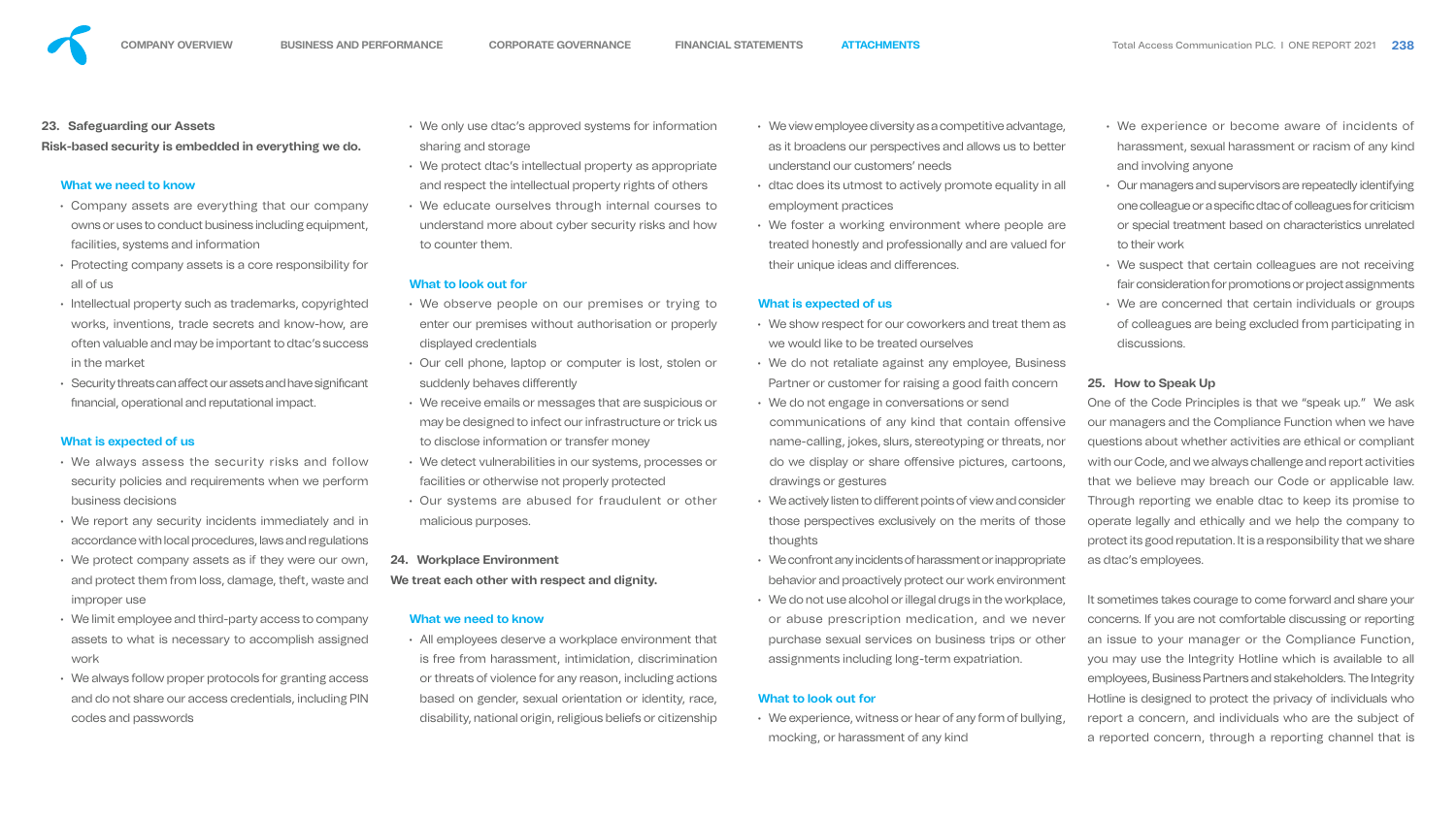



operated by an independent company. All reports are treated as confidential and a very restricted number of people are allowed access to them. The channel is always open and is available in most local languages. **You may choose to remain**  anonymous. Your identity is kept confidential unless you agree otherwise.

All reported concerns are taken seriously and given fair and objective follow-up. The reports are first received and reviewed by dtac's Investigation Department. In cases which present serious allegations or concerns the Investigation Department will undertake an independent investigation to clarify relevant facts. Other cases are transferred to the Business Unit and managed by an appointed independent function. All functions are required to maintain information in the strictest confidence in order to ensure the integrity of the process.

An important part of our compliance program is taking effective corrective action and, where appropriate, employee discipline. In all cases, the Compliance Function supports management in resolving the investigated concerns to determine whether disciplinary or corrective actions are required. Anyone who violates the law, the Code, or a dtac's Policy or Manual may be subject to disciplinary action, up to and including termination of employment. Such violations may damage dtac's reputation and result in commercial loss, and violations of the law may expose dtac, and even the individual violator, to fines, penalties, damages and, in some cases, imprisonment.

It is important to remember that we can all report suspected unethical or illegal behaviour without fear of retaliation. dtac does not tolerate retaliation of any kind against those who speak up in good faith.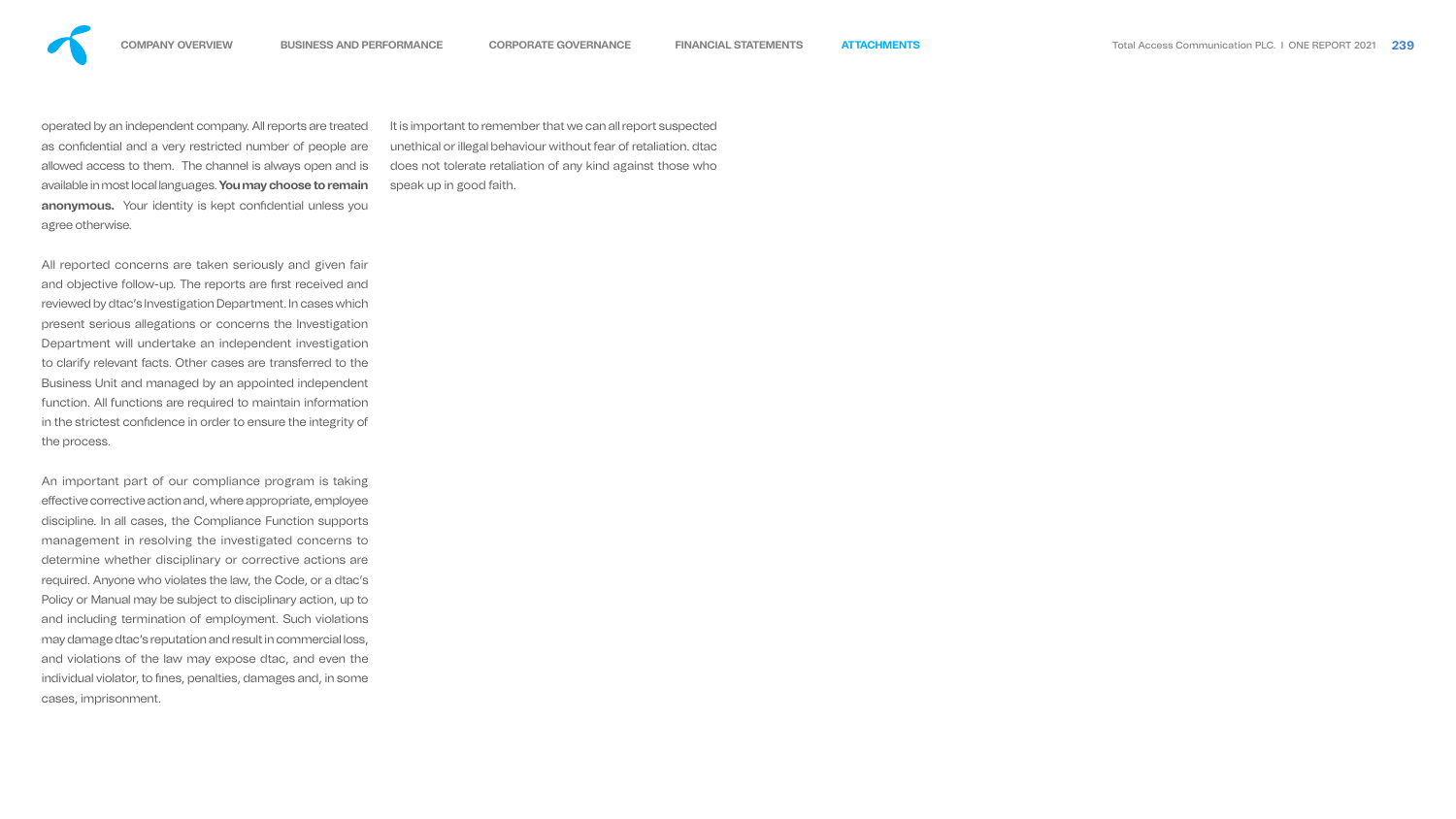The Audit Committee of the Company consists of three independent directors who have knowledge and experience in finance, accounting, law and business administration. All members of the Audit Committee have the full qualifications set out in the Audit Committee Charter in accordance with the rules and guidelines of the Securities and Exchange Commission (SEC) and the Stock Exchange of Thailand (SET). Two members have knowledge and experience in accounting to verify the reliability of financial reports.

reviewed, selected and proposed the appointment of the Company's auditor, including the proposal of annual compensation. The Audit Committee had reviewed the qualifications, independence, experience and performance of the auditors in

The Audit Committee Charter approved by the Board of Directors stipulates that an Audit Committee meeting is held at least once every quarter. In 2021, the Company held a total of nine Audit Committee meetings. All three members of the Audit Committee attended all meetings. The Company's auditor, the Chief Financial Officer, the Head of Internal Audit, the Head of Risk Management and Internal Control, the Head of Compliance and senior management presented relevant reports at the meetings and obtained the Audit Committee's recommendations for good corporate governance. The Audit Committee reported its performance to the Board of Directors on a quarterly basis.

the past and considered that EY Office Limited, an internationally recognized auditing firm, and its auditors were suitable. The Audit Committee proposed to the Board of Directors to recommend to the Annual General Meeting of Shareholders to appoint the auditors of EY Office Limited as the Company's auditors for the year 2021 and to approve their remuneration.

The Audit Committee performed its duties in accordance with the Audit Committee Charter, which can be summarised as follows:

reviewed management's reports on the adequacy of the nancial reporting process and disclosure of information in the Company's financial statements. It reviewed the financial statements for 2020 and the financial statements for quarters one to three of 2021, which the auditor had audited and reviewed. The Audit Committee had a non-management meeting with the auditor, to ensure that the auditor was independent and would not be impeded in the performance of its duties. The Audit Committee obtained reasonable assurance that the financial statements were accurate, complete and reliable in accordance with generally accepted accounting principles and financial reporting standards and made a recommendation to the Board of Directors for approval.

- reviewed management's reports on connected transactions or transactions that could result in conflicts of interest with the Company. The Audit Committee considered that such transactions were subject to general commercial conditions. They were appropriate in the best interest of the Company and complied with the rules of the Securities and Exchange Commission and the regulations of the Stock Exchange of Thailand.
- reviewed the reports of the Head of Internal Audit, approved an annual internal audit plan developed using a risk-based approach, and took note of the internal audit reports. The Audit Committee was of the opinion that the Company ensured that the internal audit function was independent. There was an appropriate and sufficient internal audit system.
- reviewed the result of the Audit Committee's self-assessment. The Audit Committee considered that it had fulfilled all its duties in accordance with the Audit Committee Charter and the Guidelines for Good Corporate Governance.

• reviewed management's reports on the adequacy and effectiveness of the internal control system, the risk management system, and the compliance management system. The Audit Committee considered that the Company had an adequate system of controls and complied with the provisions

of the Securities and Exchange Act B.E. 2535 (as amend), the Stock Exchange of Thailand and the laws relating to the Company's business.

> **Ms. Kamonwan Wipulakorn** Chair of the Audit Committee



# <span id="page-47-0"></span>**ATTACHMENT 6 AUDIT COMMITTEE REPORT AND OTHER SUBCOMMITTEES' REPORTS**

# Audit Committee Report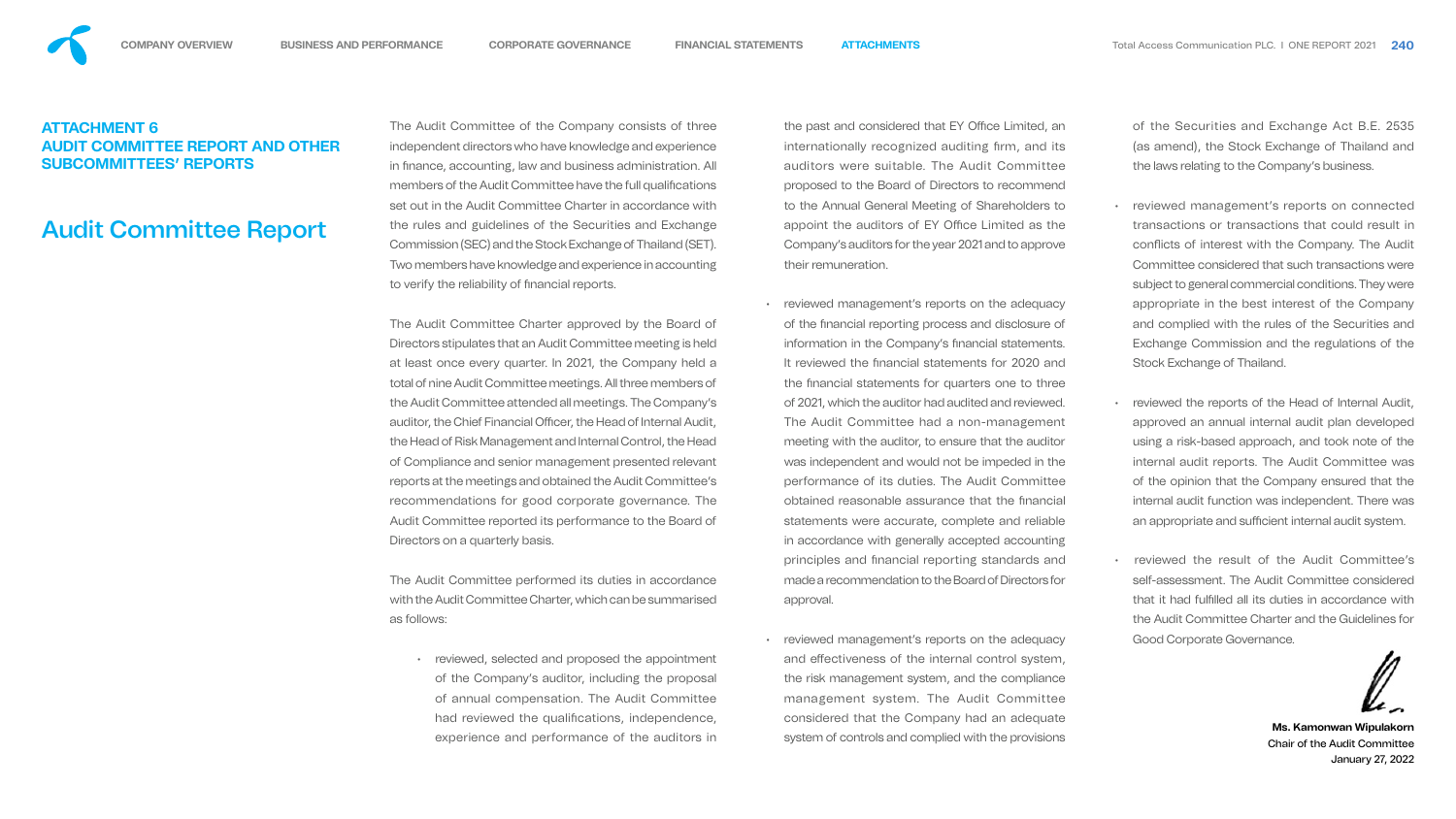- 
- 
- 
- 
- 
- 
- 
- 
- 
- 

The Corporate Governance Committee ("CG Committee") currently consists of Mrs. Chananyarak Phetcharat (Chair), Mrs. Kamonwan Wipulakorn, Mrs. Pratana Mongkolkul, Ms. Tone Ripel and Mr. Rakesh Jain, three of whom, including the Chair, are independent directors. The CG Committee oversees that dtac complies with generally accepted principles of Corporate Governance ("CG") and effective control of dtac's activities and maintains a corporate culture that promotes good corporate governance practices.

In 2021, the CG Committee convened a total of four meetings. The following is a summary of the Committee's activities.

- 1. Board roles and responsibilities: ensuring that the Board sets strategies and tracks the progress of those strategies and ensures the good governance structure of the Company with the following three main tasks:
	- Reviewing the Corporate Governance Policy to ensure compliance with the principles of CG, SET's CG principles, SEC's CG code and the international principles of the Organisation for Economic Cooperation and Development (OECD), together with the ASEAN CG scorecard. • Overseeing the preparation of the 2021 Annual General Meeting of Shareholders (AGM) during the COVID -19 pandemic, which resulted in the Company being received 100 points and an "Excellence" rating on the 2021 AGM checklist by the Thai Investors Association (TIA).
- 3. Ethical principles and compliance: promoting a corporate culture of adherence to the Business Code of Conduct.
	- Overseeing and monitoring dtac's compliance program, which includes risk management, Governance, integrity culture, and learning and growth as the focus of a concrete foundation of dtac's corporate culture.
- Reviewing the appropriateness of the amendment to dtac's Business Code of Conduct.
- Reviewing the amendment to the Board assessment template to ensure the development of directors in terms of good corporate governance.

#### 2. Ensuring good corporate governance practices

- Reviewing, monitoring, and ensuring dtac's Corporate Governance Focus for 2021 has been implemented to serve as a guideline for the execution, monitoring and evaluation of dtac's corporate governance performance.
- Monitoring of dtac's Corporate Governance Rating by the Thai Institution of Directors Association, which awarded the Company a five-star Excellent CG Scoring for the seventh consecutive year. This award reflects the Company's consistent efforts to operate under the good corporate governance principle and sustainable development.

The Corporate Governance Committee continues to advocate for the enhancement of the Company's good corporate governance practices in concert with dtac's sustainable development strategies and the best interests of all stakeholders.

**Mrs. Chananyarak Phetcharat** Chair of the Corporate Governance Committee



# Corporate Governance Committee Report